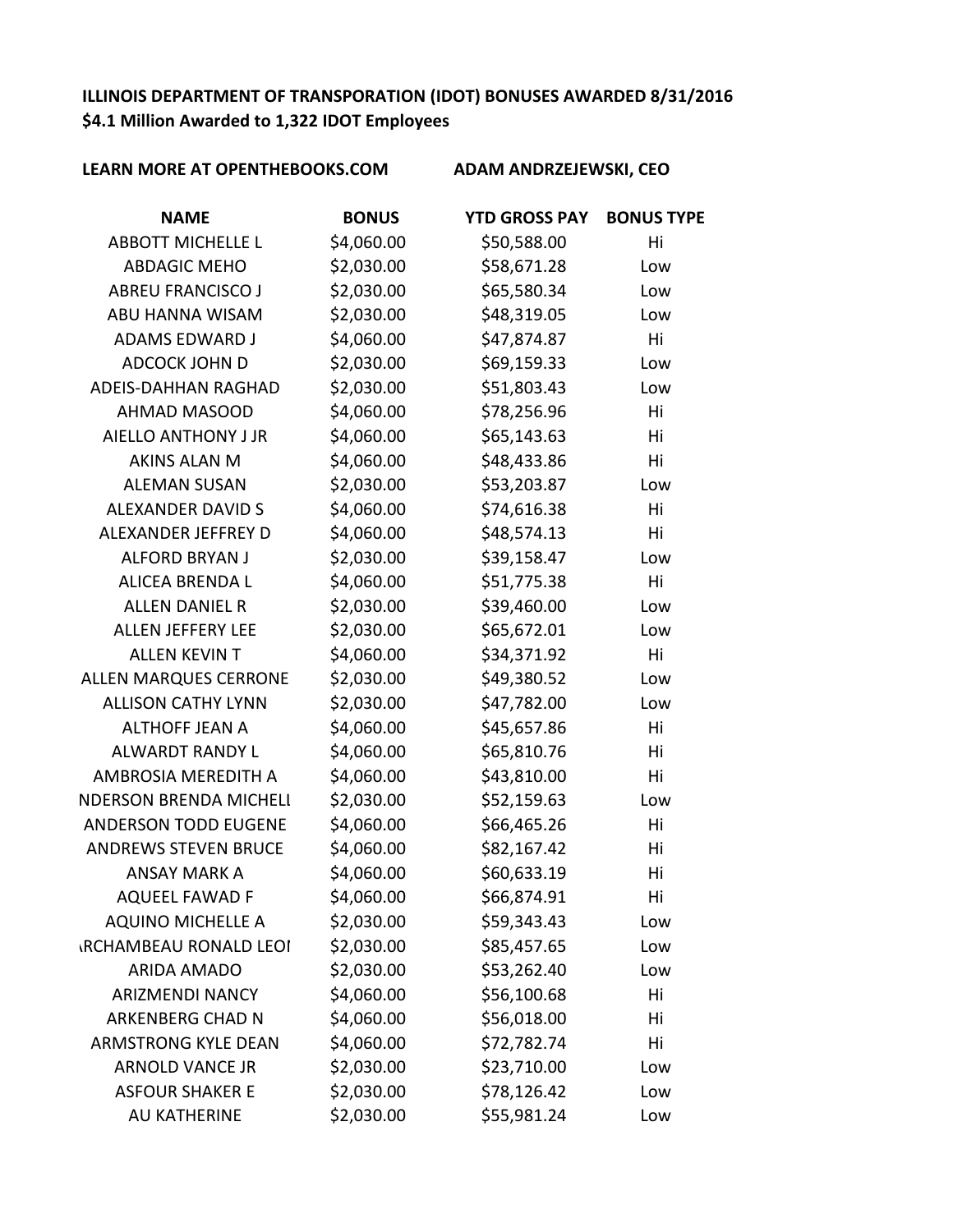| <b>NAME</b>                   | <b>BONUS</b> | <b>YTD GROSS PAY</b> | <b>BONUS TYPE</b> |
|-------------------------------|--------------|----------------------|-------------------|
| <b>AUBREY GREGORY SCOTT</b>   | \$2,030.00   | \$56,216.22          | Low               |
| <b>AUDE CHRISTINE ANN</b>     | \$4,060.00   | \$75,280.01          | Hi                |
| <b>BACON DANIEL E</b>         | \$4,060.00   | \$36,365.50          | Hi                |
| <b>BACZEK JOHN ANDRE</b>      | \$4,060.00   | \$92,234.20          | Hi                |
| <b>BADGETT VANESSA L</b>      | \$2,030.00   | \$46,754.26          | Low               |
| <b>BAIRD MATTHEW ALLEN</b>    | \$2,030.00   | \$47,867.53          | Low               |
| <b>BALDAUF JOHN E</b>         | \$4,060.00   | \$63,899.67          | Hi                |
| <b>BALIVA DOMINIC ALAN</b>    | \$2,030.00   | \$61,020.00          | Low               |
| <b>BALLARD MARCUS K</b>       | \$2,030.00   | \$44,441.95          | Low               |
| <b>BANACH ROBERT J</b>        | \$4,060.00   | \$80,589.73          | Hi                |
| <b>ARATTA ANTHONY MICHAE</b>  | \$4,060.00   | \$76,960.92          | Hi                |
| <b>BARBEE RICHARD O III</b>   | \$2,030.00   | \$58,418.29          | Low               |
| <b>BARNETT NICHOLAS R</b>     | \$2,030.00   | \$51,916.00          | Low               |
| <b>BARTON ROBERT W</b>        | \$2,030.00   | \$46,023.93          | Low               |
| <b>BARTTELBORT ROBERT L</b>   | \$4,060.00   | \$29,911.83          | Hi                |
| <b>BASDEN JOE NT</b>          | \$2,030.00   | \$50,529.71          | Low               |
| <b>BASKETT RHONDA S</b>       | \$2,030.00   | \$59,206.00          | Low               |
| <b>BASKIN MARCUS I</b>        | \$4,060.00   | \$55,444.06          | Hi                |
| <b>BASTIAN JENNIFER C</b>     | \$4,060.00   | \$67,395.20          | Hi                |
| <b>BATISTA SANTOS</b>         | \$4,060.00   | \$72,358.68          | Hi                |
| <b>BAUER CRAIG PATRICK</b>    | \$4,060.00   | \$74,780.48          | Hi                |
| <b>BAUER DEBORAH LEE</b>      | \$4,060.00   | \$67,275.88          | Hi                |
| <b>BECCUE EUGENE FRANKLIN</b> | \$4,060.00   | \$52,991.36          | Hi                |
| <b>BECKER MARK FRANCIS</b>    | \$4,060.00   | \$67,506.59          | Hi                |
| <b>BEE COURTNEY J</b>         | \$4,060.00   | \$45,096.26          | Hi                |
| <b>BEHL RYAN A</b>            | \$4,060.00   | \$49,233.01          | Hi                |
| <b>BEISNER WILLIAM A</b>      | \$4,060.00   | \$72,266.24          | Hi                |
| <b>BELAIR BARBARA J</b>       | \$2,030.00   | \$37,260.76          | Low               |
| <b>BENNETT MITCHELL K</b>     | \$2,030.00   | \$61,477.99          | Low               |
| <b>BERAN STEVEN VICTOR</b>    | \$2,030.00   | \$78,910.24          | Low               |
| <b>BERGAN ANDREW J</b>        | \$4,060.00   | \$59,130.43          | Hi                |
| <b>ERGBOWER CLINTON ROBEF</b> | \$4,060.00   | \$52,781.58          | Hi                |
| <b>BERGSIEKER ANNA E</b>      | \$2,030.00   | \$47,707.02          | Low               |
| <b>BERNDT DONALD L II</b>     | \$2,030.00   | \$70,382.00          | Low               |
| <b>BERRY JAMES B</b>          | \$4,060.00   | \$69,244.60          | Hi                |
| <b>BERUBE ANN E</b>           | \$4,060.00   | \$89,124.65          | Hi                |
| <b>BESHEARS SHEILA A</b>      | \$2,030.00   | \$64,105.10          | Low               |
| <b>BESS RYAN J</b>            | \$4,060.00   | \$50,178.00          | Hi                |
| <b>BIERMAN BRENT C</b>        | \$2,030.00   | \$71,047.13          | Low               |
| <b>BIERMAN SAMUEL ALLIE</b>   | \$4,060.00   | \$62,676.28          | Hi                |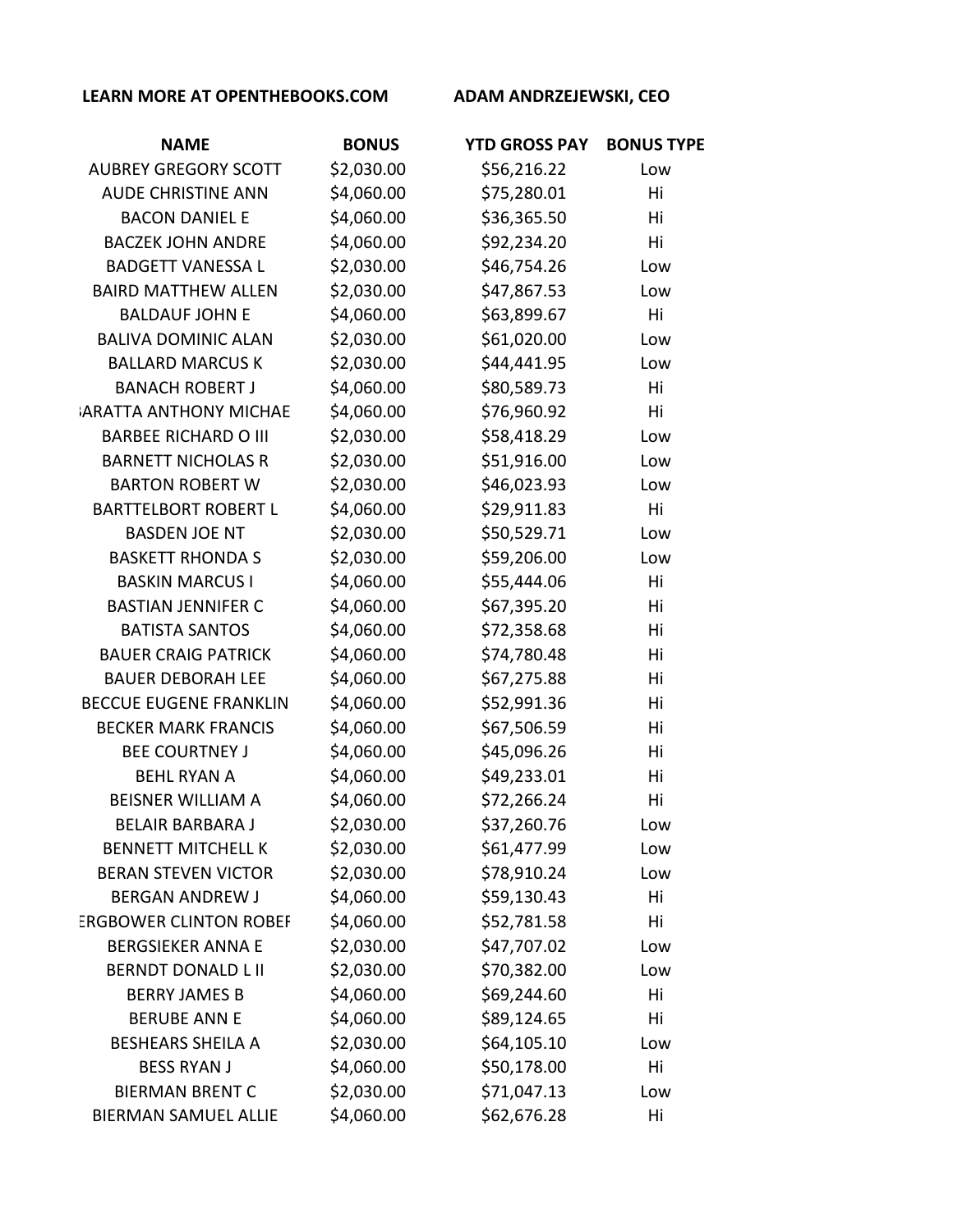| <b>NAME</b>                   | <b>BONUS</b> | <b>YTD GROSS PAY</b> | <b>BONUS TYPE</b> |
|-------------------------------|--------------|----------------------|-------------------|
| <b>BILGRAMI SYED A</b>        | \$2,030.00   | \$46,527.85          | Low               |
| LLINGSLEA-BROWN ALEXIS        | \$2,030.00   | \$63,761.52          | Low               |
| <b>BILLINGSLEY JUSTIN D</b>   | \$2,030.00   | \$37,498.34          | Low               |
| <b>ACKBURN ANGELA NICHOLS</b> | \$2,030.00   | \$52,674.38          | Low               |
| <b>BLACKFORD RANDY D</b>      | \$4,060.00   | \$63,750.17          | Hi                |
| <b>BLAIR JULAINE A</b>        | \$4,060.00   | \$76,251.17          | Hi                |
| <b>BLAKENEY MARK STEVENS</b>  | \$4,060.00   | \$58,755.88          | Hi                |
| <b>LAND JEANNIE YARBOROUG</b> | \$4,060.00   | \$74,879.77          | Hi                |
| <b>BLANKENSHIP MARK A</b>     | \$2,030.00   | \$53,070.00          | Low               |
| <b>BLOW CARRIE LEA</b>        | \$2,030.00   | \$47,669.85          | Low               |
| <b>BLUMBERG PETER A</b>       | \$2,030.00   | \$50,834.34          | Low               |
| <b>BOCHTE KYLE R</b>          | \$2,030.00   | \$48,542.32          | Low               |
| <b>BODUCH GREGORY T</b>       | \$2,030.00   | \$46,322.04          | Low               |
| <b>BOEHLER RUBEN VICTOR</b>   | \$2,030.00   | \$73,785.00          | Low               |
| <b>BOLTON WILLIAM A</b>       | \$2,030.00   | \$57,126.86          | Low               |
| <b>BOOTH BRANDON W</b>        | \$2,030.00   | \$51,414.58          | Low               |
| <b>BORSCH THOMAS W</b>        | \$2,030.00   | \$61,805.28          | Low               |
| <b>BORUS RICHARD ALLEN</b>    | \$4,060.00   | \$66,940.00          | Hi                |
| <b>BOWEN RICHARD T</b>        | \$2,030.00   | \$48,775.16          | Low               |
| <b>BOWER MATTHEW LEE</b>      | \$4,060.00   | \$54,361.18          | Hi                |
| <b>BOWLING JEFFREY ROBERT</b> | \$4,060.00   | \$53,451.78          | Hi                |
| <b>BOYCE KEITH D</b>          | \$4,060.00   | \$49,206.83          | Hi                |
| <b>BOYER MICHAEL JOHN</b>     | \$4,060.00   | \$71,012.26          | Hi                |
| <b>BOYKIN ANDRE L JR</b>      | \$2,030.00   | \$44,529.62          | Low               |
| BOYLE-COWELL MEGAN L          | \$2,030.00   | \$40,362.60          | Low               |
| <b>BRABOY PATRICK CASEY</b>   | \$2,030.00   | \$80,093.28          | Low               |
| <b>BRADSHAW LARRY WILLIAN</b> | \$4,060.00   | \$77,850.91          | Hi                |
| <b>BRADY MICHAEL E</b>        | \$2,030.00   | \$60,193.29          | Low               |
| <b>BRANCH SHERRY LYNNE</b>    | \$4,060.00   | \$46,849.03          | Hi                |
| <b>BRAND MICHAEL DEAN</b>     | \$2,030.00   | \$80,146.95          | Low               |
| <b>BRANDENBURG TIMOTHY J</b>  | \$2,030.00   | \$76,503.20          | Low               |
| <b>BRANDON JOHN ALLEN</b>     | \$2,030.00   | \$63,124.00          | Low               |
| <b>BRANDYS MICHAEL P</b>      | \$4,060.00   | \$76,865.30          | Hi                |
| <b>BRASE TIFFANY TB</b>       | \$2,030.00   | \$72,690.23          | Low               |
| <b>BRENNAN MICHAEL E</b>      | \$4,060.00   | \$45,015.20          | Hi                |
| <b>BRICE JEAN ALIX</b>        | \$2,030.00   | \$70,999.87          | Low               |
| <b>BROOKS DOUGLAS RAE</b>     | \$2,030.00   | \$69,135.07          | Low               |
| <b>BROOKS JULIANNA M</b>      | \$4,060.00   | \$43,328.09          | Hi                |
| <b>BROOKS SHAWN E</b>         | \$2,030.00   | \$41,008.98          | Low               |
| <b>BROOKS TERESA L</b>        | \$2,030.00   | \$47,038.45          | Low               |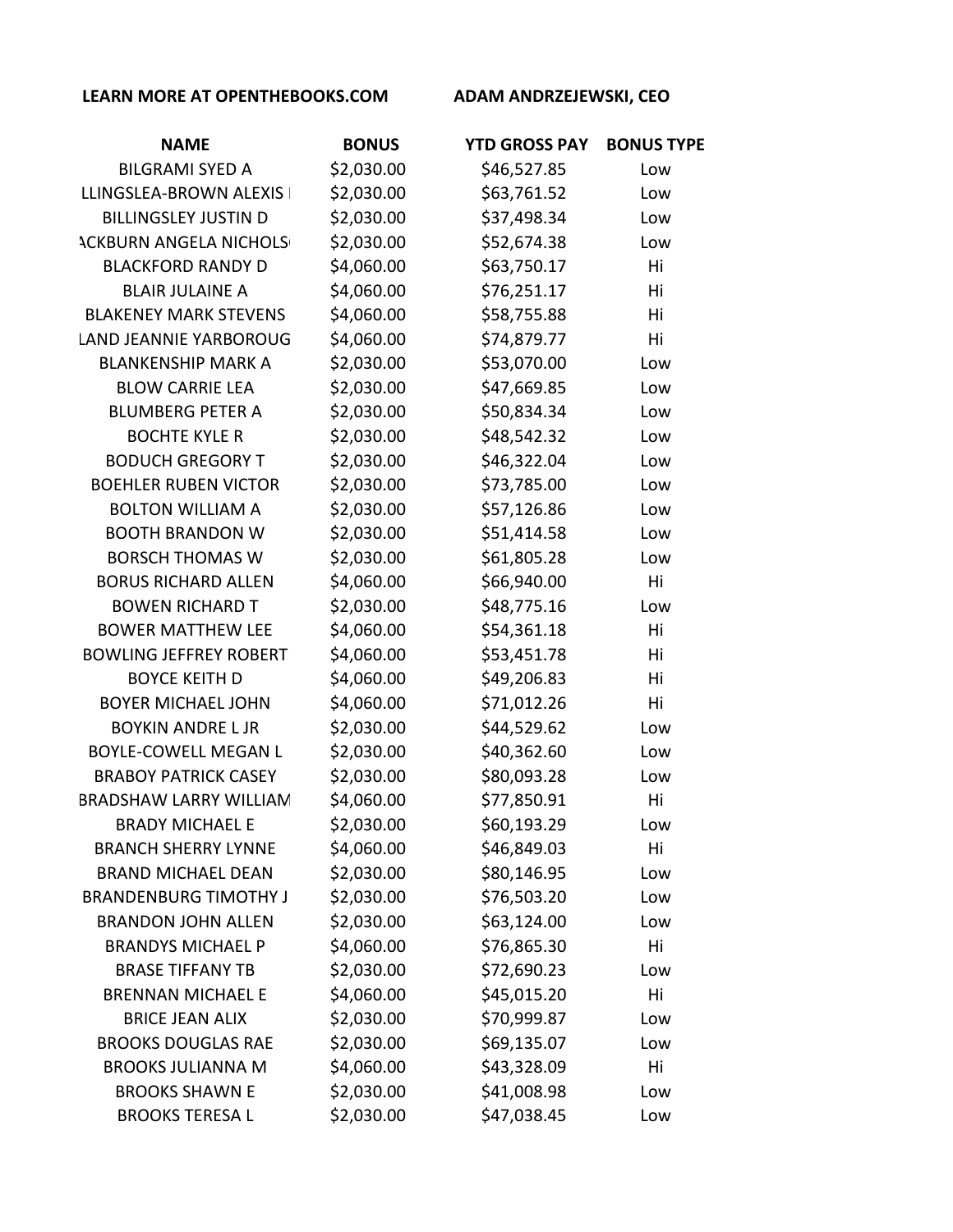| <b>NAME</b>                     | <b>BONUS</b> | <b>YTD GROSS PAY</b> | <b>BONUS TYPE</b> |
|---------------------------------|--------------|----------------------|-------------------|
| <b>BROVIAK DAVID EUGENE</b>     | \$4,060.00   | \$82,286.53          | Hi                |
| <b>BROWN ANGELA DEAN</b>        | \$4,060.00   | \$59,013.50          | Hi                |
| <b>BROWN KENNETH MARK</b>       | \$4,060.00   | \$55,531.32          | Hi                |
| <b>BROWN LISA A</b>             | \$2,030.00   | \$42,414.95          | Low               |
| <b>BROWN LORIS</b>              | \$2,030.00   | \$48,725.99          | Low               |
| <b>BROWN ROBERT G</b>           | \$2,030.00   | \$60,590.31          | Low               |
| <b>BROWN RONALD STEEN</b>       | \$2,030.00   | \$62,926.71          | Low               |
| <b>BROWNE DEANA FAE</b>         | \$2,030.00   | \$50,543.50          | Low               |
| <b>BROZEK LUKASZ</b>            | \$2,030.00   | \$62,152.90          | Low               |
| <b>BRUCATO SHARON L</b>         | \$4,060.00   | \$45,268.81          | Hi                |
| <b>BRUCE RICHARD J</b>          | \$4,060.00   | \$70,152.34          | Hi                |
| <b>BRYANT KELLI G</b>           | \$2,030.00   | \$37,041.82          | Low               |
| <b>BUDZINSKI JAMES H</b>        | \$2,030.00   | \$65,982.17          | Low               |
| <b>BUDZYNSKI MARC R</b>         | \$4,060.00   | \$48,043.84          | Hi                |
| <b>BULL MICHAEL WAYNE</b>       | \$4,060.00   | \$61,349.27          | Hi                |
| <b>BUNN BRANDIN</b>             | \$2,030.00   | \$52,059.38          | Low               |
| <b>BURDINE GARY EUGENE</b>      | \$2,030.00   | \$83,487.23          | Low               |
| <b>BURGESS DANIEL T</b>         | \$2,030.00   | \$46,854.00          | Low               |
| <b>BURKIEWICZ EDWARD L</b>      | \$2,030.00   | \$43,315.48          | Low               |
| <b>BURKYBILE DAVID HENRY</b>    | \$4,060.00   | \$64,702.25          | Hi                |
| <b>3URNSIDE ELIZABETH MARII</b> | \$4,060.00   | \$62,906.00          | Hi                |
| <b>BURTON JOHN ANDREW</b>       | \$4,060.00   | \$30,943.61          | Hi                |
| <b>BURTON KATHLEEN L</b>        | \$4,060.00   | \$55,964.00          | Hi                |
| <b>BUTLER JACQUELINE D</b>      | \$2,030.00   | \$52,414.36          | Low               |
| <b>BUZZARD DAVID RAY</b>        | \$4,060.00   | \$58,355.55          | Hi                |
| <b>BYRD SHARON L</b>            | \$2,030.00   | \$54,857.68          | Low               |
| <b>BYUN SUNG HON</b>            | \$4,060.00   | \$67,713.83          | Hi                |
| <b>CALCARA ELIZABETH ANN</b>    | \$2,030.00   | \$48,838.00          | Low               |
| <b>CALCATERRA JARROD M</b>      | \$2,030.00   | \$54,507.09          | Low               |
| <b>CALLOWAY VELMA MICHELE</b>   | \$2,030.00   | \$63,336.61          | Low               |
| <b>CAMPBELL DANA S</b>          | \$4,060.00   | \$53,713.82          | Hi                |
| <b>CAMPOS ERIC</b>              | \$2,030.00   | \$58,371.11          | Low               |
| <b>CANEVIT DONNY L</b>          | \$2,030.00   | \$55,469.46          | Low               |
| <b>CARLEN CHRISTOPHER M</b>     | \$4,060.00   | \$42,742.10          | Hi                |
| <b>CARLOS SUSANA R</b>          | \$4,060.00   | \$52,567.01          | Hi                |
| <b>CARLS ROGER GLENN</b>        | \$4,060.00   | \$54,955.04          | Hi                |
| <b>CARLSON BRIAN MICHAEL</b>    | \$4,060.00   | \$76,611.08          | Hi                |
| <b>CARLSON ERIC JOHN</b>        | \$2,030.00   | \$65,194.16          | Low               |
| <b>CARMITCHEL JAN L</b>         | \$4,060.00   | \$61,644.00          | Hi                |
| CARNAHAN MICHAEL DAVID          | \$4,060.00   | \$75,366.59          | Hi                |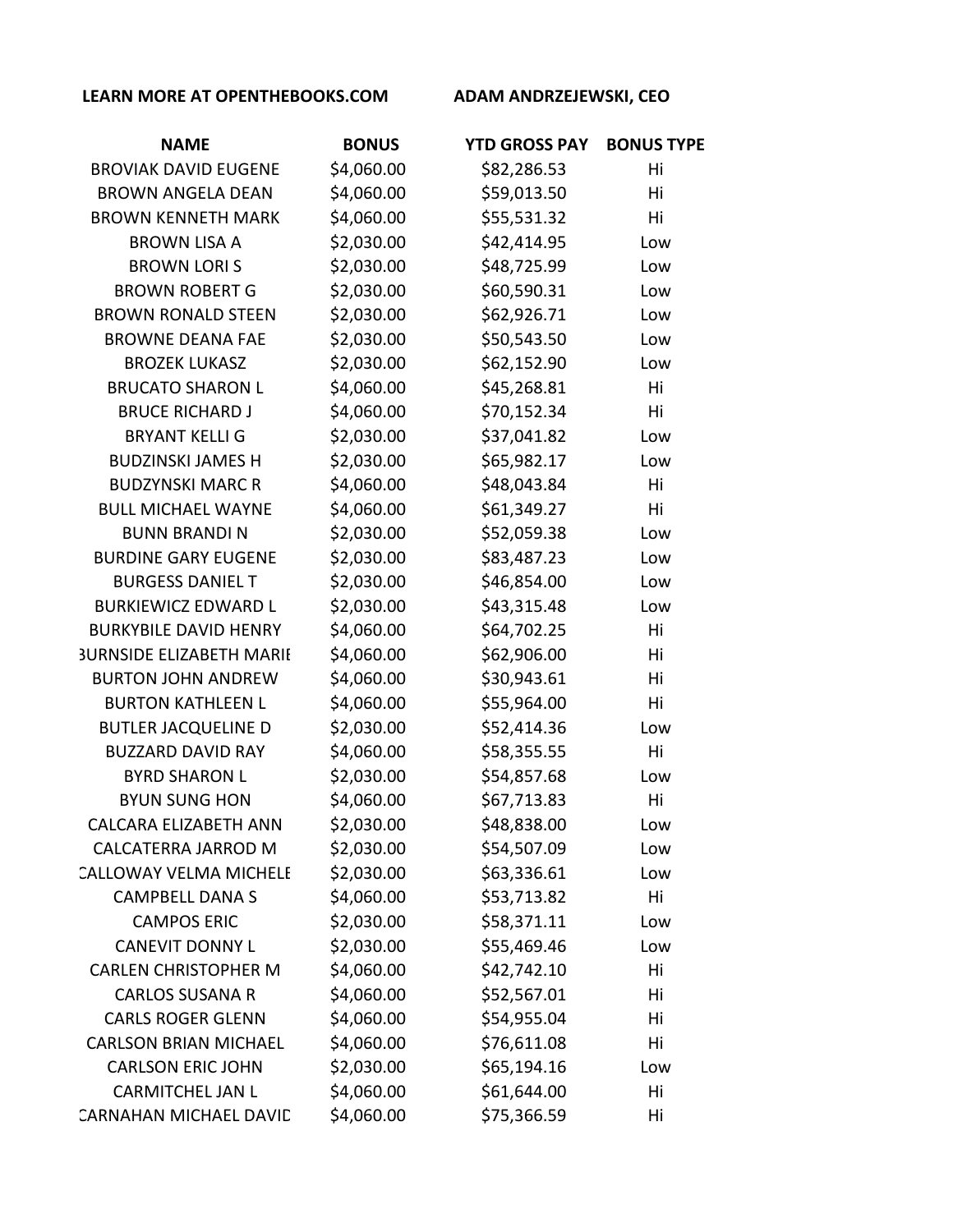| <b>NAME</b>                    | <b>BONUS</b> | <b>YTD GROSS PAY</b> | <b>BONUS TYPE</b> |
|--------------------------------|--------------|----------------------|-------------------|
| <b>CARPENTER ASHLEY K</b>      | \$2,030.00   | \$39,179.04          | Low               |
| <b>CARVER SEAN D</b>           | \$4,060.00   | \$54,245.16          | Hi                |
| <b>CASAD LYNDSAY RENEE</b>     | \$4,060.00   | \$45,798.46          | Hi                |
| <b>CASTENS DAVID P</b>         | \$4,060.00   | \$65,441.36          | Hi                |
| <b>CEARLOCK BRENT MICHAEL</b>  | \$2,030.00   | \$49,093.29          | Low               |
| <b>CEARLOCK JUSTIN DREW</b>    | \$2,030.00   | \$47,419.74          | Low               |
| <b>CHALLANDES KAREN E</b>      | \$4,060.00   | \$41,250.00          | Hi                |
| <b>CHAN WAYNE</b>              | \$2,030.00   | \$70,286.26          | Low               |
| <b>CHAPMAN NICHOLETTE M</b>    | \$4,060.00   | \$42,310.52          | Hi                |
| <b>CHERNIS JOHN P</b>          | \$2,030.00   | \$40,383.12          | Low               |
| <b>CHIARUGI DONALD J</b>       | \$2,030.00   | \$70,597.26          | Low               |
| <b>CHILDERS ANDREA M</b>       | \$4,060.00   | \$46,188.45          | Hi                |
| <b>CHRISTOFANO ANTHONY P</b>   | \$2,030.00   | \$46,257.60          | Low               |
| <b>CHRISTOFFERSEN GINA M</b>   | \$4,060.00   | \$42,878.72          | Hi                |
| <b>CHRZASC LISA R</b>          | \$2,030.00   | \$54,064.27          | Low               |
| <b>CIMAROSSA MONICA J</b>      | \$4,060.00   | \$49,320.35          | Hi                |
| <b>CINDRICH KATHLEEN ALLEN</b> | \$2,030.00   | \$64,395.25          | Low               |
| <b>CLARK BRIAN W</b>           | \$2,030.00   | \$30,938.17          | Low               |
| <b>CLARK DEBRA ANN</b>         | \$4,060.00   | \$68,748.40          | Hi                |
| <b>CLARK WESLEY DALE</b>       | \$2,030.00   | \$71,088.14          | Low               |
| <b>CLAUSER BARBARA K</b>       | \$4,060.00   | \$56,091.54          | Hi                |
| <b>CLAUSSEN PATRIK D</b>       | \$2,030.00   | \$72,532.00          | Low               |
| <b>CLAUSSEN ROBERT J</b>       | \$2,030.00   | \$62,869.14          | Low               |
| <b>CLEMENT JERRY D</b>         | \$4,060.00   | \$46,950.84          | Hi                |
| <b>CLEMMONS KAHLIL CORLE</b>   | \$4,060.00   | \$57,792.44          | Hi                |
| <b>CLIFTON BELINDA BELLE</b>   | \$4,060.00   | \$46,140.87          | Hi                |
| <b>CLUTTS TYLER R</b>          | \$2,030.00   | \$42,934.00          | Low               |
| <b>COLE MELISSA MARIE</b>      | \$2,030.00   | \$52,172.00          | Low               |
| <b>COLE SCOTT L</b>            | \$2,030.00   | \$51,489.99          | Low               |
| <b>COLEMAN DELON WHITNEY</b>   | \$4,060.00   | \$71,043.28          | Hi                |
| <b>COLEMAN LEE A II</b>        | \$2,030.00   | \$60,382.45          | Low               |
| <b>COLSON TIFFANY B</b>        | \$2,030.00   | \$50,562.86          | Low               |
| <b>COMMODORE DWAYNE</b>        | \$2,030.00   | \$66,867.02          | Low               |
| <b>CONDERMAN COREY A</b>       | \$2,030.00   | \$59,876.00          | Low               |
| <b>CONDERMAN EDWARD E</b>      | \$2,030.00   | \$61,940.00          | Low               |
| <b>CONKLIN SHAWN DERRICK</b>   | \$2,030.00   | \$55,799.03          | Low               |
| <b>CONNERS EBONI L</b>         | \$2,030.00   | \$33,093.11          | Low               |
| <b>CONNOLLY LAURA JEAN</b>     | \$4,060.00   | \$65,280.44          | Hi                |
| <b>CONSTANTINIDES ELLEN A</b>  | \$4,060.00   | \$66,290.87          | Hi                |
| <b>CONTE JOHN</b>              | \$2,030.00   | \$65,855.90          | Low               |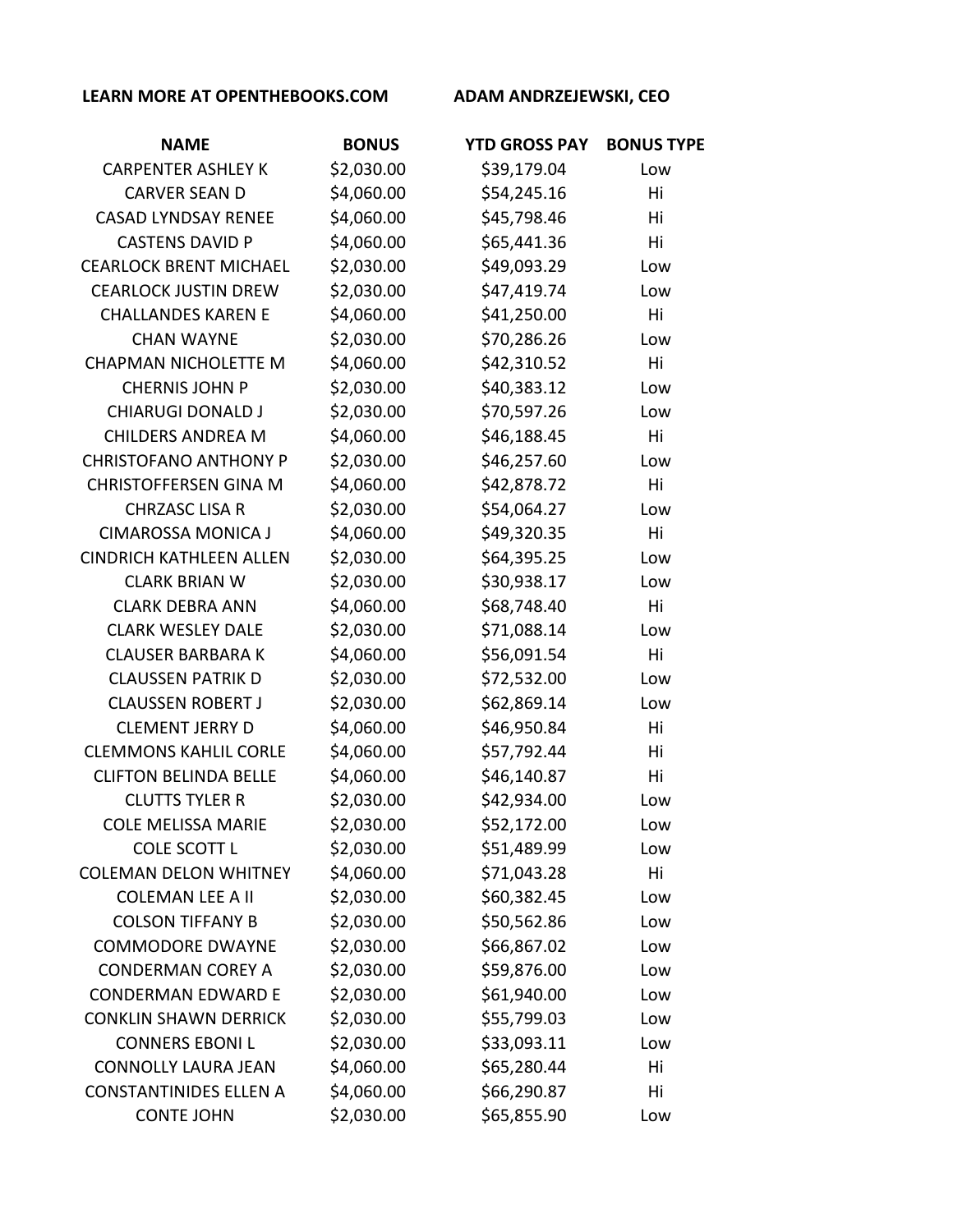| <b>NAME</b>                    | <b>BONUS</b> | <b>YTD GROSS PAY</b> | <b>BONUS TYPE</b> |
|--------------------------------|--------------|----------------------|-------------------|
| <b>COOK KEVIN D</b>            | \$4,060.00   | \$44,701.54          | Hi                |
| <b>COOK-FELTON ELIZABETH D</b> | \$4,060.00   | \$64,081.28          | Hi                |
| <b>COONEN LORI A</b>           | \$2,030.00   | \$56,517.66          | Low               |
| <b>COOPER REGINA</b>           | \$4,060.00   | \$63,469.63          | Hi                |
| <b>COPENBARGER DAVID A</b>     | \$4,060.00   | \$69,866.57          | Hi                |
| <b>COPLEA JULIE ANN</b>        | \$4,060.00   | \$41,638.13          | Hi                |
| <b>COPP MICHAEL DAVID</b>      | \$2,030.00   | \$79,171.04          | Low               |
| <b>COPPERNOLL PHILIP E</b>     | \$4,060.00   | \$53,041.50          | Hi                |
| <b>CORCORAN LISA MARIE</b>     | \$2,030.00   | \$54,760.72          | Low               |
| <b>CORDELL CHARLES H</b>       | \$4,060.00   | \$60,884.68          | Hi                |
| <b>COREANO MIGUEL A</b>        | \$4,060.00   | \$36,123.98          | Hi                |
| <b>CORLEY LOIS L</b>           | \$2,030.00   | \$40,180.00          | Low               |
| <b>CORONADO RICHARD JR</b>     | \$4,060.00   | \$75,762.86          | Hi                |
| <b>CORP DANIEL M</b>           | \$2,030.00   | \$46,917.47          | Low               |
| <b>CORTESE CARMEN A</b>        | \$2,030.00   | \$63,639.98          | Low               |
| <b>COSTELLO THOMAS M</b>       | \$4,060.00   | \$65,396.57          | Hi                |
| <b>COUGHLIN DANA M</b>         | \$2,030.00   | \$70,576.74          | Low               |
| <b>COULTAS DEWEY H</b>         | \$4,060.00   | \$79,496.69          | Hi                |
| <b>COWLEY JOHN</b>             | \$4,060.00   | \$68,911.88          | Hi                |
| <b>COX JAMES EARL</b>          | \$4,060.00   | \$49,642.68          | Hi                |
| <b>COX THOMAS EUGENE JR</b>    | \$4,060.00   | \$65,840.37          | Hi                |
| <b>CRADDOCK DANIEL JAMES</b>   | \$4,060.00   | \$53,823.80          | Hi                |
| <b>RAWFORD KENNETH DEVAI</b>   | \$4,060.00   | \$65,842.27          | Hi                |
| <b>CRESPO ECHEVARRIA LEONE</b> | \$2,030.00   | \$71,055.01          | Low               |
| <b>CROUSE DELBERT WAYNE</b>    | \$4,060.00   | \$60,914.00          | Hi                |
| <b>CUBIC AMIR</b>              | \$4,060.00   | \$62,048.27          | Hi                |
| <b>CUMBY JOEL T</b>            | \$4,060.00   | \$74,491.71          | Hi                |
| <b>CUNNINGHAM MEGAN R</b>      | \$2,030.00   | \$39,390.00          | Low               |
| <b>CURRY FRED DOUGLAS</b>      | \$4,060.00   | \$56,684.98          | Hi                |
| <b>CURRY JAMEELAH</b>          | \$4,060.00   | \$34,607.33          | Hi                |
| <b>CURTIS JAMES R</b>          | \$4,060.00   | \$69,618.68          | Hi                |
| <b>CUSHMAN BRADLEY W</b>       | \$4,060.00   | \$48,106.00          | Hi                |
| <b>CUSON THEODORE ALLEN</b>    | \$2,030.00   | \$70,402.82          | Low               |
| <b>CZARNY WALTER F</b>         | \$2,030.00   | \$69,889.18          | Low               |
| <b>CZIBOR VINCENT LOUIE</b>    | \$4,060.00   | \$62,344.72          | Hi                |
| DAEDA MATTHEW A                | \$4,060.00   | \$69,243.20          | Hi                |
| DAHMER JOHN A                  | \$2,030.00   | \$44,051.12          | Low               |
| <b>DAJANI SUHAIL A</b>         | \$4,060.00   | \$86,286.00          | Hi                |
| <b>DALSIN RICHARD THOMAS</b>   | \$2,030.00   | \$48,983.79          | Low               |
| <b>DANIEL SAMI CHUKRI</b>      | \$2,030.00   | \$82,621.95          | Low               |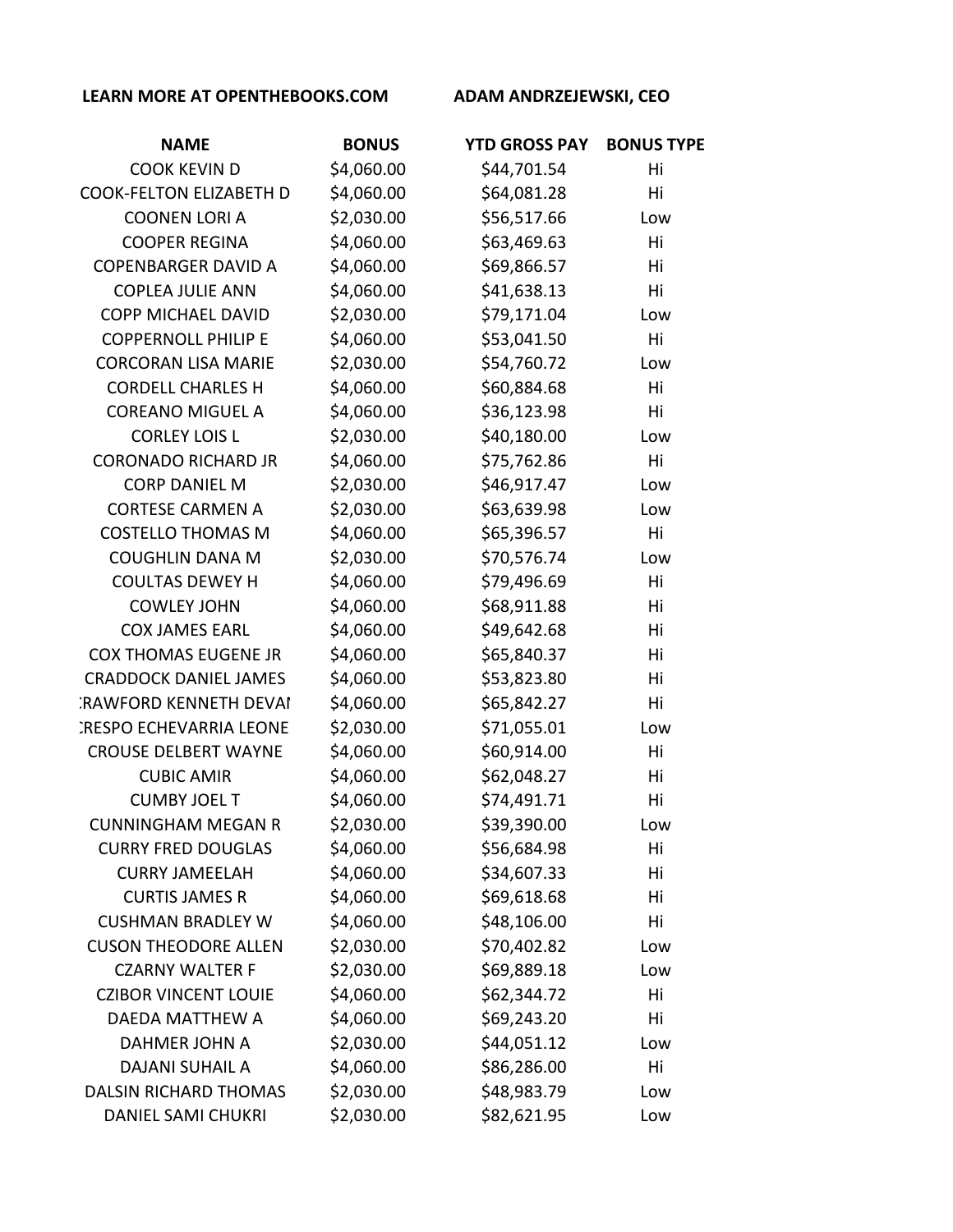| <b>NAME</b>                 | <b>BONUS</b> | <b>YTD GROSS PAY</b> | <b>BONUS TYPE</b> |
|-----------------------------|--------------|----------------------|-------------------|
| <b>DARNELL DAVID LEE</b>    | \$2,030.00   | \$56,446.00          | Low               |
| <b>DASTGIR LIEN A</b>       | \$2,030.00   | \$52,565.34          | Low               |
| <b>DAUGHERTY MARK ALAN</b>  | \$4,060.00   | \$70,614.99          | Hi                |
| DAVIDSON JOHN M             | \$2,030.00   | \$61,434.65          | Low               |
| <b>DAVIS CHRISTINA</b>      | \$4,060.00   | \$54,088.40          | Hi                |
| <b>DAVIS DARRIN W</b>       | \$4,060.00   | \$57,947.03          | Hi                |
| <b>DEADY JEFFREY W</b>      | \$2,030.00   | \$60,868.47          | Low               |
| <b>DEAN TYREE</b>           | \$2,030.00   | \$38,984.71          | Low               |
| DEL ROSARIO MELISSA         | \$2,030.00   | \$50,494.85          | Low               |
| <b>DELANEY JANET L</b>      | \$4,060.00   | \$47,551.29          | Hi                |
| <b>DELONG DANNY L</b>       | \$4,060.00   | \$42,038.18          | Hi                |
| <b>DEMAY KENT E</b>         | \$4,060.00   | \$46,838.80          | Hi                |
| <b>DENNE MICHAEL</b>        | \$4,060.00   | \$82,542.33          | Hi                |
| <b>DENT JOHN ANDREW</b>     | \$4,060.00   | \$53,407.74          | Hi                |
| <b>DEPAOLI SALLY ANN</b>    | \$4,060.00   | \$69,674.12          | Hi                |
| <b>DERKA SHEILA J</b>       | \$4,060.00   | \$75,977.77          | Hi                |
| <b>DETERDING CYNTHIA JO</b> | \$2,030.00   | \$61,228.00          | Low               |
| <b>DETERDING GRANT JOHN</b> | \$2,030.00   | \$63,335.01          | Low               |
| <b>DETERS BENJAMIN J</b>    | \$4,060.00   | \$52,141.15          | Hi                |
| DETTMANN RYAN A             | \$2,030.00   | \$43,576.62          | Low               |
| <b>DEYOUNG ERICA LEE</b>    | \$4,060.00   | \$77,479.48          | Hi                |
| <b>DICKS LUCAS S</b>        | \$2,030.00   | \$47,572.18          | Low               |
| <b>DIMAANO SARAH M</b>      | \$4,060.00   | \$55,096.63          | Hi                |
| <b>DIPPON DALE ALLEN</b>    | \$2,030.00   | \$66,188.79          | Low               |
| <b>DIRKS DOUGLAS ALAN</b>   | \$2,030.00   | \$83,261.42          | Low               |
| <b>DITTER AMOR P IV</b>     | \$4,060.00   | \$49,818.44          | Hi                |
| <b>DOBBS STEPHANIE L</b>    | \$2,030.00   | \$56,110.66          | Low               |
| DOBIE MATHEW L              | \$2,030.00   | \$63,239.15          | Low               |
| <b>DOLLINGER SHANNA M</b>   | \$2,030.00   | \$58,461.78          | Low               |
| DOMINGUEZ JOSE A            | \$2,030.00   | \$82,299.48          | Low               |
| DONALDSON DANIEL J          | \$4,060.00   | \$62,241.53          | Hi                |
| <b>DONNER KEVIN L</b>       | \$2,030.00   | \$64,724.00          | Low               |
| <b>DONOVAN KEITH B</b>      | \$4,060.00   | \$68,843.45          | Hi                |
| <b>DOOLIN JAIME L</b>       | \$4,060.00   | \$41,961.72          | Hi                |
| <b>DORTON GARY LEE</b>      | \$4,060.00   | \$65,248.52          | Hi                |
| <b>DOTSON RICHARD JAY</b>   | \$4,060.00   | \$73,570.00          | Hi                |
| <b>DOTZERT CYNTHIA L</b>    | \$4,060.00   | \$50,908.37          | Hi                |
| <b>DOUGHERTY KAWONNA L</b>  | \$4,060.00   | \$40,232.44          | Hi                |
| <b>DOUKAS MARYANN</b>       | \$4,060.00   | \$72,591.39          | Hi                |
| DOZIER JASON C              | \$4,060.00   | \$57,420.00          | Hi                |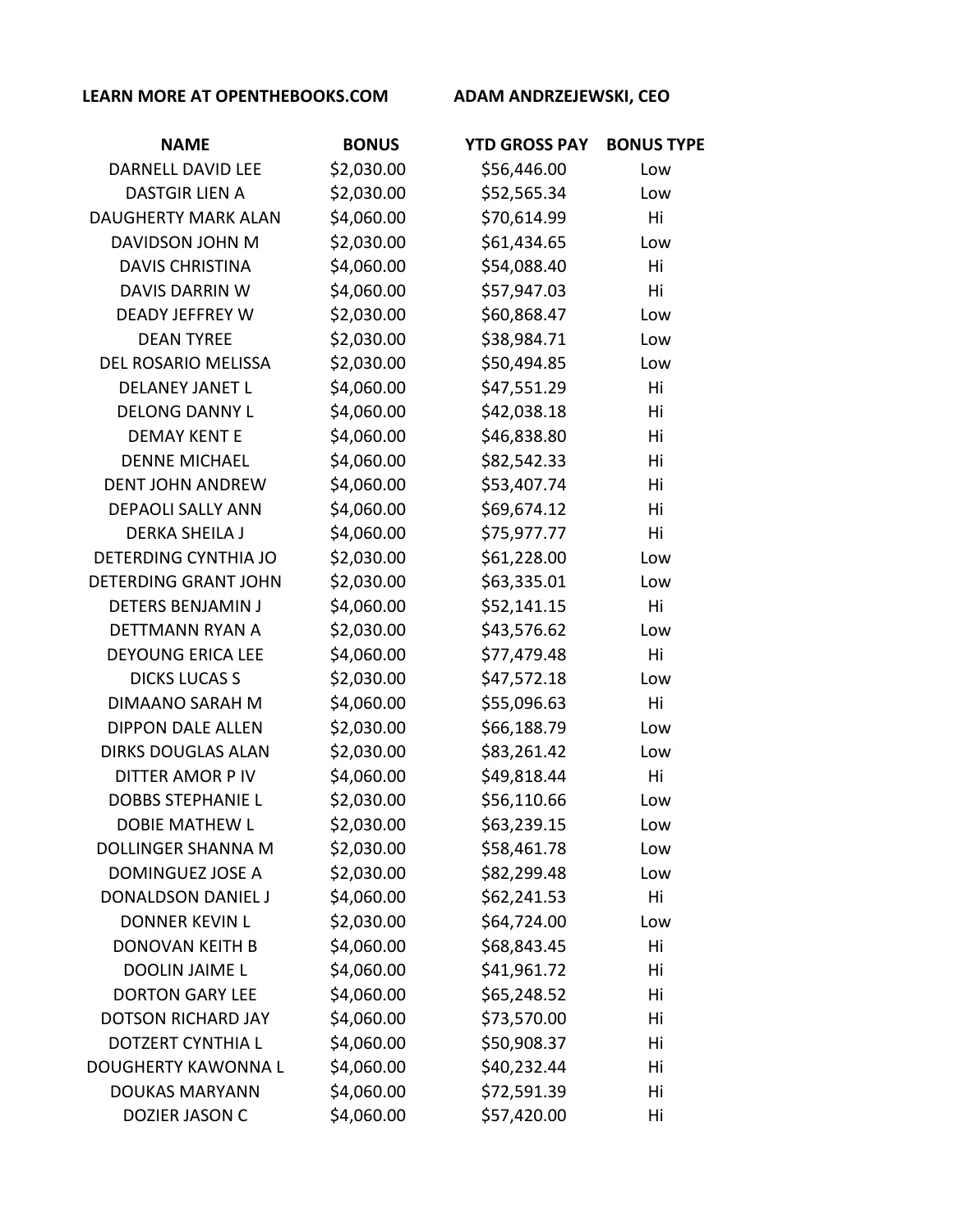| <b>NAME</b>                     | <b>BONUS</b> | <b>YTD GROSS PAY</b> | <b>BONUS TYPE</b> |
|---------------------------------|--------------|----------------------|-------------------|
| <b>DRAPER PRUDENCE M</b>        | \$2,030.00   | \$46,754.08          | Low               |
| <b>DREIER ANDREW H</b>          | \$2,030.00   | \$59,120.77          | Low               |
| <b>DREW DARYLE A</b>            | \$4,060.00   | \$81,178.98          | Hi                |
| <b>DRUMMER NICHOLAS E</b>       | \$2,030.00   | \$36,926.68          | Low               |
| <b>DUARTE ANNETTE M</b>         | \$2,030.00   | \$51,587.62          | Low               |
| <b>DUBOIS CYNTHIA A</b>         | \$4,060.00   | \$64,834.08          | Hi                |
| <b>DUDEN TRACIL</b>             | \$4,060.00   | \$57,468.90          | Hi                |
| <b>DUDLEY BRANDON M</b>         | \$4,060.00   | \$71,091.68          | Hi                |
| <b>DUNCAN BRADLEY DEAN</b>      | \$4,060.00   | \$73,224.24          | Hi                |
| <b>DUNCAN FAITH A</b>           | \$4,060.00   | \$56,584.62          | Hi                |
| <b>DUNN MICHAEL ALBERT</b>      | \$4,060.00   | \$46,169.20          | Hi                |
| <b>DUPOY SARAH J</b>            | \$2,030.00   | \$41,996.00          | Low               |
| <b>DURAKO JAMES E</b>           | \$4,060.00   | \$43,127.82          | Hi                |
| <b>DURAKO JUSTIN M</b>          | \$4,060.00   | \$49,720.10          | Hi                |
| <b>DURANTE VINCENT J</b>        | \$4,060.00   | \$71,913.83          | Hi                |
| <b>DUROSIER JOHNSON</b>         | \$2,030.00   | \$44,740.00          | Low               |
| <b>DUSTMANN RODNEY D</b>        | \$2,030.00   | \$47,889.08          | Low               |
| <b>DUZAN BRADLEY R</b>          | \$4,060.00   | \$60,519.79          | Hi                |
| <b>DWYER MICHAEL R</b>          | \$2,030.00   | \$67,593.50          | Low               |
| EARLEYWINE JENNIFER ANN         | \$2,030.00   | \$50,288.52          | Low               |
| <b>EATON CHARLES M</b>          | \$4,060.00   | \$46,019.96          | Hi                |
| <b>EBERLIN MARY RUTH</b>        | \$2,030.00   | \$58,094.00          | Low               |
| <b>ECKHOFF MARK S</b>           | \$2,030.00   | \$76,358.82          | Low               |
| <b>ECKHOFF SUSAN KAY</b>        | \$4,060.00   | \$59,389.50          | Hi                |
| <b>EDOUARD JEAN-BAPTISTE</b>    | \$2,030.00   | \$45,734.00          | Low               |
| <b>EDWARDS JAY D</b>            | \$4,060.00   | \$66,415.24          | Hi                |
| <b>EICHMANN RANDALL W</b>       | \$2,030.00   | \$29,384.80          | Low               |
| <b>ELAIYAN SAEED M</b>          | \$2,030.00   | \$65,099.80          | Low               |
| ELDERZI ELIAS N                 | \$2,030.00   | \$87,250.76          | Low               |
| <b>ELLER AMY J</b>              | \$2,030.00   | \$87,740.58          | Low               |
| <b>ELLIS ROBIN LEE</b>          | \$2,030.00   | \$65,535.24          | Low               |
| <b>ELSTON JACK A</b>            | \$4,060.00   | \$70,714.12          | Hi                |
| <b>ELSTON TARA WAGNER</b>       | \$4,060.00   | \$70,738.00          | Hi                |
| <b>EMERT KELLY MICHELE</b>      | \$2,030.00   | \$41,254.80          | Low               |
| <b>EMRICK JEFFREY D</b>         | \$2,030.00   | \$54,998.47          | Low               |
| <b>ENG KENNETH</b>              | \$4,060.00   | \$90,189.10          | Hi                |
| EREWELE OMOLARA O               | \$2,030.00   | \$42,150.00          | Low               |
| <b>ERZINGER JERROLD PHILLIP</b> | \$2,030.00   | \$57,159.98          | Low               |
| <b>ESSLINGER STEVEN J</b>       | \$4,060.00   | \$62,268.06          | Hi                |
| <b>ESTIMABLE KENDY</b>          | \$2,030.00   | \$54,259.65          | Low               |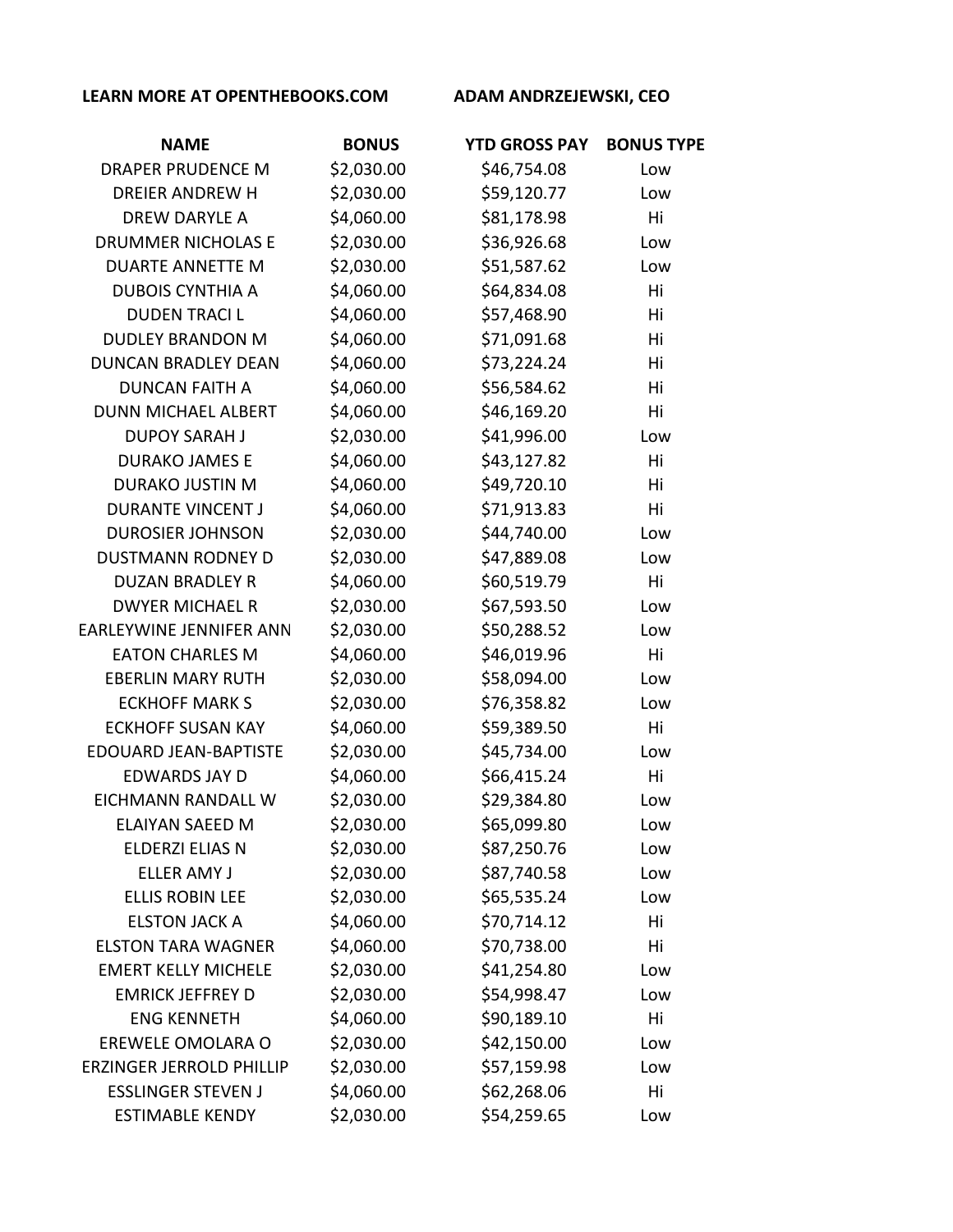| <b>NAME</b>                     | <b>BONUS</b> | <b>YTD GROSS PAY</b> | <b>BONUS TYPE</b> |
|---------------------------------|--------------|----------------------|-------------------|
| <b>ESTREM JON JAY</b>           | \$4,060.00   | \$65,041.64          | Hi                |
| ETEMADI MAHMOUD                 | \$4,060.00   | \$82,590.21          | Hi                |
| <b>ETEMADI SANNAZ</b>           | \$4,060.00   | \$47,834.47          | Hi                |
| ETZENBACH ROBERT PAUL           | \$4,060.00   | \$62,409.04          | Hi                |
| <b>EVANS JESSICA LYNN</b>       | \$2,030.00   | \$58,090.23          | Low               |
| <b>EWIDAH ALI</b>               | \$2,030.00   | \$66,223.24          | Low               |
| <b>EWING JOHN R</b>             | \$2,030.00   | \$39,621.06          | Low               |
| <b>FARRAR DADE A</b>            | \$4,060.00   | \$61,578.00          | Hi                |
| <b>FASSLER MATTHEW J</b>        | \$2,030.00   | \$39,220.00          | Low               |
| <b>FAUSS RACHEL J</b>           | \$4,060.00   | \$32,649.33          | Hi                |
| <b>FELICIANO CARLOS A</b>       | \$4,060.00   | \$68,067.61          | Hi                |
| <b>FELICIANO JESSICA ANNE</b>   | \$4,060.00   | \$60,232.04          | Hi                |
| <b>FENDER KELLY SUE</b>         | \$4,060.00   | \$60,920.69          | Hi                |
| FENTEM KATHRYN KAY              | \$4,060.00   | \$45,858.00          | Hi                |
| <b>FENWICK MARISSA N</b>        | \$4,060.00   | \$41,762.21          | Hi                |
| <b>FERGUSON SCOTT A</b>         | \$4,060.00   | \$75,648.99          | Hi                |
| <b>FERGUSON STEVEN PATRICK</b>  | \$4,060.00   | \$77,982.65          | Hi                |
| <b>FERRARI RAYMOND A</b>        | \$2,030.00   | \$43,557.15          | Low               |
| FIELDS PAUL CHRISTOPHER         | \$2,030.00   | \$70,561.90          | Low               |
| <b>FINN KEVIN R</b>             | \$4,060.00   | \$46,227.28          | Hi                |
| FITZPATRICK RACHAEL ANN         | \$2,030.00   | \$54,648.05          | Low               |
| <b>ELEMMING ROBERT LOUIS JI</b> | \$2,030.00   | \$48,073.62          | Low               |
| <b>FLOERKE BRAD ALAN</b>        | \$2,030.00   | \$61,908.47          | Low               |
| <b>FLORES LUIS E</b>            | \$4,060.00   | \$60,214.22          | Hi                |
| <b>FLOURNOY DELMER A</b>        | \$2,030.00   | \$49,294.51          | Low               |
| <b>LOWERS GABRIEL MICHELLI</b>  | \$4,060.00   | \$41,706.00          | Hi                |
| <b>FOGAL KATHY L</b>            | \$2,030.00   | \$44,118.00          | Low               |
| <b>FOGARTY HAROLD LEO JR</b>    | \$4,060.00   | \$76,870.75          | Hi                |
| <b>FOGARTY KRISTINA M</b>       | \$4,060.00   | \$62,620.86          | Hi                |
| <b>FOLAYAN LINDA K</b>          | \$2,030.00   | \$31,422.00          | Low               |
| <b>FOLAYAN SAMUEL S</b>         | \$4,060.00   | \$66,086.47          | Hi                |
| <b>FORBIS CHRISTINA K</b>       | \$4,060.00   | \$60,799.68          | Hi                |
| <b>FORD PEGGY S</b>             | \$4,060.00   | \$49,610.05          | Hi                |
| FORTADO THOMAS WILLIAN          | \$4,060.00   | \$64,273.37          | Hi                |
| <b>FOX ALLEN RALPH</b>          | \$4,060.00   | \$63,130.00          | Hi                |
| <b>FOX MICHAEL EUGENE</b>       | \$2,030.00   | \$71,775.96          | Low               |
| <b>FRANKLIN JAMES LINEALL</b>   | \$2,030.00   | \$47,244.00          | Low               |
| <b>FRANKLIN JAMIE L</b>         | \$4,060.00   | \$29,611.00          | Hi                |
| FREEMAN JAMIE R                 | \$2,030.00   | \$44,490.26          | Low               |
| FREEMAN RANDY LEE               | \$2,030.00   | \$61,901.07          | Low               |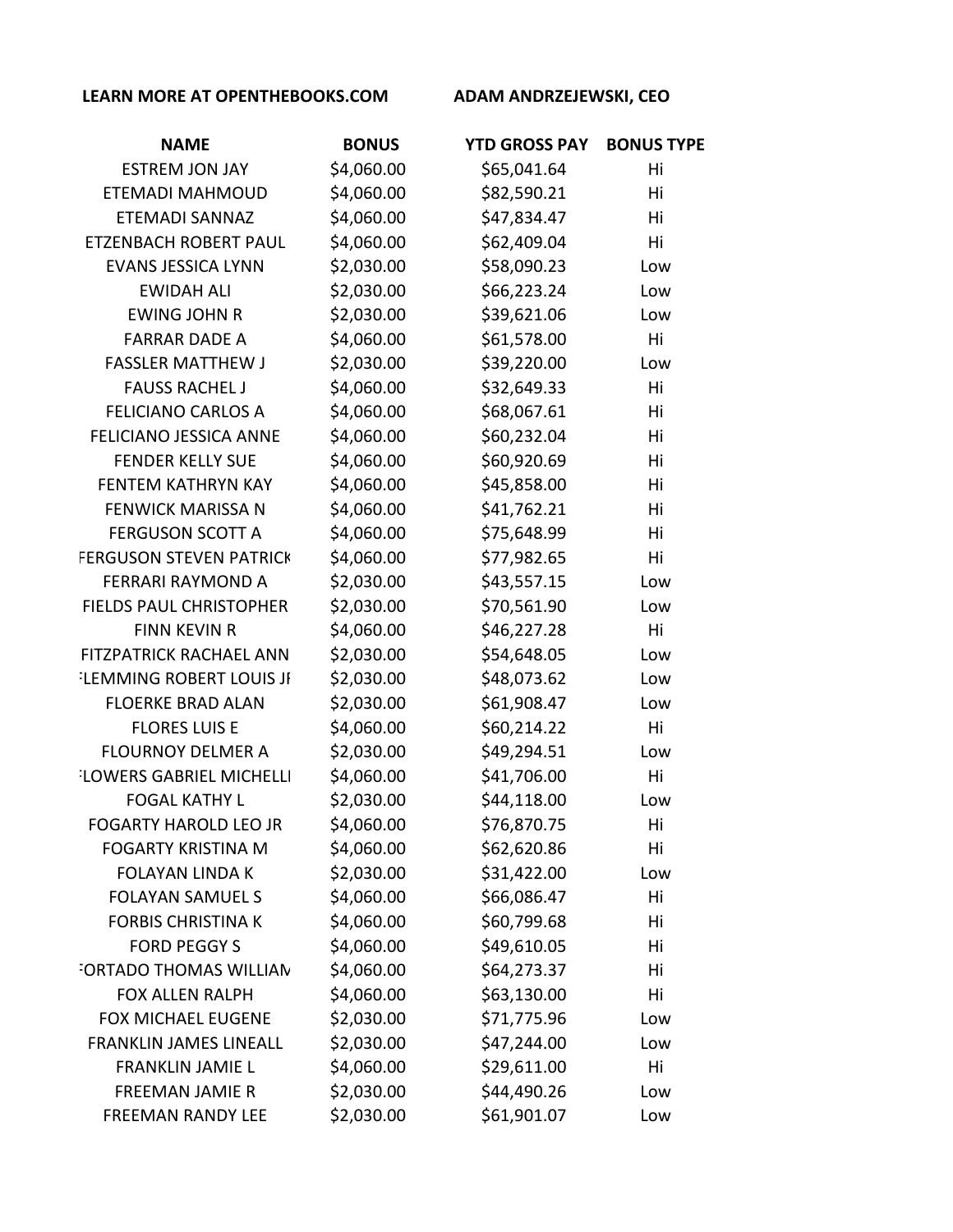| <b>NAME</b>                     | <b>BONUS</b> | <b>YTD GROSS PAY</b> | <b>BONUS TYPE</b> |
|---------------------------------|--------------|----------------------|-------------------|
| FRIEDEL JOSEPH A                | \$4,060.00   | \$52,720.83          | Hi                |
| <b>FRIERI SALVATORE W</b>       | \$4,060.00   | \$63,765.72          | Hi                |
| <b>FRY BRIAN</b>                | \$4,060.00   | \$61,634.00          | Hi                |
| <b>FUHRHOP MICHAEL A</b>        | \$4,060.00   | \$40,370.36          | Hi                |
| FULLER-JOHNSON JAN E            | \$2,030.00   | \$61,034.02          | Low               |
| <b>FULTZ TED C</b>              | \$4,060.00   | \$83,734.58          | Hi                |
| <b>GAGLIANO BRAD T</b>          | \$2,030.00   | \$39,752.45          | Low               |
| <b>GALARIA DAWOOD U</b>         | \$2,030.00   | \$61,635.99          | Low               |
| <b>GALAS JEFFREY MILO</b>       | \$4,060.00   | \$81,054.76          | Hi                |
| <b>GALBRAITH STEPHEN W</b>      | \$2,030.00   | \$55,092.00          | Low               |
| <b>GALLENBACH THOMAS G</b>      | \$4,060.00   | \$81,101.16          | Hi                |
| <b>GALLOWAY BRIAN JAMES</b>     | \$4,060.00   | \$87,335.52          | Hi                |
| <b>GANIER DOMINIQUE M</b>       | \$4,060.00   | \$38,036.11          | Hi                |
| <b>GARMAN TIMOTHY REX</b>       | \$4,060.00   | \$52,183.08          | Hi                |
| <b>GARRISON JAMES CHARLES</b>   | \$2,030.00   | \$63,362.35          | Low               |
| <b>GASAWAY JOSEPH GERARD</b>    | \$2,030.00   | \$78,836.25          | Low               |
| <b>GATLIN FRANCES R</b>         | \$2,030.00   | \$55,908.94          | Low               |
| <b>GAUDIANO JOHN P</b>          | \$2,030.00   | \$52,140.50          | Low               |
| <b>GAULKE RONALD E JR</b>       | \$4,060.00   | \$55,794.00          | Hi                |
| <b>GAUWITZ JEFFREY R</b>        | \$4,060.00   | \$49,993.18          | Hi                |
| <b>GELDERT KAREN BOTZ</b>       | \$2,030.00   | \$67,906.20          | Low               |
| <b>GELIN HERVE</b>              | \$2,030.00   | \$62,580.00          | Low               |
| <b>GENGLER KEITH A</b>          | \$4,060.00   | \$80,076.78          | Hi                |
| <b>GERAMINEGAD MEHDI</b>        | \$2,030.00   | \$79,865.21          | Low               |
| <b>GHIDINA ANNA M</b>           | \$4,060.00   | \$65,197.05          | Hi                |
| <b>GHOLEH HADEEL</b>            | \$2,030.00   | \$41,209.61          | Low               |
| <b>GHOLEH NASER M</b>           | \$4,060.00   | \$92,069.81          | Hi                |
| <b>GIBBS MARSHA L</b>           | \$2,030.00   | \$39,845.86          | Low               |
| <b>GIBBS ROBERT A</b>           | \$2,030.00   | \$43,363.67          | Low               |
| <b>GIBSON PHILLIP J</b>         | \$4,060.00   | \$84,676.11          | Hi                |
| <b>GIELOW ROBERT D</b>          | \$2,030.00   | \$59,478.41          | Low               |
| <b>GIER MICHAEL EDWARD</b>      | \$2,030.00   | \$46,802.82          | Low               |
| <b>:BOLINI-RODRIGUEZ GIANCA</b> | \$2,030.00   | \$51,644.51          | Low               |
| <b>IFFORD GREGORY FRANKLII</b>  | \$2,030.00   | \$54,678.00          | Low               |
| <b>GOBEN CHARLES WILLIAM II</b> | \$4,060.00   | \$44,060.00          | Hi                |
| <b>GODDARD CHAD M</b>           | \$2,030.00   | \$72,951.72          | Low               |
| <b>GODINHO TONY</b>             | \$2,030.00   | \$60,812.00          | Low               |
| <b>GOESKE CHRISTINE L</b>       | \$2,030.00   | \$55,955.44          | Low               |
| <b>GOLD HEATH W</b>             | \$2,030.00   | \$46,683.71          | Low               |
| <b>GONZALEZ DOREEN</b>          | \$2,030.00   | \$60,272.99          | Low               |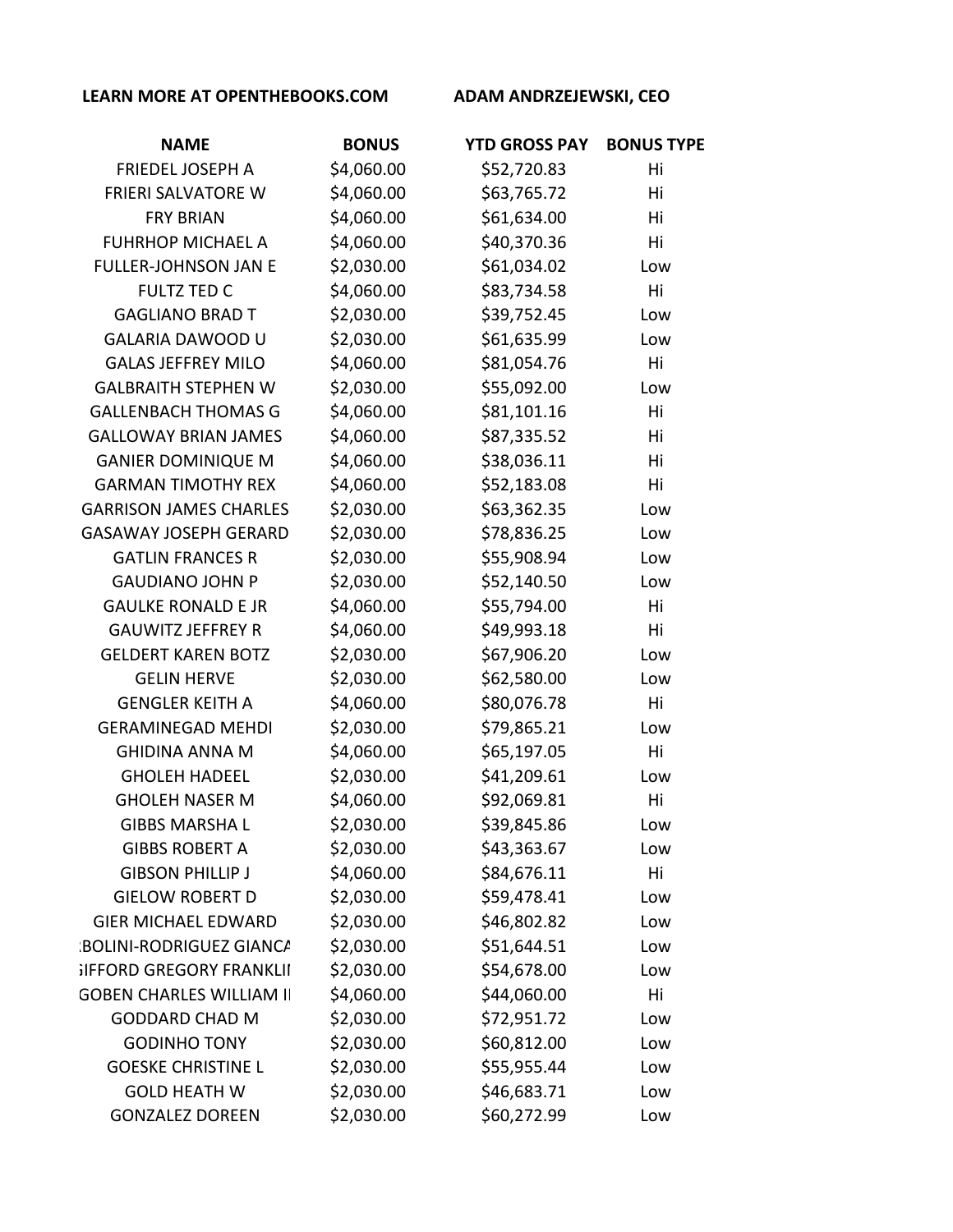| <b>NAME</b>                    | <b>BONUS</b> | <b>YTD GROSS PAY</b> | <b>BONUS TYPE</b> |
|--------------------------------|--------------|----------------------|-------------------|
| <b>GOODE-MOORE VELICIA M</b>   | \$2,030.00   | \$69,228.68          | Low               |
| <b>GOODRUM DANA J</b>          | \$4,060.00   | \$52,840.38          | Hi                |
| <b>GORCZYCA ROBERT T</b>       | \$2,030.00   | \$66,275.75          | Low               |
| <b>GORDEN HEATH GREGORY</b>    | \$4,060.00   | \$46,801.87          | Hi                |
| <b>GORNIAK MICHELLE R</b>      | \$4,060.00   | \$57,311.30          | Hi                |
| <b>GOSSROW ANDREW G</b>        | \$2,030.00   | \$58,222.00          | Low               |
| <b>GOTT JAMES CURTIS</b>       | \$2,030.00   | \$50,830.00          | Low               |
| <b>GRABOWSKI PAUL A</b>        | \$4,060.00   | \$69,940.67          | Hi                |
| <b>GRAEFF ROBERT NEAL</b>      | \$2,030.00   | \$69,957.14          | Low               |
| <b>GRAHAM SUSAN JANE</b>       | \$2,030.00   | \$88,229.92          | Low               |
| <b>GRANDONE JEFFREY D</b>      | \$4,060.00   | \$69,749.08          | Hi                |
| <b>GRANT PAUL B</b>            | \$2,030.00   | \$75,668.90          | Low               |
| <b>GRANT STACEY ANN</b>        | \$4,060.00   | \$50,408.65          | Hi                |
| <b>GRAZIANO JOSEPH A</b>       | \$4,060.00   | \$55,477.72          | Hi                |
| <b>GREEN MASHAMA DAKARAI</b>   | \$2,030.00   | \$66,112.11          | Low               |
| <b>GREENLEE SEAN M</b>         | \$2,030.00   | \$50,620.00          | Low               |
| <b>GREGG RICHARD K</b>         | \$2,030.00   | \$47,406.36          | Low               |
| <b>GREGOIRE PAUL B</b>         | \$4,060.00   | \$85,104.84          | Hi                |
| <b>GRIBBLE LANNIE LANCE</b>    | \$2,030.00   | \$61,052.00          | Low               |
| <b>GRIFFIN BERNARD P</b>       | \$2,030.00   | \$71,108.00          | Low               |
| <b>GRIFFITH DEREK JAY</b>      | \$4,060.00   | \$60,240.17          | Hi                |
| <b>GRIFFITH SHAWN MICHAEL</b>  | \$2,030.00   | \$62,894.28          | Low               |
| <b>GRIVETTI-PIKUL AMY J</b>    | \$2,030.00   | \$45,572.00          | Low               |
| <b>GROVE KENNETH R</b>         | \$2,030.00   | \$60,075.54          | Low               |
| <b>GRUHN KIRT LEE</b>          | \$4,060.00   | \$66,179.58          | Hi                |
| <b>GRUTTER KEENAN L</b>        | \$2,030.00   | \$42,633.18          | Low               |
| <b>GUGE DENNIS ALAN</b>        | \$4,060.00   | \$61,056.37          | Hi                |
| <b>ITTERRIDGE MONROETTA M</b>  | \$2,030.00   | \$68,885.04          | Low               |
| <b>GUY MEDENY C</b>            | \$2,030.00   | \$43,073.74          | Low               |
| <b>HAACK JO ELLEN</b>          | \$4,060.00   | \$60,812.53          | Hi                |
| <b>HAAGE KENNETH A</b>         | \$2,030.00   | \$50,582.73          | Low               |
| <b>HAAS NICHOLAS C</b>         | \$4,060.00   | \$72,624.22          | Hi                |
| <b>HAASIS SHARON L</b>         | \$4,060.00   | \$75,311.46          | Hi                |
| <b>HACK ROBERT JON</b>         | \$4,060.00   | \$73,963.29          | Hi                |
| <b>HAGMANN CHRISTIAN LAIRI</b> | \$4,060.00   | \$84,386.46          | Hi                |
| <b>HAHIN CHRISTOPHER</b>       | \$2,030.00   | \$82,428.00          | Low               |
| <b>HAHN ROBERT L</b>           | \$2,030.00   | \$62,318.00          | Low               |
| <b>IAIDER MOHAMMAD ZUBAI</b>   | \$2,030.00   | \$77,313.45          | Low               |
| <b>HALL ANDREW K</b>           | \$2,030.00   | \$40,600.90          | Low               |
| <b>HALLOWAY ADRIAN T</b>       | \$2,030.00   | \$65,980.00          | Low               |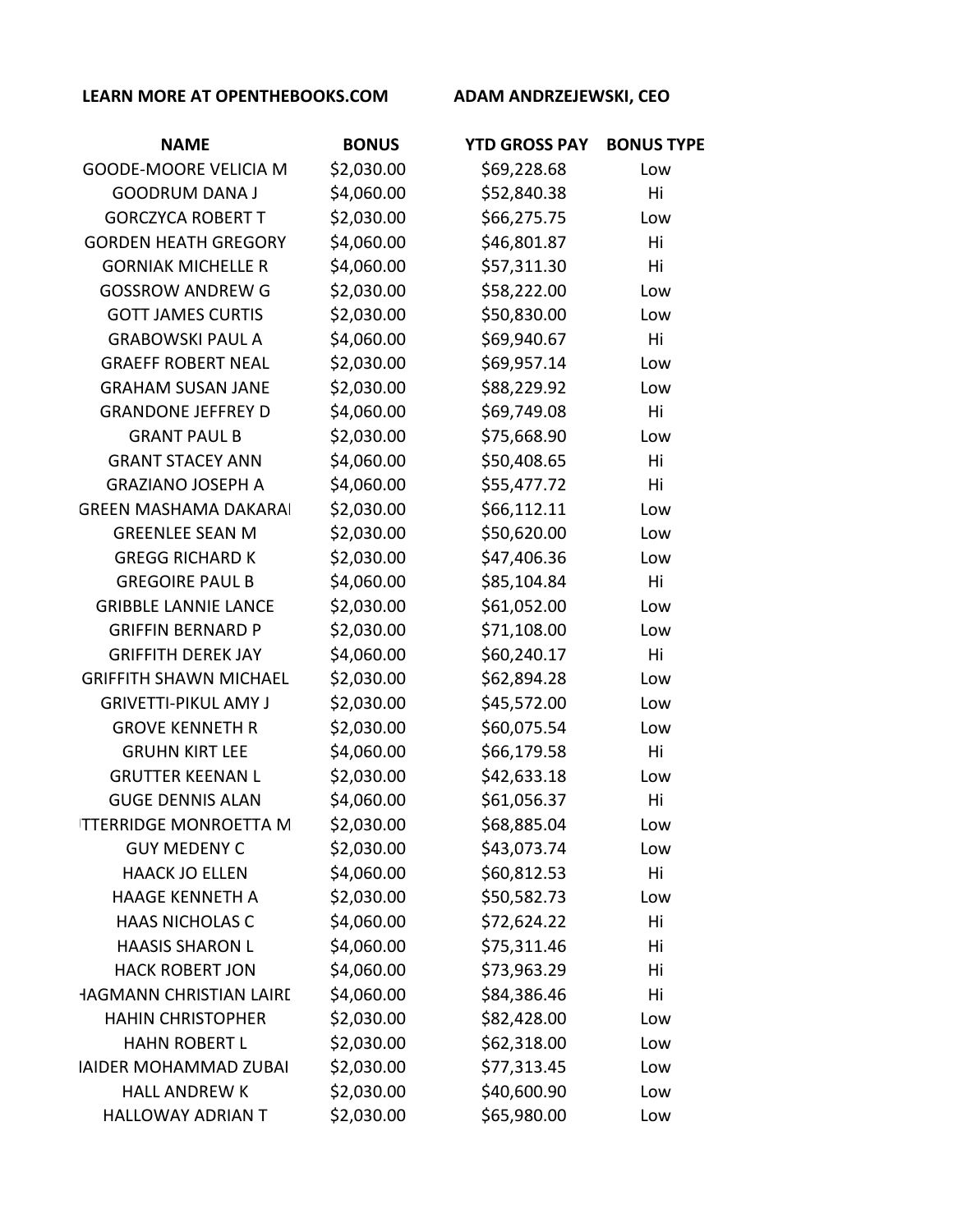| <b>NAME</b>                   | <b>BONUS</b> | <b>YTD GROSS PAY</b> | <b>BONUS TYPE</b> |
|-------------------------------|--------------|----------------------|-------------------|
| <b>HALSTEAD THOMAS W</b>      | \$4,060.00   | \$61,666.00          | Hi                |
| <b>HALSTED SHAWN ROBERT</b>   | \$4,060.00   | \$69,216.92          | Hi                |
| <b>HAMILTON DENISE L</b>      | \$4,060.00   | \$45,676.00          | Hi                |
| <b>HAMMER JAMES B</b>         | \$4,060.00   | \$42,530.60          | Hi                |
| <b>HAMMITT FRANKLIN L III</b> | \$4,060.00   | \$42,892.00          | Hi                |
| <b>HAMPTON COREY D</b>        | \$2,030.00   | \$49,126.22          | Low               |
| <b>HAMRICK KARON SUE</b>      | \$4,060.00   | \$54,316.00          | Hi                |
| <b>HANNER HERSHEL JAY</b>     | \$2,030.00   | \$69,375.99          | Low               |
| <b>HARBAUGH ROBERT D</b>      | \$2,030.00   | \$50,636.00          | Low               |
| <b>HARDEN MARK GREGORY</b>    | \$2,030.00   | \$49,467.09          | Low               |
| <b>HARDT MATTHEW J</b>        | \$4,060.00   | \$67,546.21          | Hi                |
| <b>HARMET PETER EMLYN</b>     | \$4,060.00   | \$97,406.84          | Hi                |
| <b>HARMS AMY E</b>            | \$2,030.00   | \$60,430.85          | Low               |
| <b>HARPER JACK HENRY</b>      | \$4,060.00   | \$70,811.69          | Hi                |
| <b>HARRELL DANIELLE R</b>     | \$2,030.00   | \$38,507.21          | Low               |
| <b>HARRINGTON CLARENCE C</b>  | \$2,030.00   | \$53,104.53          | Low               |
| <b>HARRIS ANGELA F</b>        | \$2,030.00   | \$27,462.00          | Low               |
| <b>HARRIS MICHAEL</b>         | \$4,060.00   | \$57,316.49          | Hi                |
| <b>HARRISON LEROY N JR</b>    | \$2,030.00   | \$53,751.79          | Low               |
| <b>HART TROY D</b>            | \$4,060.00   | \$73,299.30          | Hi                |
| <b>HARVEY KIMBERLY ANN</b>    | \$4,060.00   | \$76,016.42          | Hi                |
| <b>HARWOOD ALAN J</b>         | \$2,030.00   | \$63,471.13          | Low               |
| HARWOOD DUANE THOMAS          | \$2,030.00   | \$75,733.52          | Low               |
| <b>HATCHER PHILLIP L</b>      | \$4,060.00   | \$60,495.62          | Hi                |
| <b>HAUGER BETTY R</b>         | \$4,060.00   | \$54,045.79          | Hi                |
| <b>HAVARD ROBERT TAYLOR</b>   | \$4,060.00   | \$71,702.94          | Hi                |
| <b>HAVARD TERENCE LYNN</b>    | \$2,030.00   | \$59,343.64          | Low               |
| HAYDEL CHRISTOPHER PAUI       | \$2,030.00   | \$59,059.80          | Low               |
| <b>HAYES AARON W</b>          | \$2,030.00   | \$60,079.55          | Low               |
| <b>HAYES CHARLETTA A</b>      | \$2,030.00   | \$36,170.86          | Low               |
| <b>HEADLEY PHILIP R</b>       | \$4,060.00   | \$62,643.70          | Hi                |
| <b>HEADY TIMOTHY W</b>        | \$2,030.00   | \$57,664.53          | Low               |
| <b>HEAVEN-BAUM LISA E</b>     | \$4,060.00   | \$94,574.81          | Hi                |
| <b>HECK ROXANNA K</b>         | \$4,060.00   | \$67,865.48          | Hi                |
| <b>HECKEL GREGORY BRYCE</b>   | \$2,030.00   | \$63,479.89          | Low               |
| <b>HEFFRON TERRENCE M</b>     | \$2,030.00   | \$43,429.96          | Low               |
| <b>HEGGIE MICHAEL DALE</b>    | \$2,030.00   | \$70,729.51          | Low               |
| <b>HELFRICH DOUGLAS JAY</b>   | \$4,060.00   | \$69,824.05          | Hi                |
| HEMMEN TIMOTHY JOHN           | \$4,060.00   | \$74,334.96          | Hi                |
| <b>HEMRICH STEVEN JOSEPH</b>  | \$4,060.00   | \$60,580.97          | Hi                |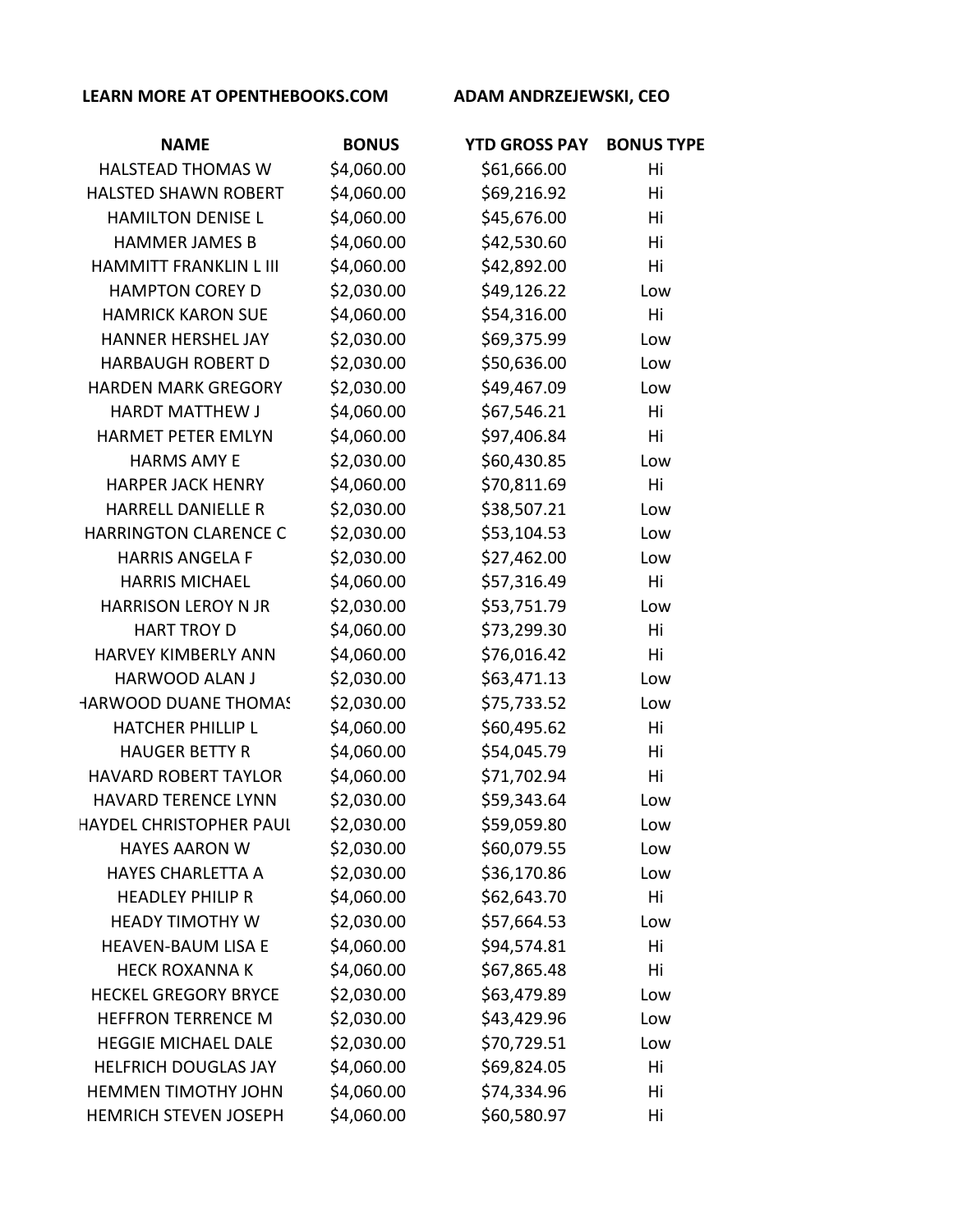| <b>NAME</b>                   | <b>BONUS</b> | <b>YTD GROSS PAY</b> | <b>BONUS TYPE</b> |
|-------------------------------|--------------|----------------------|-------------------|
| <b>HENK LARRY SCOTT</b>       | \$2,030.00   | \$62,420.00          | Low               |
| <b>HENNESS DANA MARK</b>      | \$4,060.00   | \$52,982.96          | Hi                |
| <b>HENRICHS MICHAEL WAYNE</b> | \$2,030.00   | \$60,722.52          | Low               |
| <b>HENSON KEVIN E</b>         | \$2,030.00   | \$48,418.83          | Low               |
| <b>HERMAN DAVID G</b>         | \$2,030.00   | \$50,923.50          | Low               |
| <b>HERMES DEANA SUE</b>       | \$4,060.00   | \$60,175.37          | Hi                |
| <b>HESTER MICAH D</b>         | \$4,060.00   | \$50,261.20          | Hi                |
| <b>HETLEY RAE MARIE</b>       | \$4,060.00   | \$39,591.56          | Hi                |
| <b>HIGGINS CARLA MARIE</b>    | \$2,030.00   | \$47,871.06          | Low               |
| <b>HIGH PATRICIA</b>          | \$4,060.00   | \$45,737.44          | Hi                |
| <b>HILL J LINCOLN</b>         | \$2,030.00   | \$46,096.21          | Low               |
| <b>HILLIKER TODD PATRICK</b>  | \$2,030.00   | \$49,269.36          | Low               |
| <b>HILMES LAWRENCE B III</b>  | \$2,030.00   | \$64,437.30          | Low               |
| <b>HINKAMPER RUSSELL E</b>    | \$4,060.00   | \$64,153.30          | Hi                |
| <b>HIPPEN RYAN ROBERT</b>     | \$2,030.00   | \$78,222.97          | Low               |
| <b>HIRTZEL KALEB L</b>        | \$4,060.00   | \$52,572.70          | Hi                |
| <b>HOBBS JOHN GILLIAM</b>     | \$2,030.00   | \$46,140.00          | Low               |
| <b>HOBSON CORWINS</b>         | \$2,030.00   | \$59,982.21          | Low               |
| <b>HOCKING KEVIN JAY</b>      | \$4,060.00   | \$63,330.36          | Hi                |
| <b>HOCKMAN RANDY LYNN</b>     | \$4,060.00   | \$63,581.34          | Hi                |
| <b>HOCKMAN RYAN T</b>         | \$2,030.00   | \$45,569.16          | Low               |
| <b>HOESLI TIMOTHY D</b>       | \$2,030.00   | \$53,573.46          | Low               |
| <b>HOFFMAN DONALD R</b>       | \$4,060.00   | \$61,534.94          | Hi                |
| HOFMANN KATE VICTORIA         | \$2,030.00   | \$24,486.00          | Low               |
| <b>HOFSTETTER BRYAN</b>       | \$2,030.00   | \$58,466.40          | Low               |
| <b>HOGAN BRIAN JOSEPH</b>     | \$4,060.00   | \$55,775.35          | Hi                |
| HOLLAND DOUGLAS WAYNE         | \$4,060.00   | \$67,602.52          | Hi                |
| <b>HOLT CHRISTOPHER J</b>     | \$4,060.00   | \$86,521.77          | Hi                |
| <b>HORNBROOK AMY DENISE</b>   | \$4,060.00   | \$49,556.00          | Hi                |
| <b>HORRELL CONSTANCE M</b>    | \$2,030.00   | \$56,318.00          | Low               |
| <b>HORST KEVIN J</b>          | \$4,060.00   | \$66,968.13          | Hi                |
| <b>HOUCH MITCHELL L</b>       | \$2,030.00   | \$50,485.25          | Low               |
| <b>HOUSE TIMOTHY C JR</b>     | \$4,060.00   | \$49,042.14          | Hi                |
| <b>HOUSEH ALEX</b>            | \$2,030.00   | \$71,870.00          | Low               |
| <b>HOUSTON GEORGE R</b>       | \$4,060.00   | \$79,100.12          | Hi                |
| <b>HOVEY TAMMY ARLINE</b>     | \$2,030.00   | \$41,332.98          | Low               |
| <b>HOWALD ERIC ROBERT</b>     | \$2,030.00   | \$64,624.06          | Low               |
| <b>HOWARTH LORI LEIGH</b>     | \$4,060.00   | \$58,565.43          | Hi                |
| <b>HOWELL EDDY RAY</b>        | \$4,060.00   | \$57,602.00          | Hi                |
| HOWELL JOSEPH ALAN            | \$4,060.00   | \$55,158.37          | Hi                |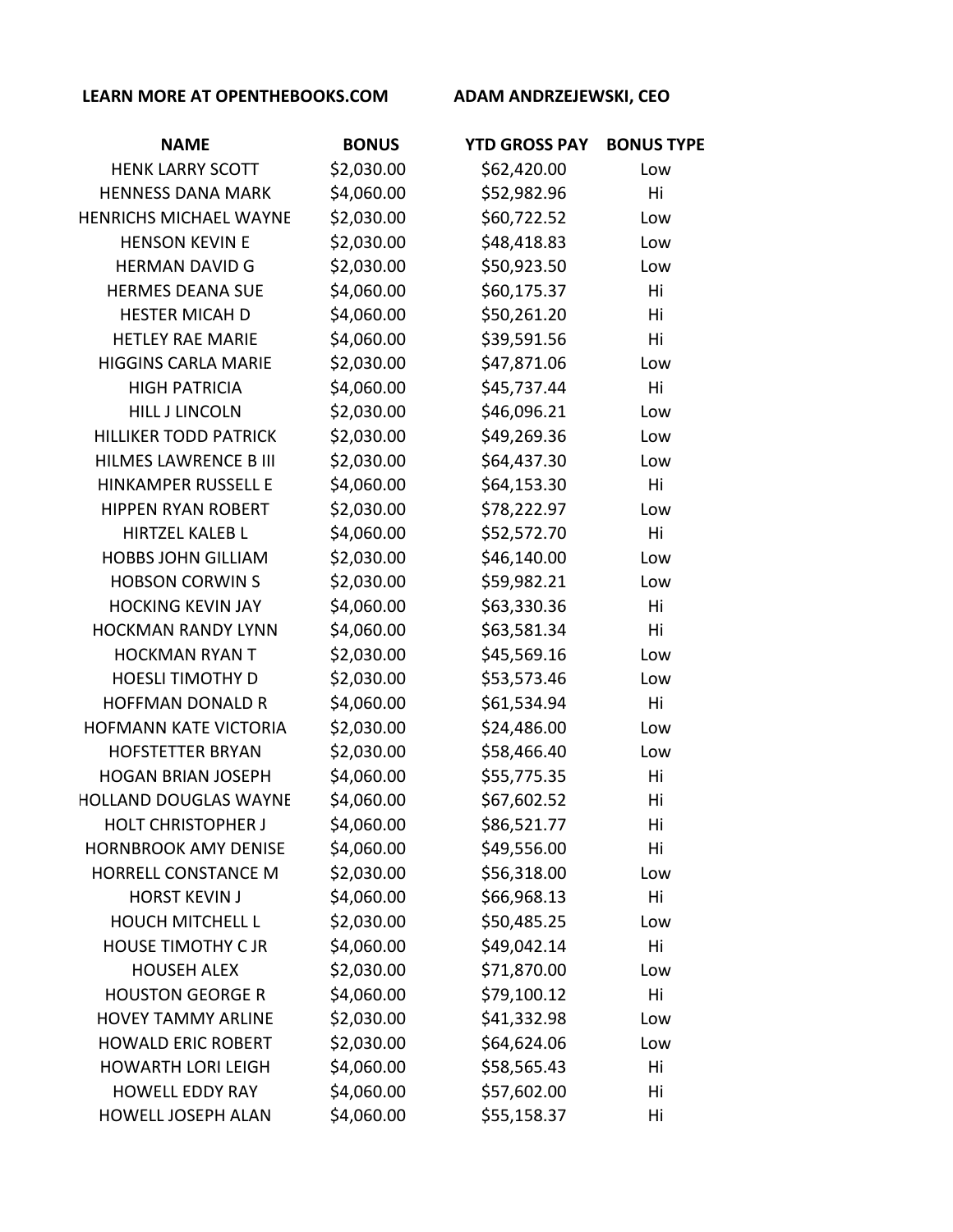| <b>NAME</b>                   | <b>BONUS</b> | <b>YTD GROSS PAY</b> | <b>BONUS TYPE</b> |
|-------------------------------|--------------|----------------------|-------------------|
| <b>HOYLE MALINA K</b>         | \$2,030.00   | \$43,047.68          | Low               |
| <b>HUDDLESTUN TRAVIS JAY</b>  | \$4,060.00   | \$49,782.36          | Hi                |
| <b>HUENE DAVID WAYNE</b>      | \$2,030.00   | \$54,435.28          | Low               |
| <b>HUFNAGEL THOMAS JOSEPH</b> | \$2,030.00   | \$78,047.92          | Low               |
| <b>HUGHES SCOTT ERIC</b>      | \$2,030.00   | \$65,590.18          | Low               |
| <b>HULETT SUZANNE E</b>       | \$2,030.00   | \$37,550.00          | Low               |
| HUMKE MATTHEW D               | \$4,060.00   | \$45,114.00          | Hi                |
| <b>HUMMERT TODD A</b>         | \$4,060.00   | \$62,249.84          | Hi                |
| <b>HUMPHRY JOHN J</b>         | \$2,030.00   | \$81,266.69          | Low               |
| <b>HUNT DAVID J</b>           | \$2,030.00   | \$61,615.18          | Low               |
| <b>HUNT JENNIFER MARIE</b>    | \$2,030.00   | \$48,023.74          | Low               |
| HUNT STUART WAYNE II          | \$2,030.00   | \$67,673.28          | Low               |
| <b>HUSSEIN BILAL S</b>        | \$4,060.00   | \$75,490.24          | Hi                |
| HUTCHISON WILLIAM E           | \$4,060.00   | \$61,322.00          | Hi                |
| <b>HUTSON KYLE H</b>          | \$2,030.00   | \$46,824.91          | Low               |
| <b>HUTTON KATHY S</b>         | \$4,060.00   | \$60,384.64          | Hi                |
| <b>HYLSKY WILLIAM P</b>       | \$2,030.00   | \$33,628.32          | Low               |
| <b>INBODEN ROGER B</b>        | \$2,030.00   | \$54,589.58          | Low               |
| <b>INGLIS THOMAS JOSEPH</b>   | \$2,030.00   | \$81,402.55          | Low               |
| <b>IROUME CHRISTIAN</b>       | \$2,030.00   | \$59,957.40          | Low               |
| <b>ISAIAH OSCAR D L</b>       | \$2,030.00   | \$55,838.54          | Low               |
| <b>JACK NICHOLAS WILLIAM</b>  | \$2,030.00   | \$65,660.18          | Low               |
| <b>JACKSON STEPHEN J</b>      | \$4,060.00   | \$56,762.56          | Hi                |
| <b>JACKSON TANEKA M</b>       | \$4,060.00   | \$47,123.86          | Hi                |
| <b>JACOBS CHRISTOPHER J</b>   | \$2,030.00   | \$40,334.04          | Low               |
| <b>JACOBS MICHAEL R</b>       | \$2,030.00   | \$62,108.00          | Low               |
| <b>JACOBS SHANE ALLEN</b>     | \$2,030.00   | \$64,119.53          | Low               |
| <b>JACOBY MITCH GLANTZ</b>    | \$4,060.00   | \$48,762.10          | Hi                |
| <b>IAMERSON GREGORY DOYLI</b> | \$4,060.00   | \$73,413.66          | Hi                |
| <b>JAMES AMY L</b>            | \$4,060.00   | \$37,516.00          | Hi                |
| <b>JAMES STACEY G</b>         | \$2,030.00   | \$55,402.64          | Low               |
| <b>JANIKOWSKI JOHN</b>        | \$4,060.00   | \$79,707.37          | Hi                |
| <b>JANSEN JAMES J</b>         | \$2,030.00   | \$49,403.23          | Low               |
| <b>JARVIS DEBORAH K</b>       | \$4,060.00   | \$58,958.16          | Hi                |
| <b>JASMINE SHERLETHA A</b>    | \$2,030.00   | \$59,660.00          | Low               |
| <b>JENKINS MARK R</b>         | \$4,060.00   | \$81,175.95          | Hi                |
| <b>JIMENEZ OSCAR</b>          | \$2,030.00   | \$87,391.28          | Low               |
| <b>JOHNSON CARMEN A</b>       | \$2,030.00   | \$64,547.08          | Low               |
| <b>JOHNSON ERIC WAYNE</b>     | \$2,030.00   | \$39,881.65          | Low               |
| <b>JOHNSON JASON LINGLE</b>   | \$2,030.00   | \$57,245.45          | Low               |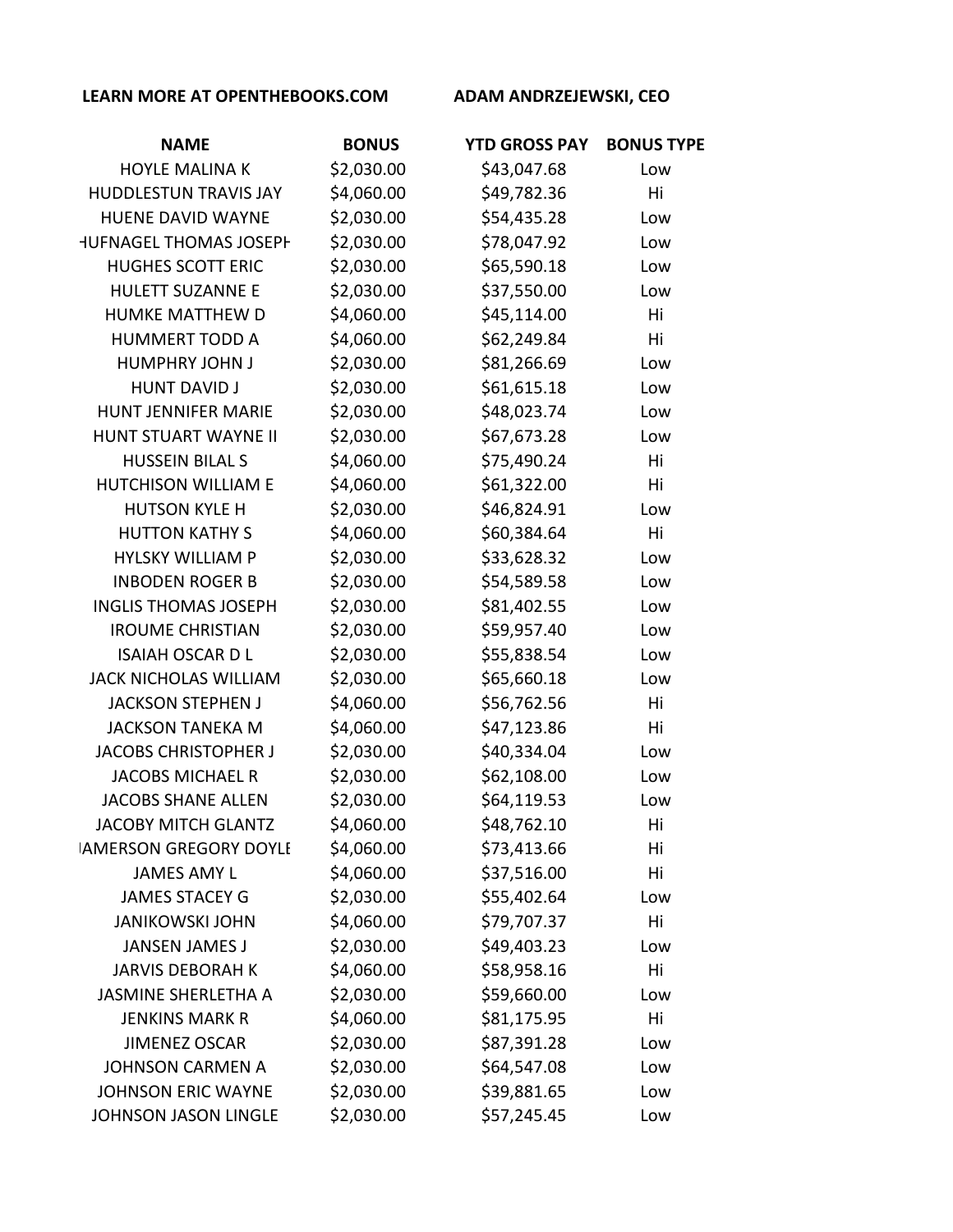| <b>NAME</b>                    | <b>BONUS</b> | <b>YTD GROSS PAY</b> | <b>BONUS TYPE</b> |
|--------------------------------|--------------|----------------------|-------------------|
| <b>JOHNSON ROBERT K</b>        | \$4,060.00   | \$37,269.03          | Hi                |
| <b>JOHNSON TODD M</b>          | \$4,060.00   | \$68,259.95          | Hi                |
| <b>JONES DEREK C</b>           | \$2,030.00   | \$40,549.42          | Low               |
| <b>JONES JASMINN T</b>         | \$2,030.00   | \$45,512.72          | Low               |
| <b>JONES JASON ROBERT</b>      | \$4,060.00   | \$71,220.18          | Hi                |
| <b>JONES JOHN W</b>            | \$4,060.00   | \$68,689.87          | Hi                |
| <b>JONES RYAN M</b>            | \$4,060.00   | \$51,128.63          | Hi                |
| <b>JONES STEPHEN M</b>         | \$4,060.00   | \$70,209.72          | Hi                |
| <b>JONES STEVEN CRAWFORD</b>   | \$2,030.00   | \$52,058.89          | Low               |
| <b>JOSLUN NEIL A</b>           | \$2,030.00   | \$67,653.32          | Low               |
| <b>JUCIUS CORY</b>             | \$4,060.00   | \$89,773.69          | Hi                |
| <b>JUNG HERBERT K</b>          | \$4,060.00   | \$96,335.96          | Hi                |
| <b>KADIR MOHAMED O</b>         | \$2,030.00   | \$49,929.33          | Low               |
| <b>ALDENBERGER KURT WILLIA</b> | \$2,030.00   | \$65,057.61          | Low               |
| <b>KANNEL JOSEPH E</b>         | \$2,030.00   | \$84,365.42          | Low               |
| <b>KANTHAPHIXAY BRENDA</b>     | \$2,030.00   | \$41,448.67          | Low               |
| <b>KANTHAPHIXAY RICHARD R</b>  | \$4,060.00   | \$79,118.38          | Hi                |
| <b>KANTZ JOHN R</b>            | \$2,030.00   | \$68,842.86          | Low               |
| <b>KARABOWICZ JONATHAN E</b>   | \$2,030.00   | \$59,692.70          | Low               |
| <b>KASCHKE MICHAEL T</b>       | \$4,060.00   | \$48,996.52          | Hi                |
| <b>KATZ JOSHUA L</b>           | \$2,030.00   | \$40,838.08          | Low               |
| KAUZLARICH AMANDA T            | \$4,060.00   | \$51,796.41          | Hi                |
| <b>KAVANAGH LISA LYNNE</b>     | \$2,030.00   | \$51,142.91          | Low               |
| <b>KAYE RONALD W</b>           | \$2,030.00   | \$60,869.18          | Low               |
| <b>KEENEY CHARLES H</b>        | \$2,030.00   | \$54,172.37          | Low               |
| <b>KEIGHER JAMES J</b>         | \$4,060.00   | \$79,403.52          | Hi                |
| <b>KEIRN DOUGLAS JAMES</b>     | \$4,060.00   | \$70,890.00          | Hi                |
| <b>KEITH BRIAN RICHARD</b>     | \$2,030.00   | \$58,308.72          | Low               |
| <b>KELIUOTIS JONAS D</b>       | \$2,030.00   | \$62,182.00          | Low               |
| <b>KELL TIMOTHY P</b>          | \$2,030.00   | \$77,242.09          | Low               |
| <b>KELLER SERIN</b>            | \$2,030.00   | \$56,831.61          | Low               |
| <b>KELLY MATTHEW T</b>         | \$4,060.00   | \$47,904.06          | Hi                |
| <b>KELSO THOMAS J</b>          | \$4,060.00   | \$67,610.06          | Hi                |
| <b>KENDRICK CLINT MICHAEL</b>  | \$2,030.00   | \$39,306.85          | Low               |
| <b>ENENAKHONE PHETSAMON</b>    | \$4,060.00   | \$78,154.87          | Hi                |
| <b>KENS THOMAS MICHAEL</b>     | \$2,030.00   | \$46,956.27          | Low               |
| <b>KENT BARRY DEAN</b>         | \$4,060.00   | \$48,389.77          | Hi                |
| <b>KEPLAR CHERYL LYNN</b>      | \$4,060.00   | \$70,728.44          | Hi                |
| <b>KERN EARL EDWARD</b>        | \$2,030.00   | \$68,209.29          | Low               |
| <b>KERR SARAH K</b>            | \$4,060.00   | \$52,020.27          | Hi                |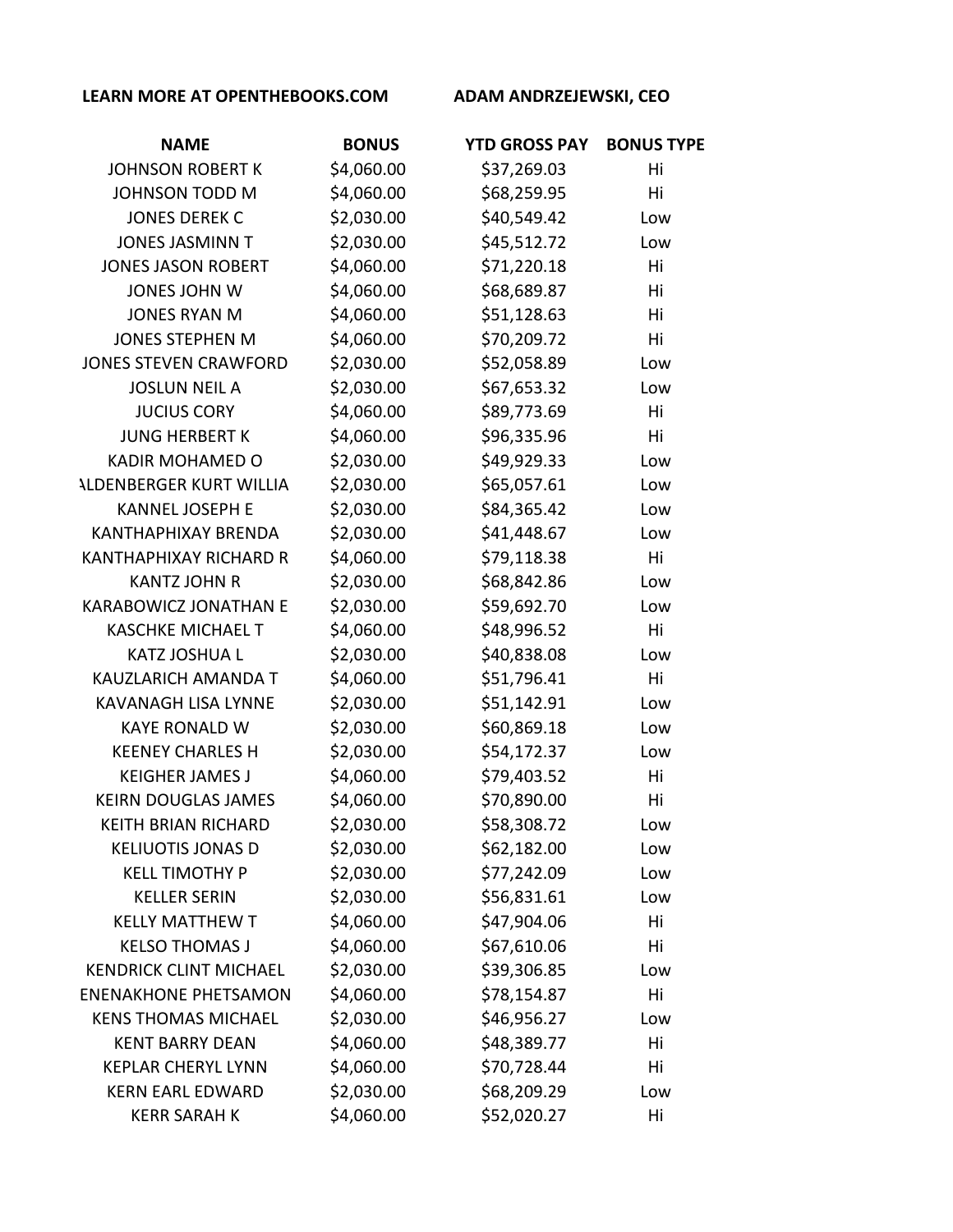| <b>NAME</b>                   | <b>BONUS</b> | <b>YTD GROSS PAY</b> | <b>BONUS TYPE</b> |
|-------------------------------|--------------|----------------------|-------------------|
| <b>KESSLER MARVIN FRED JR</b> | \$2,030.00   | \$42,996.00          | Low               |
| <b>KHALIL JAWAD S</b>         | \$2,030.00   | \$64,694.81          | Low               |
| <b>KHOURY F GEORGE</b>        | \$2,030.00   | \$45,774.00          | Low               |
| KIBBLE CATHERINE A            | \$4,060.00   | \$83,037.54          | Hi                |
| KIEFFER DERIK W               | \$4,060.00   | \$44,843.39          | Hi                |
| <b>KIM JOHN S</b>             | \$2,030.00   | \$72,004.86          | Low               |
| KINDRED MARLA M               | \$4,060.00   | \$53,300.24          | Hi                |
| <b>KING KELLY L</b>           | \$2,030.00   | \$45,910.08          | Low               |
| <b>KINGRY JON NEIL</b>        | \$2,030.00   | \$46,740.00          | Low               |
| <b>KLAMM DERON RUSSELL</b>    | \$2,030.00   | \$57,748.00          | Low               |
| <b>KLEEMEYER KEVIN W</b>      | \$4,060.00   | \$92,679.72          | Hi                |
| <b>KLEIN JAMES K</b>          | \$2,030.00   | \$86,544.64          | Low               |
| <b>KLEIN STEVEN PATRICK</b>   | \$2,030.00   | \$66,862.42          | Low               |
| <b>KLENZ KEVIN M</b>          | \$2,030.00   | \$31,895.00          | Low               |
| <b>KLINK JACOB M</b>          | \$4,060.00   | \$46,465.15          | Hi                |
| <b>KLOBNAK RENEE F</b>        | \$2,030.00   | \$46,791.69          | Low               |
| <b>KLUPSHAS FRANK P III</b>   | \$4,060.00   | \$50,970.21          | Hi                |
| <b>KLYCE ERSKINE W III</b>    | \$2,030.00   | \$78,170.38          | Low               |
| <b>KMETT STACY M</b>          | \$4,060.00   | \$53,172.00          | Hi                |
| <b>KNAPP KEITH A</b>          | \$2,030.00   | \$54,577.63          | Low               |
| <b>KNIRLBERGER THAD B</b>     | \$4,060.00   | \$62,131.30          | Hi                |
| <b>KNOP ELISE N</b>           | \$2,030.00   | \$40,940.00          | Low               |
| KNOWLES JOSHUA D              | \$4,060.00   | \$57,942.24          | Hi                |
| <b>KOEHLER GENE PAUL</b>      | \$4,060.00   | \$75,746.45          | Hi                |
| <b>KOESTER REED A</b>         | \$4,060.00   | \$43,749.42          | Hi                |
| <b>KOHLER JONATHAN B</b>      | \$2,030.00   | \$52,646.35          | Low               |
| <b>KOHNERT AMY JO</b>         | \$4,060.00   | \$44,239.00          | Hi                |
| KONIECZKI SCOTT ALAN          | \$4,060.00   | \$63,816.47          | Hi                |
| <b>KORTY THOMAS E</b>         | \$4,060.00   | \$75,192.90          | Hi                |
| <b>KOS MELINDA D</b>          | \$4,060.00   | \$44,030.00          | Hi                |
| <b>KOSTRUBALA BART J</b>      | \$2,030.00   | \$50,120.50          | Low               |
| <b>KOVSKI KORY M</b>          | \$4,060.00   | \$40,218.00          | Hi                |
| <b>KOWALCZYK ROBERT</b>       | \$4,060.00   | \$61,954.98          | Hi                |
| <b>KOWALSKI CARRIE LOU</b>    | \$4,060.00   | \$75,492.00          | Hi                |
| <b>KRAMER GINA S</b>          | \$4,060.00   | \$64,434.00          | Hi                |
| <b>KREKE REGINA MARIE</b>     | \$4,060.00   | \$53,718.46          | Hi                |
| <b>KREKE SARAH LYNN</b>       | \$4,060.00   | \$49,950.79          | Hi                |
| <b>KRONSCHNABL JOSEPH G</b>   | \$2,030.00   | \$66,391.90          | Low               |
| <b>KRSTULOVICH JAMES M</b>    | \$2,030.00   | \$45,226.32          | Low               |
| <b>KRUG JEREMY L</b>          | \$4,060.00   | \$46,514.81          | Hi                |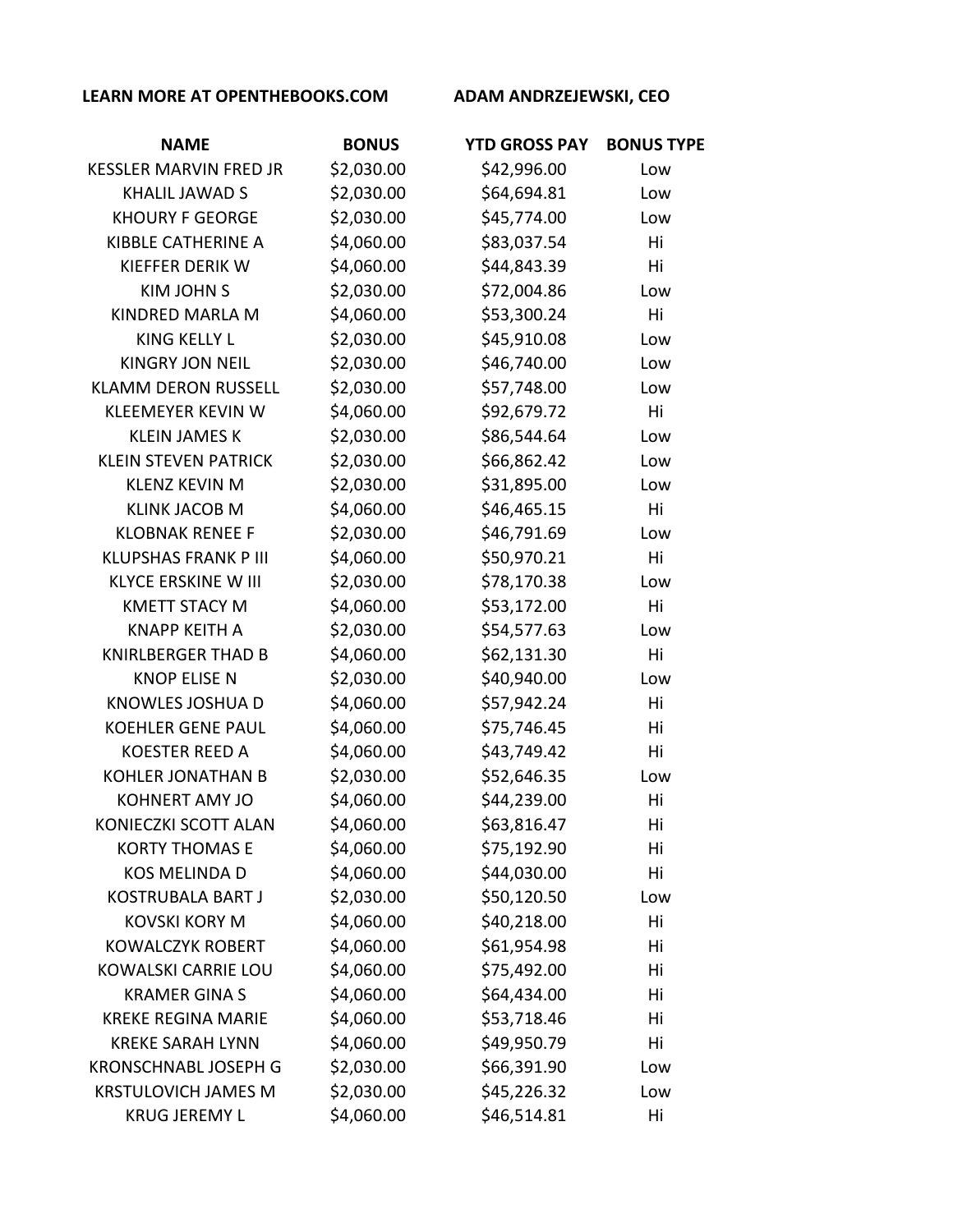| <b>NAME</b>                    | <b>BONUS</b> | <b>YTD GROSS PAY</b> | <b>BONUS TYPE</b> |
|--------------------------------|--------------|----------------------|-------------------|
| <b>KRUMM TIMOTHY PATRICK</b>   | \$2,030.00   | \$69,267.95          | Low               |
| <b>KUEHLING KIRK ALAN</b>      | \$2,030.00   | \$60,772.00          | Low               |
| <b>KUEHNEL AARON J</b>         | \$4,060.00   | \$51,964.05          | Hi                |
| <b>KULAVIC SHERYL L</b>        | \$4,060.00   | \$52,436.00          | Hi                |
| <b>KULLERSTRAND ALAN SCOTT</b> | \$2,030.00   | \$73,300.33          | Low               |
| <b>KUNKEL DANA L</b>           | \$4,060.00   | \$58,968.00          | Hi                |
| <b>KURTENBACH TOM L</b>        | \$2,030.00   | \$68,232.42          | Low               |
| <b>KUSTES CHRISTOPHER J</b>    | \$2,030.00   | \$62,523.93          | Low               |
| <b>KUTRYN ANNA</b>             | \$4,060.00   | \$54,579.93          | Hi                |
| <b>KUTTAB IBRAHIM H</b>        | \$4,060.00   | \$76,145.76          | Hi                |
| <b>KUZMINAITE JULITA</b>       | \$4,060.00   | \$56,124.00          | Hi                |
| <b>KWARTENG ISAAC EFFAH</b>    | \$2,030.00   | \$62,378.89          | Low               |
| <b>LABABIDI SOBHI M</b>        | \$2,030.00   | \$72,427.83          | Low               |
| <b>LABRANCHE MARCUS L</b>      | \$4,060.00   | \$48,680.02          | Hi                |
| LABREE MICHAEL W               | \$4,060.00   | \$64,903.13          | Hi                |
| <b>LAFEVER MICHAEL P</b>       | \$2,030.00   | \$55,595.17          | Low               |
| <b>LAGEMANN GWEN E</b>         | \$4,060.00   | \$69,442.00          | Hi                |
| <b>LAKIN TONY BENTON</b>       | \$2,030.00   | \$50,147.71          | Low               |
| <b>LANDERS JEFFREY J</b>       | \$4,060.00   | \$70,477.69          | Hi                |
| <b>LANINGA RANDALL KEITH</b>   | \$4,060.00   | \$75,845.00          | Hi                |
| <b>LANINGHAM BRIAN K</b>       | \$2,030.00   | \$67,219.68          | Low               |
| LANTER MICHAEL JOHN            | \$4,060.00   | \$68,391.92          | Hi                |
| <b>LAREAU LEIGH ANN</b>        | \$4,060.00   | \$64,305.63          | Hi                |
| <b>LARGE MARK R</b>            | \$4,060.00   | \$41,448.28          | Hi                |
| <b>:OCCO-STRESINO CONSTAN(</b> | \$4,060.00   | \$57,150.73          | Hi                |
| LASALLE LEONARD SCOT           | \$4,060.00   | \$82,606.69          | Hi                |
| LASCELLES LYLE D               | \$4,060.00   | \$45,252.00          | Hi                |
| LATINWO TEMIDAYO B             | \$4,060.00   | \$58,694.71          | Hi                |
| LAUGHLIN KEITH WILLIAM         | \$2,030.00   | \$50,265.30          | Low               |
| LAUGHLIN RHONDA LOUISE         | \$2,030.00   | \$61,590.11          | Low               |
| LAVENDER BARBARA ANN           | \$2,030.00   | \$58,308.00          | Low               |
| LAWSON ROY E JR                | \$4,060.00   | \$67,959.99          | Hi                |
| <b>LAWTON STACEY E</b>         | \$4,060.00   | \$49,979.37          | Hi                |
| LAYDEN MICHAEL JAMES JR        | \$4,060.00   | \$59,852.00          | Hi                |
| <b>LEACH REBECCA MARIE</b>     | \$2,030.00   | \$46,252.57          | Low               |
| LEE DEBRA A                    | \$4,060.00   | \$66,012.21          | Hi                |
| LEE PAUL M                     | \$2,030.00   | \$27,209.27          | Low               |
| LEHMANN PAULA MARIE            | \$4,060.00   | \$52,345.98          | Hi                |
| <b>LEHR LORNA LEE</b>          | \$2,030.00   | \$44,907.80          | Low               |
| <b>LEONARD DORIS A</b>         | \$4,060.00   | \$67,680.44          | Hi                |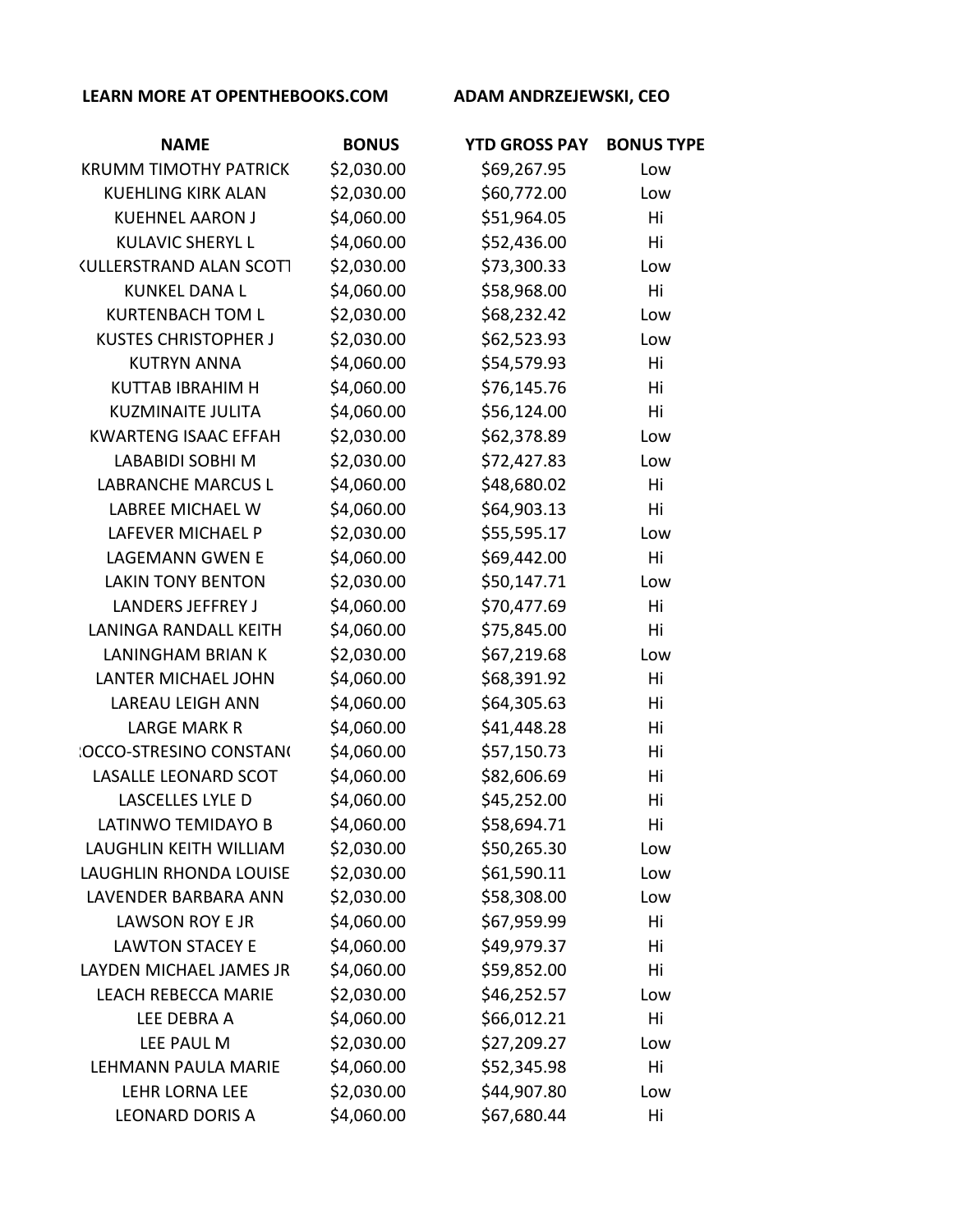| <b>NAME</b>                           | <b>BONUS</b> | <b>YTD GROSS PAY</b> | <b>BONUS TYPE</b> |
|---------------------------------------|--------------|----------------------|-------------------|
| <b>LEONETTI RICHARD EMIL</b>          | \$4,060.00   | \$48,238.69          | Hi                |
| <b>LESEURE JENNIFER C</b>             | \$4,060.00   | \$30,482.35          | Hi                |
| <b>LESTER CRAIG ANTHONY</b>           | \$4,060.00   | \$52,877.12          | Hi                |
| <b>LEWIS BRIAN LANE</b>               | \$2,030.00   | \$67,183.91          | Low               |
| LEWIS DANISHA A                       | \$2,030.00   | \$32,067.34          | Low               |
| <b>LEWIS MICHAEL LEROY</b>            | \$4,060.00   | \$114,147.32         | Hi                |
| LEWIS WILLIAM JOSEPH                  | \$4,060.00   | \$76,135.77          | Hi                |
| <b>LEY SHAWN ANTHONY</b>              | \$4,060.00   | \$69,652.62          | Hi                |
| LI LIN M                              | \$2,030.00   | \$78,901.18          | Low               |
| LIMES PHILIP C                        | \$4,060.00   | \$47,379.22          | Hi                |
| <b>INDENMIER RYAN MATTHEY</b>         | \$4,060.00   | \$52,507.33          | Hi                |
| <b>LIPKIE STEVEN F</b>                | \$2,030.00   | \$48,128.61          | Low               |
| <b>LISZEK ROBERT F</b>                | \$2,030.00   | \$58,616.88          | Low               |
| LITCHFIELD PHILLIP R                  | \$4,060.00   | \$58,633.04          | Hi                |
| <b>LITTLE ERIC J</b>                  | \$2,030.00   | \$39,451.00          | Low               |
| LLOYD JONATHAN M                      | \$4,060.00   | \$52,987.50          | Hi                |
| <b>LOBMASTER TRAVIS J</b>             | \$2,030.00   | \$52,538.77          | Low               |
| <b>LOGAN THERESA L</b>                | \$4,060.00   | \$51,102.79          | Hi                |
| <b>LOKAITIS BRIAN D</b>               | \$2,030.00   | \$44,307.40          | Low               |
| <b>.OMELINO CHARLES MARTIN</b>        | \$2,030.00   | \$58,884.11          | Low               |
| <b>LONERGAN ROBERT J</b>              | \$2,030.00   | \$48,625.47          | Low               |
| LONERO JOSEPH L                       | \$4,060.00   | \$52,427.20          | Hi                |
| <b>LONG DANIEL R</b>                  | \$4,060.00   | \$71,770.00          | Hi                |
| <b>LONG STACEY RAE</b>                | \$2,030.00   | \$45,212.00          | Low               |
| <b>LORTON PAUL L</b>                  | \$4,060.00   | \$75,900.40          | Hi                |
| LOVE JOHN K JR                        | \$4,060.00   | \$75,364.01          | Hi                |
| LOVE LEONARD M                        | \$2,030.00   | \$46,816.53          | Low               |
| <b>LOWRY FRANK LEE</b>                | \$2,030.00   | \$60,892.18          | Low               |
| <b>LOWRY JOSHUA CHARLES</b>           | \$4,060.00   | \$43,581.68          | Hi                |
| <b>LUKKARI DUANE P</b>                | \$2,030.00   | \$83,019.76          | Low               |
| LUPA SLAWOMIR W                       | \$4,060.00   | \$71,983.88          | Hi                |
| <b>LUPTON GREGORY SCOTT</b>           | \$2,030.00   | \$86,453.24          | Low               |
| LYKHOLAP VALERIY I                    | \$2,030.00   | \$46,390.79          | Low               |
| <b>LYON KEVIN MATTHEW</b>             | \$2,030.00   | \$80,673.18          | Low               |
| <b>MACIAS BRIAN F</b>                 | \$4,060.00   | \$45,298.00          | Hi                |
| <b>MACIAS KELLY M</b>                 | \$2,030.00   | \$39,006.31          | Low               |
| <b>MACK GREGORY J</b>                 | \$4,060.00   | \$61,180.05          | Hi                |
| <b>MACK MARY ELLEN</b>                | \$2,030.00   | \$84,093.22          | Low               |
| <b>MACKE TERRY JOE</b>                | \$4,060.00   | \$60,744.23          | Hi                |
| <b><i>AACKENZIE-BRANDT JEANIE</i></b> | \$2,030.00   | \$43,022.17          | Low               |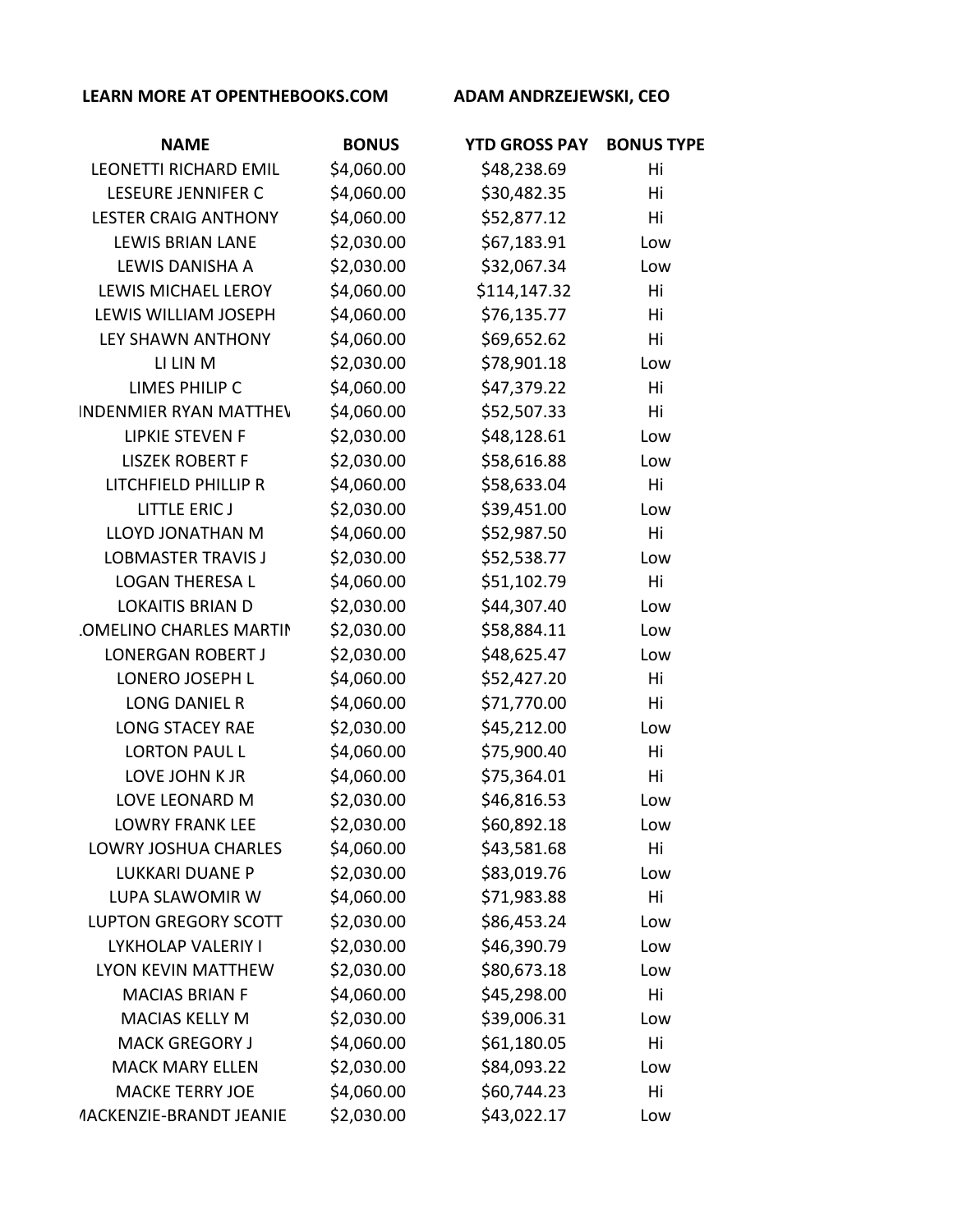| <b>NAME</b>                     | <b>BONUS</b> | <b>YTD GROSS PAY</b> | <b>BONUS TYPE</b> |
|---------------------------------|--------------|----------------------|-------------------|
| <b>MACKLIN DAVID PATRICK</b>    | \$2,030.00   | \$69,835.50          | Low               |
| <b>MACKLIN DAVID ROB</b>        | \$4,060.00   | \$70,922.00          | Hi                |
| <b>MADONIA SALVATORE</b>        | \$4,060.00   | \$59,619.47          | Hi                |
| <b>ADONIA SALVATORE ANTHO</b>   | \$4,060.00   | \$80,810.66          | Hi                |
| <b>MAGOLAN THOMAS J</b>         | \$4,060.00   | \$89,125.31          | Hi                |
| <b>MAHMOUD SUDUD</b>            | \$4,060.00   | \$72,291.42          | Hi                |
| <b>MALEK-ROBINSON A MARIE</b>   | \$4,060.00   | \$66,383.73          | Hi                |
| <b>MANDERA CRISS M</b>          | \$2,030.00   | \$38,377.53          | Low               |
| <b>MANLEY DAVID KEN</b>         | \$2,030.00   | \$58,141.74          | Low               |
| <b>MANN ANTONIEE MARIE</b>      | \$4,060.00   | \$64,690.00          | Hi                |
| <b>MANN JUSTAN WADE</b>         | \$4,060.00   | \$84,360.50          | Hi                |
| <b>MANSOUR ALIS</b>             | \$4,060.00   | \$82,574.96          | Hi                |
| <b>MARCIUKAITIS JOHN A</b>      | \$4,060.00   | \$59,060.34          | Hi                |
| <b>VIARINKOVIC MAGDALENA /</b>  | \$4,060.00   | \$48,495.26          | Hi                |
| <b>MARRUFFO REBECCA ANNE</b>    | \$4,060.00   | \$71,454.21          | Hi                |
| <b>MARSHALL CLINTON A</b>       | \$4,060.00   | \$65,578.47          | Hi                |
| <b>MARTIN GINA K</b>            | \$4,060.00   | \$50,196.00          | Hi                |
| <b>MARTIN JARED K</b>           | \$4,060.00   | \$44,026.71          | Hi                |
| <b>MARTIN JERRY ALAN</b>        | \$2,030.00   | \$65,448.11          | Low               |
| <b>MARTIN MICHAEL WESLEY</b>    | \$2,030.00   | \$57,214.00          | Low               |
| <b>MARTINSON JEREMY D</b>       | \$4,060.00   | \$38,182.20          | Hi                |
| <b>MASON JOE C</b>              | \$4,060.00   | \$53,759.51          | Hi                |
| <b>MASOURIDIS ELEFTHERIOS F</b> | \$4,060.00   | \$81,000.37          | Hi                |
| <b>MASTNY STEVEN</b>            | \$4,060.00   | \$65,190.26          | Hi                |
| <b>MATE AMRUTA P</b>            | \$4,060.00   | \$49,694.99          | Hi                |
| <b>MAUCH JASON J</b>            | \$2,030.00   | \$60,223.39          | Low               |
| <b>MAURER RILEY WILLIAM</b>     | \$4,060.00   | \$47,682.00          | Hi                |
| <b>MAUSHARD CHRISTOPHER</b>     | \$2,030.00   | \$65,650.77          | Low               |
| <b>MAYER BRIAN RAYMOND</b>      | \$4,060.00   | \$77,253.83          | Hi                |
| MCCLELLAN LYNN ANN              | \$2,030.00   | \$54,380.00          | Low               |
| <b>MCCLURE CHRISTOPHER J</b>    | \$4,060.00   | \$76,738.63          | Hi                |
| <b>VICCONNELL KATHLEEN ANN</b>  | \$4,060.00   | \$51,679.45          | Hi                |
| MCCORMICK JON M                 | \$2,030.00   | \$72,530.00          | Low               |
| <b>MCCOY KAYLA R</b>            | \$4,060.00   | \$44,448.88          | Hi                |
| <b>MCCRAY TERESA M</b>          | \$4,060.00   | \$40,340.09          | Hi                |
| <b>MCDONALD ROHAN S</b>         | \$2,030.00   | \$51,448.84          | Low               |
| MCGEE DANIEL ALLEN              | \$2,030.00   | \$39,255.13          | Low               |
| MCGEE MICHAEL JOHN              | \$4,060.00   | \$59,058.60          | Hi                |
| <b>MCGRATH LAWRENCE E</b>       | \$2,030.00   | \$64,334.58          | Low               |
| <b>MCGUIRE BRIAN L</b>          | \$2,030.00   | \$48,110.42          | Low               |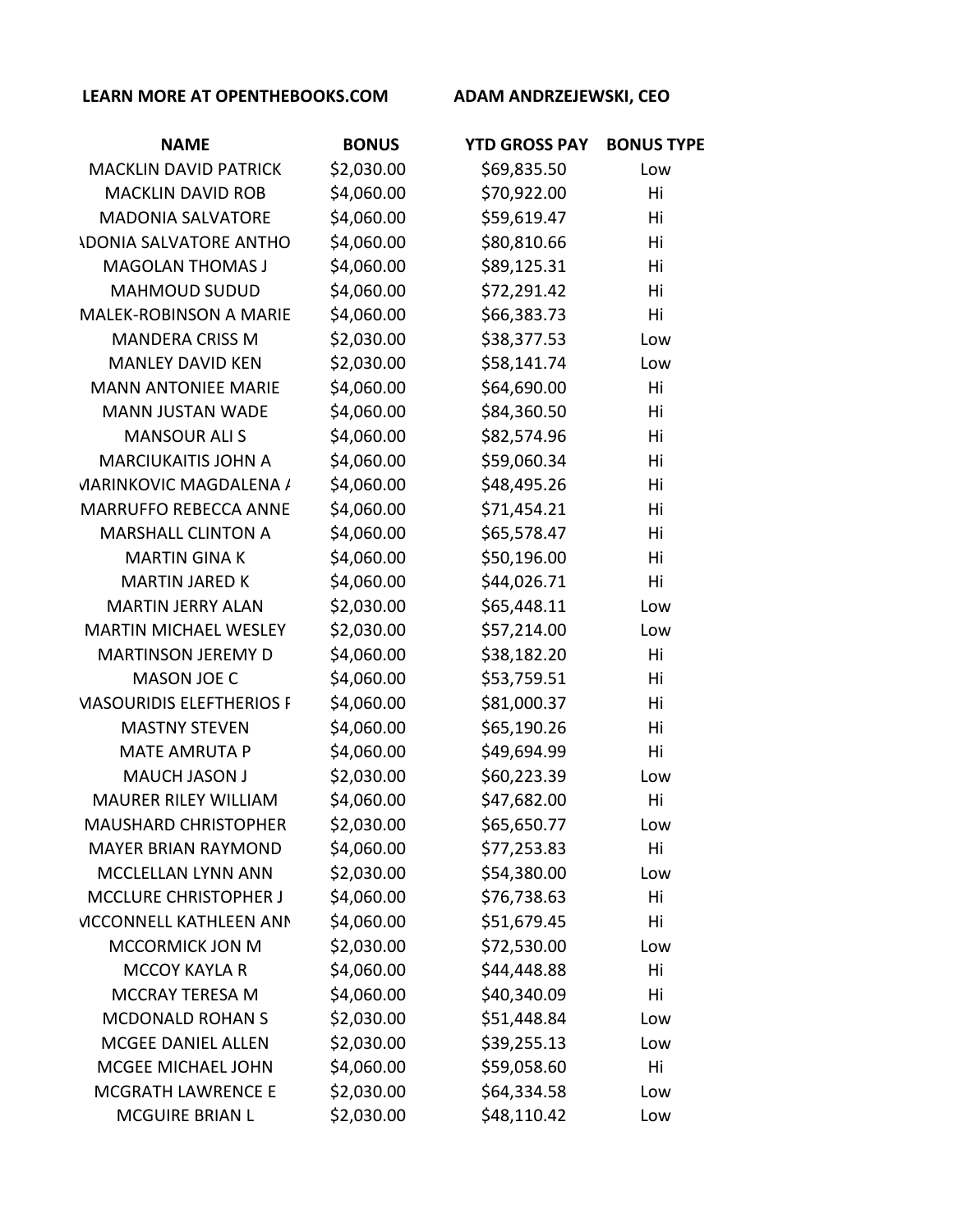| <b>NAME</b>                    | <b>BONUS</b> | <b>YTD GROSS PAY</b> | <b>BONUS TYPE</b> |
|--------------------------------|--------------|----------------------|-------------------|
| MCGUIRE SCOTT CHARLES          | \$4,060.00   | \$48,615.36          | Hi                |
| <b>MCKAY JAMES R</b>           | \$4,060.00   | \$66,080.80          | Hi                |
| <b>ICLAUGHLIN GREGORY SCOT</b> | \$4,060.00   | \$69,674.00          | Hi                |
| MCLUCKIE MICHAEL A             | \$2,030.00   | \$62,060.00          | Low               |
| MCMEEKAN STEPHANIE K           | \$4,060.00   | \$73,183.16          | Hi                |
| MCNEILL KATHLEEN M             | \$4,060.00   | \$54,804.00          | Hi                |
| <b>MEAD CHRISTINE M</b>        | \$2,030.00   | \$54,262.00          | Low               |
| MEADOR JODY M                  | \$4,060.00   | \$49,926.59          | Hi                |
| <b>MEDEMA JOHN B</b>           | \$4,060.00   | \$50,442.75          | Hi                |
| <b>MEGLI LUCAS J</b>           | \$2,030.00   | \$51,556.36          | Low               |
| <b>MEINHART NANCY MARIE</b>    | \$4,060.00   | \$43,066.00          | Hi                |
| ELICK JENNIFER RENEE KUN       | \$2,030.00   | \$47,934.00          | Low               |
| <b>VIENCKOWSKI MICHAEL BEN</b> | \$2,030.00   | \$59,528.01          | Low               |
| <b>MEROPOLSKI ROMAN L</b>      | \$4,060.00   | \$91,197.66          | Hi                |
| <b>MESCHER RONALD JOSEPH</b>   | \$2,030.00   | \$67,947.34          | Low               |
| <b>METCALF MARSHALL R</b>      | \$2,030.00   | \$61,002.66          | Low               |
| <b>METTE MATTHEW J</b>         | \$4,060.00   | \$50,713.55          | Hi                |
| <b>MEYER MATTHEW CHARLES</b>   | \$2,030.00   | \$59,660.00          | Low               |
| <b>MIATKE DONALD E JR</b>      | \$2,030.00   | \$53,541.23          | Low               |
| <b>MICHEFF KRISTEN S</b>       | \$4,060.00   | \$69,076.34          | Hi                |
| <b>MICKS KENNETH A</b>         | \$2,030.00   | \$42,030.00          | Low               |
| <b>MIDY JEAN ALAIN</b>         | \$4,060.00   | \$67,721.49          | Hi                |
| <b>MILCIC MARY RUTH</b>        | \$2,030.00   | \$61,828.00          | Low               |
| <b>MILLER BARBARA E</b>        | \$2,030.00   | \$36,717.36          | Low               |
| <b>MILLER CALEB R</b>          | \$4,060.00   | \$47,479.43          | Hi                |
| MILLER CHARLES WAYNE           | \$2,030.00   | \$55,276.00          | Low               |
| <b>MILLER DAVID KENT</b>       | \$2,030.00   | \$68,823.61          | Low               |
| MILLER EVERETT KEITH           | \$4,060.00   | \$73,162.00          | Hi                |
| <b>MILLER JAMES PATRICK</b>    | \$4,060.00   | \$73,588.21          | Hi                |
| <b>MILLER MICHAEL A</b>        | \$2,030.00   | \$50,198.00          | Low               |
| <b>MILLER RAHSHUN J</b>        | \$2,030.00   | \$38,701.38          | Low               |
| <b>MILLHOFF GARRY W</b>        | \$4,060.00   | \$57,069.75          | Hi                |
| <b>MINOR ELIANE A</b>          | \$2,030.00   | \$42,377.75          | Low               |
| MISFELDT TODD M                | \$2,030.00   | \$59,681.19          | Low               |
| MISHLER JAMES GREGORY          | \$2,030.00   | \$82,182.94          | Low               |
| MISKELL TAMMY JOANNE           | \$2,030.00   | \$41,329.36          | Low               |
| MITCHELL SCOTT A               | \$2,030.00   | \$60,582.12          | Low               |
| <b>MLACNIK ALAN D</b>          | \$4,060.00   | \$76,436.78          | Hi                |
| <b>MLACNIK DANIEL F</b>        | \$4,060.00   | \$75,279.65          | Hi                |
| <b>MLACNIK LAURA R</b>         | \$4,060.00   | \$83,296.49          | Hi                |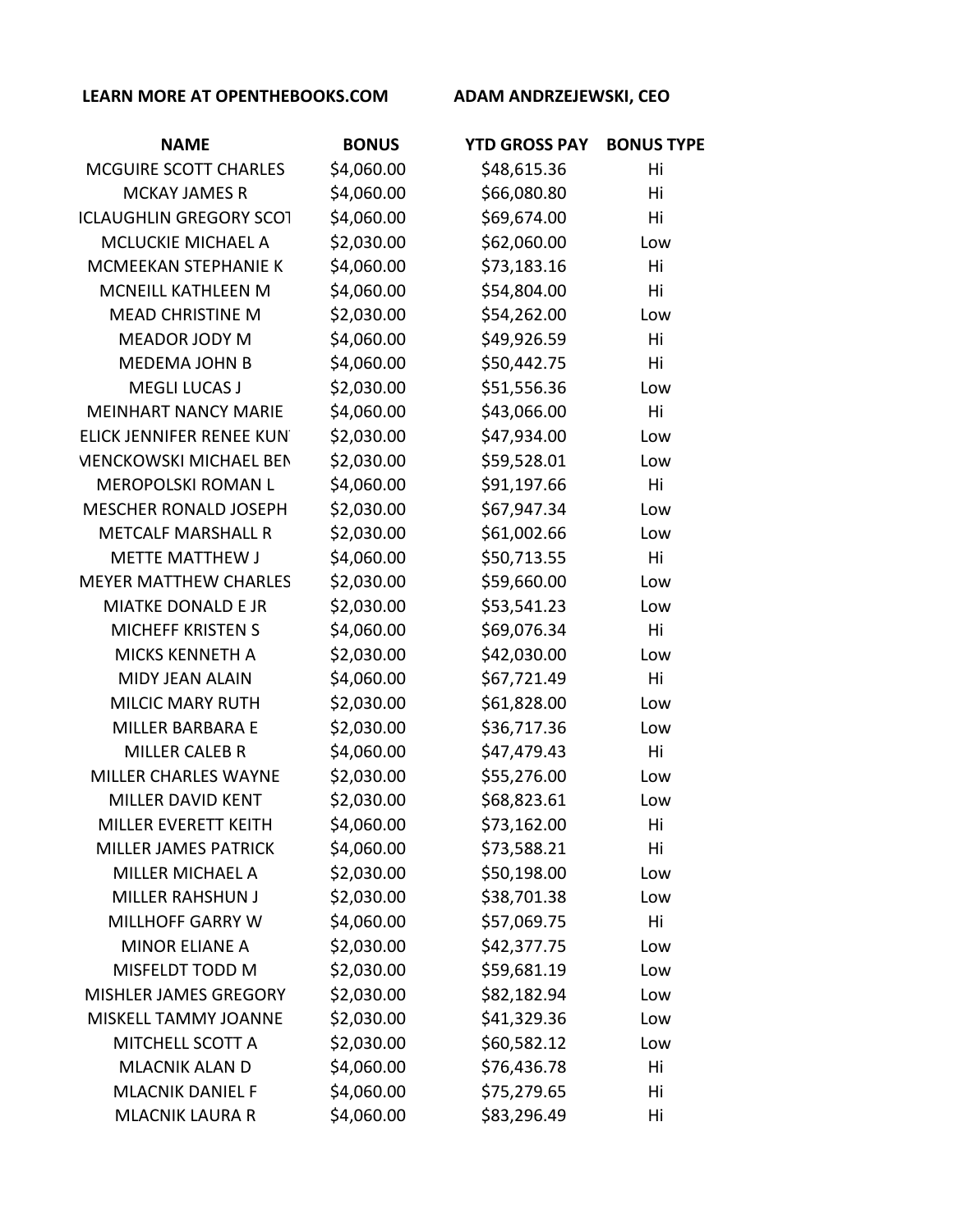| <b>NAME</b>                   | <b>BONUS</b> | <b>YTD GROSS PAY</b> | <b>BONUS TYPE</b> |
|-------------------------------|--------------|----------------------|-------------------|
| <b>MOBERLY RICHARD GLEN</b>   | \$4,060.00   | \$61,285.74          | Hi                |
| <b>OHAMED IMADELDIN BUSH</b>  | \$4,060.00   | \$76,179.38          | Hi                |
| <b>MOHAY-HILLEN ANNE M</b>    | \$4,060.00   | \$57,324.00          | Hi                |
| MOLLET JAMES EARNEST          | \$4,060.00   | \$75,306.73          | Hi                |
| <b>MONK BRYAN O</b>           | \$4,060.00   | \$53,625.34          | Hi                |
| <b>MONSREAL LUIS</b>          | \$2,030.00   | \$63,448.29          | Low               |
| <b>MORGANDO JANE MARIE</b>    | \$2,030.00   | \$60,768.04          | Low               |
| <b>MORRIS MARTIN ROGER</b>    | \$2,030.00   | \$67,207.26          | Low               |
| <b>MORSE CHAD AARON</b>       | \$4,060.00   | \$72,444.37          | Hi                |
| <b>MORSE KELLY L</b>          | \$2,030.00   | \$67,158.86          | Low               |
| <b>MOSSMAN MICHAEL B</b>      | \$2,030.00   | \$57,868.00          | Low               |
| <b>MOTOR BECKY J</b>          | \$2,030.00   | \$77,206.00          | Low               |
| <b>JCHARRAFIE NASSIB MAHM</b> | \$2,030.00   | \$71,754.96          | Low               |
| <b>MOYNIHAN SHEILA EMILY</b>  | \$4,060.00   | \$77,512.03          | Hi                |
| MUEGGENBURG DAVID E           | \$4,060.00   | \$69,292.15          | Hi                |
| JELLER CHRISTOPHER EDWA       | \$2,030.00   | \$49,500.00          | Low               |
| <b>MUELLER ERIC R</b>         | \$4,060.00   | \$43,683.00          | Hi                |
| MULLA ANJUM J                 | \$2,030.00   | \$50,578.22          | Low               |
| <b>MULLER MICKAEL D</b>       | \$4,060.00   | \$52,680.84          | Hi                |
| MUNOZ-ALBA CARLOS             | \$2,030.00   | \$80,478.45          | Low               |
| <b>MURNAN KAINON L</b>        | \$4,060.00   | \$46,405.77          | Hi                |
| <b>MURPHEY SHANE P</b>        | \$2,030.00   | \$62,736.94          | Low               |
| <b>MURPHY BILLY JOE</b>       | \$4,060.00   | \$63,650.00          | Hi                |
| <b>MURPHY JOHN C</b>          | \$4,060.00   | \$50,827.10          | Hi                |
| <b>MURPHY KIMBERLY K</b>      | \$4,060.00   | \$58,794.53          | Hi                |
| <b>MURRAY WILLIAM J III</b>   | \$2,030.00   | \$71,998.00          | Low               |
| <b>MUSKOPF DANIEL K</b>       | \$2,030.00   | \$53,180.00          | Low               |
| <b>MYERS JEFFREY P</b>        | \$2,030.00   | \$81,325.37          | Low               |
| <b>MYERS LARRY ROBERT</b>     | \$2,030.00   | \$52,089.34          | Low               |
| <b>MYLER MICHAEL</b>          | \$4,060.00   | \$65,063.69          | Hi                |
| MYSLIWIEC JEFFREY A           | \$4,060.00   | \$82,063.80          | Hi                |
| <b>NAAS DENNIS PATRICK</b>    | \$2,030.00   | \$58,306.88          | Low               |
| <b>NALL CLAY DOUGLAS</b>      | \$4,060.00   | \$68,232.74          | Hi                |
| <b>NANCE ROSEANNE</b>         | \$4,060.00   | \$55,145.51          | Hi                |
| <b>NASSIRPOUR MEHDI</b>       | \$4,060.00   | \$92,208.97          | Hi                |
| <b>NAVA-SIFUENTES JOHN</b>    | \$2,030.00   | \$64,379.73          | Low               |
| <b>NEALE AMY LYNN</b>         | \$4,060.00   | \$54,370.73          | Hi                |
| <b>VEGANGARD JOHN CHARLE!</b> | \$2,030.00   | \$96,644.29          | Low               |
| NEIHART KIMBERLY W            | \$4,060.00   | \$52,490.00          | Hi                |
| NEIHART SCOTT WILLIAM         | \$2,030.00   | \$74,225.44          | Low               |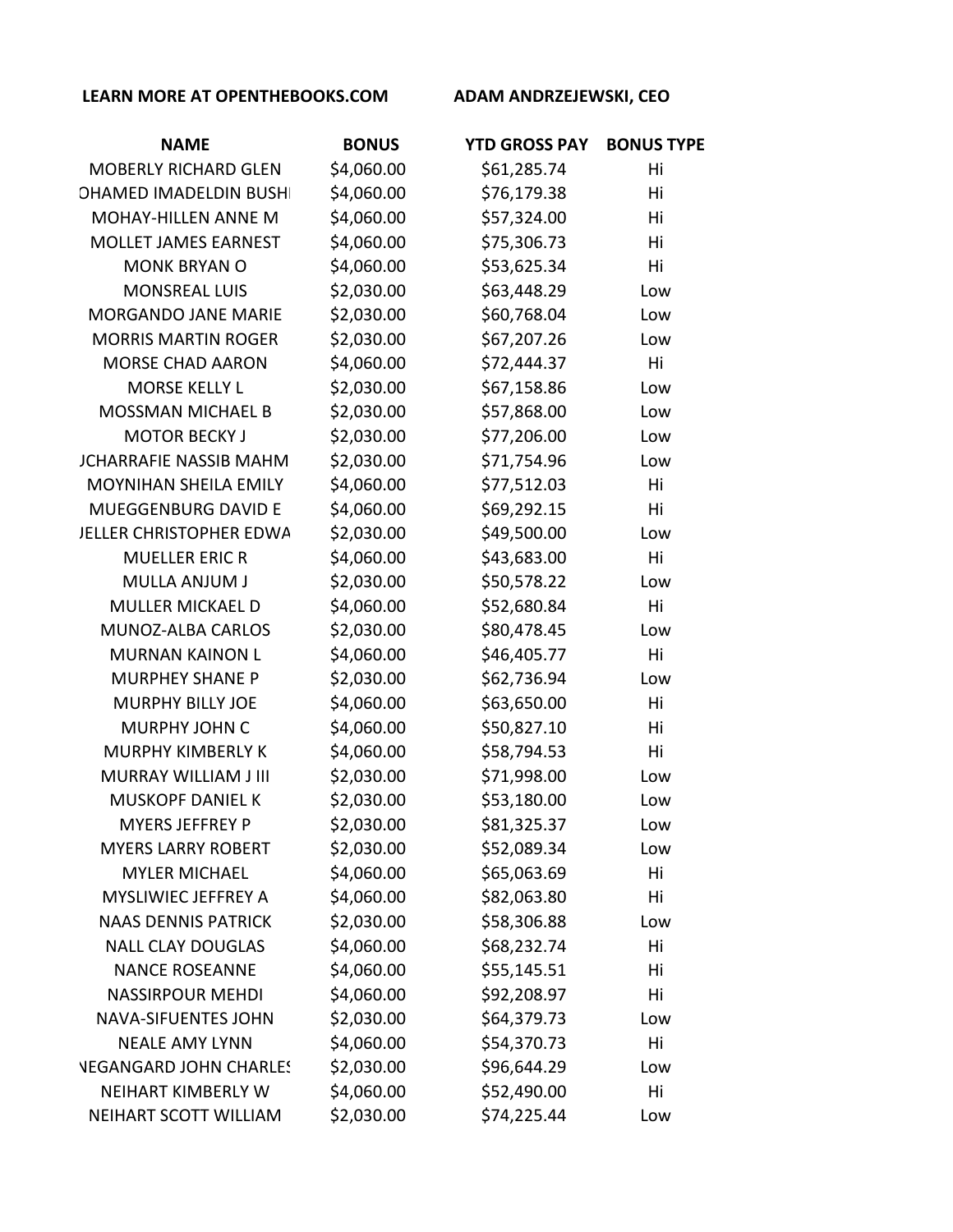| <b>NAME</b>                   | <b>BONUS</b> | <b>YTD GROSS PAY</b> | <b>BONUS TYPE</b> |
|-------------------------------|--------------|----------------------|-------------------|
| <b>NELSON BRIAN K</b>         | \$4,060.00   | \$51,812.00          | Hi                |
| <b>NELSON CHAD M</b>          | \$4,060.00   | \$51,095.97          | Hi                |
| <b>NELSON COURTNEY A</b>      | \$2,030.00   | \$47,175.20          | Low               |
| <b>NELSON ROBERT M</b>        | \$4,060.00   | \$54,774.54          | Hi                |
| <b>NEMSKY TED PATRICK</b>     | \$4,060.00   | \$78,674.00          | Hi                |
| <b>NEPOSCHLAN JULIE L</b>     | \$4,060.00   | \$56,620.00          | Hi                |
| NIEMANN STEVEN MICHAEL        | \$2,030.00   | \$73,448.45          | Low               |
| NIEVES-ROSARIO ALVIN I        | \$2,030.00   | \$46,020.00          | Low               |
| <b>NOLTE MEGAN A</b>          | \$4,060.00   | \$49,570.00          | Hi                |
| <b>NOLTE RONALD A</b>         | \$2,030.00   | \$57,540.00          | Low               |
| <b>NORLAND ERIC J</b>         | \$2,030.00   | \$69,840.95          | Low               |
| <b>NOSBISCH PHILIP R</b>      | \$4,060.00   | \$55,939.62          | Hi                |
| <b>NOVAK DANIEL W</b>         | \$4,060.00   | \$54,561.50          | Hi                |
| NOVOTNY JOSEPH P              | \$2,030.00   | \$52,410.76          | Low               |
| <b>NYDEREK KRISTIE N</b>      | \$4,060.00   | \$75,181.01          | Hi                |
| <b>OBERG DANIEL G</b>         | \$2,030.00   | \$51,258.41          | Low               |
| <b>OBRIEN MARY LOU</b>        | \$4,060.00   | \$43,916.40          | Hi                |
| <b>OCONNELL DENNIS M</b>      | \$2,030.00   | \$53,822.61          | Low               |
| <b>OCONNOR MATTHEW R</b>      | \$2,030.00   | \$72,258.04          | Low               |
| <b>ODELL-MUELLER JANET N</b>  | \$4,060.00   | \$71,812.95          | Hi                |
| <b>ESTREICHER DAWN MICHEL</b> | \$4,060.00   | \$66,489.09          | Hi                |
| <b>OGLE BENJAMIN J</b>        | \$4,060.00   | \$42,669.94          | Hi                |
| <b>OGLE JASON-PAUL</b>        | \$2,030.00   | \$42,758.22          | Low               |
| <b>OGRODNIK JEFFREY W</b>     | \$2,030.00   | \$75,613.52          | Low               |
| <b>OLIVEROS OSCAR J</b>       | \$4,060.00   | \$84,720.04          | Hi                |
| <b>OLLER NICHOLAS W</b>       | \$2,030.00   | \$41,615.94          | Low               |
| <b>OLSON CHRISTOPHER W</b>    | \$2,030.00   | \$53,142.55          | Low               |
| <b>OLSON JOSEPH L</b>         | \$4,060.00   | \$62,393.82          | Hi                |
| <b>OLSON KEVIN D</b>          | \$2,030.00   | \$48,018.28          | Low               |
| <b>OLSON MICHAEL W</b>        | \$2,030.00   | \$50,669.52          | Low               |
| <b>OPFER FRANCIS MICHAEL</b>  | \$4,060.00   | \$81,091.79          | Hi                |
| <b>ORTIZ LOURDES M</b>        | \$2,030.00   | \$60,413.96          | Low               |
| <b>ORTIZ OBED</b>             | \$2,030.00   | \$52,988.00          | Low               |
| <b>OSBORN ROGER NEAL</b>      | \$2,030.00   | \$71,498.60          | Low               |
| <b>OSBORNE NIKOLAS P</b>      | \$2,030.00   | \$49,258.54          | Low               |
| OTTE KYLE W                   | \$4,060.00   | \$45,001.33          | Hi                |
| <b>OTTEN ROBERT C JR</b>      | \$2,030.00   | \$44,100.67          | Low               |
| <b>OWEN BILLIE JO</b>         | \$4,060.00   | \$66,382.86          | Hi                |
| <b>OWOLABI BABATUNDE O</b>    | \$2,030.00   | \$84,579.71          | Low               |
| OYIER JACOB O                 | \$2,030.00   | \$53,653.78          | Low               |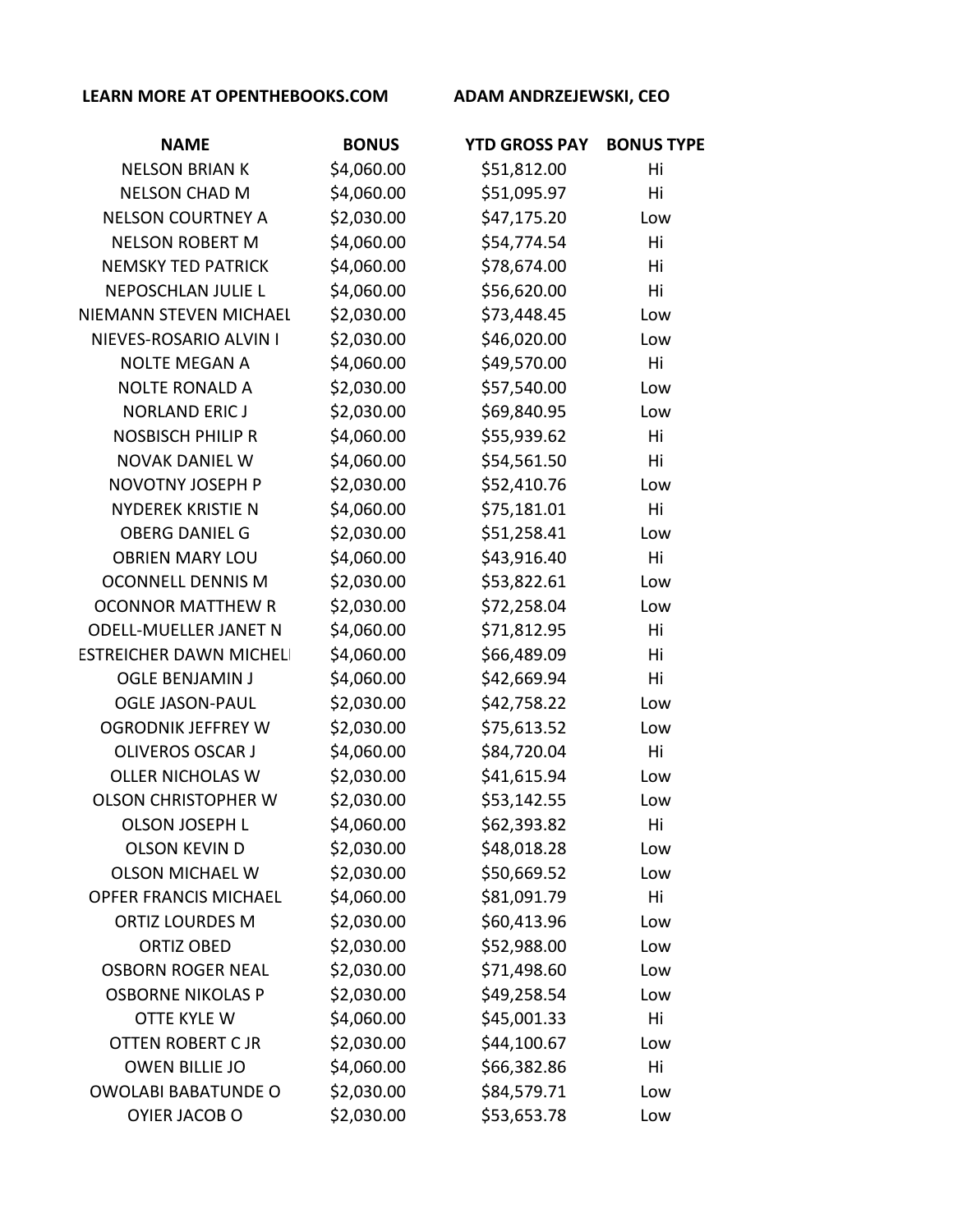| <b>NAME</b>              | <b>BONUS</b> | <b>YTD GROSS PAY</b> | <b>BONUS TYPE</b> |
|--------------------------|--------------|----------------------|-------------------|
| PADEN SCOTT P            | \$2,030.00   | \$56,181.56          | Low               |
| 'ADGETT TIMOTHY BERNARI  | \$4,060.00   | \$70,930.00          | Hi                |
| PALELLO MICHAEL J        | \$2,030.00   | \$57,120.40          | Low               |
| PALMER WILLIAM T         | \$2,030.00   | \$55,410.80          | Low               |
| PAPIN PATRICIA K         | \$4,060.00   | \$35,693.20          | Hi                |
| PARA CAROL               | \$4,060.00   | \$36,191.52          | Hi                |
| PARAYNO ALAN L           | \$2,030.00   | \$54,768.96          | Low               |
| PARIS JOHN F             | \$2,030.00   | \$44,536.15          | Low               |
| <b>PARISH DEREK C</b>    | \$2,030.00   | \$79,241.40          | Low               |
| PARKER DAVID MICHAEL     | \$4,060.00   | \$69,816.72          | Hi                |
| PARKER WILLIAM L JR      | \$4,060.00   | \$71,408.80          | Hi                |
| PARNELL RAY M            | \$4,060.00   | \$70,077.45          | Hi                |
| 'ARSONS ANDREW DOUGLA    | \$2,030.00   | \$39,352.16          | Low               |
| PARTRIDGE ARTHUR C II    | \$4,060.00   | \$79,435.72          | Hi                |
| PATEL OJAS N             | \$4,060.00   | \$67,148.60          | Hi                |
| <b>PATRICK KENTON G</b>  | \$4,060.00   | \$54,555.57          | Hi                |
| PATTON DOUGLAS SCOTT     | \$4,060.00   | \$51,658.91          | Hi                |
| PAX KEVIN GERALD         | \$2,030.00   | \$67,316.56          | Low               |
| <b>PAZON HELEN G</b>     | \$2,030.00   | \$77,996.90          | Low               |
| PEARCE CHRISTINA A       | \$2,030.00   | \$60,377.78          | Low               |
| PEARMAN-GREEN VENIECY    | \$2,030.00   | \$69,471.96          | Low               |
| <b>PEARSON FRANK P</b>   | \$2,030.00   | \$62,556.95          | Low               |
| PEARSON RODNEY DONALD    | \$2,030.00   | \$67,404.15          | Low               |
| PELLOCK ALEX DALE        | \$4,060.00   | \$64,418.00          | Hi                |
| PENCE PAUL L             | \$4,060.00   | \$33,748.88          | Hi                |
| PENNINGTON GLEN M        | \$2,030.00   | \$63,504.90          | Low               |
| PETERSEN RYAN NEIL       | \$4,060.00   | \$55,722.61          | Hi                |
| PHILLIPS CARL KENT       | \$4,060.00   | \$73,822.96          | Hi                |
| PHILLIPS SHARON ANN      | \$4,060.00   | \$71,453.85          | Hi                |
| PHILLIPS STEVEN ERIC     | \$4,060.00   | \$64,330.02          | Hi                |
| PHILLIPS WAYNE LYLE      | \$4,060.00   | \$86,031.75          | Hi                |
| ILLIPS-HATCHER SHEARRISA | \$2,030.00   | \$76,044.80          | Low               |
| PICHE DAVID SPENCER      | \$4,060.00   | \$72,482.00          | Hi                |
| PICKETT CORI A           | \$2,030.00   | \$34,949.99          | Low               |
| PILKINGTON ANDY WILLIAM  | \$2,030.00   | \$85,076.64          | Low               |
| PINE MICHAEL D           | \$4,060.00   | \$65,460.79          | Hi                |
| PLASCENCIA IOVAN         | \$4,060.00   | \$52,304.60          | Hi                |
| PLATZ PATRICK BERNARD    | \$4,060.00   | \$52,602.99          | Hi                |
| PLATZ PAUL JAMES         | \$4,060.00   | \$44,038.74          | Hi                |
| POCIECHA LUKASZ          | \$4,060.00   | \$53,105.50          | Hi                |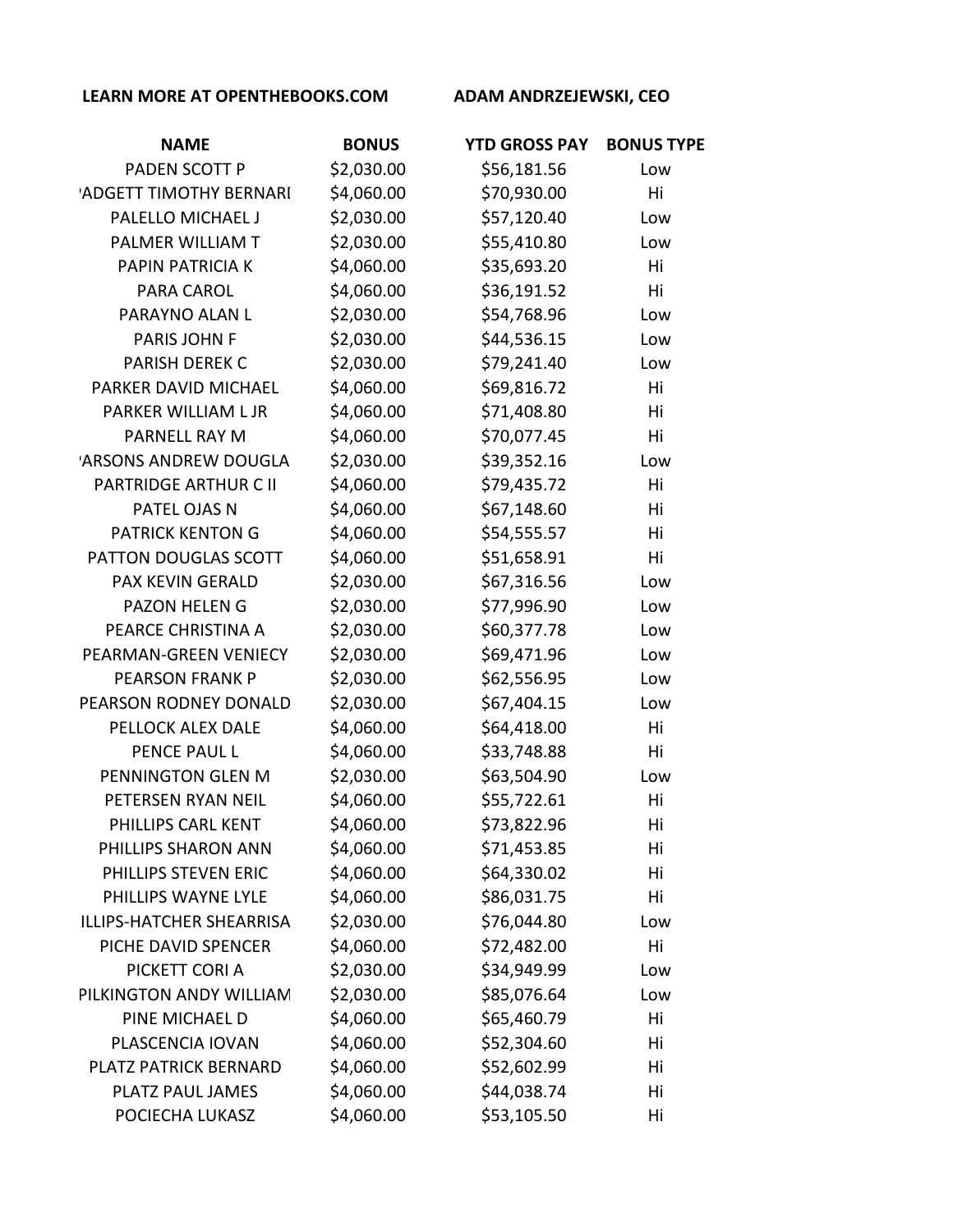| <b>NAME</b>                | <b>BONUS</b> | <b>YTD GROSS PAY</b> | <b>BONUS TYPE</b> |
|----------------------------|--------------|----------------------|-------------------|
| POE SUSAN LEANN            | \$4,060.00   | \$70,898.00          | Hi                |
| POETTKER CRAIG STANLEY     | \$4,060.00   | \$71,502.31          | Hi                |
| POLLARD KRYSTAL            | \$4,060.00   | \$37,524.00          | Hi                |
| POPISH TODD A              | \$4,060.00   | \$57,593.37          | Hi                |
| PORTER JOSHUA DAVID        | \$4,060.00   | \$58,842.00          | Hi                |
| PORTIS MARIE D             | \$2,030.00   | \$35,225.98          | Low               |
| POULTER MICHAEL A          | \$2,030.00   | \$61,178.33          | Low               |
| POUNDSTONE ROBERT KRIS     | \$2,030.00   | \$86,533.73          | Low               |
| POWE-THOMPSON KIVA B       | \$2,030.00   | \$59,980.00          | Low               |
| PRABHAKAR AARON A          | \$2,030.00   | \$66,673.75          | Low               |
| <b>PRAIRIE GREGG A</b>     | \$4,060.00   | \$79,726.89          | Hi                |
| <b>PRATER MICHAEL S</b>    | \$2,030.00   | \$58,510.00          | Low               |
| <b>PRATT SARAH B</b>       | \$2,030.00   | \$49,612.38          | Low               |
| PREFOUNTAIN STEPHEN J      | \$2,030.00   | \$62,062.68          | Low               |
| PRICE RONALD ARNET         | \$2,030.00   | \$64,127.56          | Low               |
| PRICE STEVEN RAY           | \$4,060.00   | \$44,434.00          | Hi                |
| PRICE TIMOTHY A            | \$2,030.00   | \$69,696.01          | Low               |
| PRICE TRUMAN H JR          | \$2,030.00   | \$73,819.52          | Low               |
| PRICHARD ERIC EARL         | \$4,060.00   | \$57,179.11          | Hi                |
| PRIESTER HENRY WYATT       | \$4,060.00   | \$80,647.55          | Hi                |
| <b>PROBST DAVID J</b>      | \$4,060.00   | \$49,034.00          | Hi                |
| PRUITT TIM W               | \$2,030.00   | \$53,686.00          | Low               |
| PUFFER ALICIA A            | \$2,030.00   | \$32,900.00          | Low               |
| <b>PUGH SEAN T</b>         | \$2,030.00   | \$52,453.12          | Low               |
| <b>PUMO FRANK JR</b>       | \$4,060.00   | \$46,418.81          | Hi                |
| PURCHASE LAKEISHA K        | \$2,030.00   | \$40,521.31          | Low               |
| <b>PUTZ STEPHEN ERIC</b>   | \$4,060.00   | \$72,616.61          | Hi                |
| <b>PUZEY DAVID CARL</b>    | \$4,060.00   | \$93,669.80          | Hi                |
| <b>QUIGG JEFFREY BAIRD</b> | \$4,060.00   | \$69,886.44          | Hi                |
| <b>QUIGLEY MOLLY L</b>     | \$2,030.00   | \$40,509.27          | Low               |
| <b>QUINTERO JULIAN JR</b>  | \$4,060.00   | \$36,368.36          | Hi                |
| <b>QUIROZ EVARISTO</b>     | \$4,060.00   | \$56,373.99          | Hi                |
| <b>QUIROZ FABIOLA C</b>    | \$2,030.00   | \$56,118.69          | Low               |
| RABADI AMJAD               | \$4,060.00   | \$67,710.81          | Hi                |
| RACOMA RAYMOND Y           | \$4,060.00   | \$73,319.00          | Hi                |
| RAGAIN GREGORY LANE        | \$4,060.00   | \$58,097.54          | Hi                |
| <b>RALPH AMBER N</b>       | \$2,030.00   | \$50,293.80          | Low               |
| RAMOS ELLIOT A             | \$4,060.00   | \$60,518.01          | Hi                |
| <b>RASCH PAUL LEE</b>      | \$4,060.00   | \$57,415.54          | Hi                |
| RAYYAN ISSAM               | \$4,060.00   | \$79,173.27          | Hi                |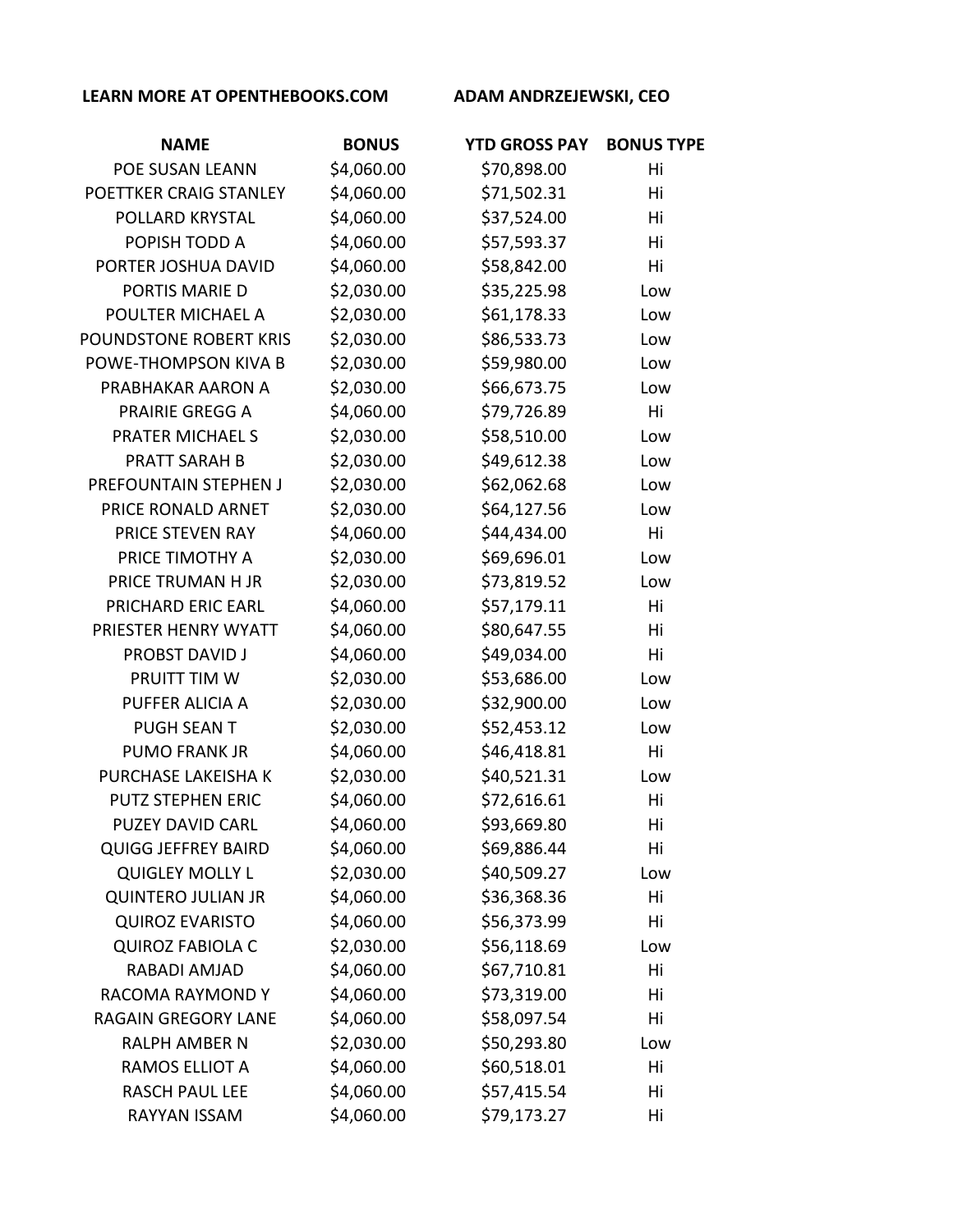| <b>NAME</b>                   | <b>BONUS</b> | <b>YTD GROSS PAY</b> | <b>BONUS TYPE</b> |
|-------------------------------|--------------|----------------------|-------------------|
| <b>REAGAN DAVID B</b>         | \$4,060.00   | \$53,466.00          | Hi                |
| <b>REBBE PATRICK E</b>        | \$4,060.00   | \$50,428.11          | Hi                |
| <b>RECENDEZ RICARDO</b>       | \$2,030.00   | \$47,888.33          | Low               |
| <b>REDMAN TERRY C</b>         | \$4,060.00   | \$66,540.00          | Hi                |
| <b>REENTS DARREN LEE</b>      | \$4,060.00   | \$63,981.30          | Hi                |
| <b>REICHENBACH RICHARD</b>    | \$4,060.00   | \$47,838.50          | Hi                |
| REISS SAMUEL ALAN             | \$4,060.00   | \$86,622.86          | Hi                |
| <b>RENKES LEWIS J</b>         | \$4,060.00   | \$43,266.00          | Hi                |
| <b>RENKES RYAN W</b>          | \$2,030.00   | \$31,895.00          | Low               |
| <b>RENKES SARA A</b>          | \$4,060.00   | \$52,375.77          | Hi                |
| <b>RENSING LORA SHANNON</b>   | \$2,030.00   | \$73,148.99          | Low               |
| <b>RENT ERIC M</b>            | \$4,060.00   | \$36,736.78          | Hi                |
| RETTIG JAMES MICHAEL          | \$4,060.00   | \$65,775.61          | Hi                |
| <b>REYNOLDS RAYMOND C</b>     | \$2,030.00   | \$41,934.15          | Low               |
| RHODES BRENDA A               | \$2,030.00   | \$64,083.77          | Low               |
| RHODES JENNIFER LYNN          | \$4,060.00   | \$55,573.55          | Hi                |
| RICHARDSON JOHN E II          | \$2,030.00   | \$33,622.79          | Low               |
| RICHMOND NICHOLAS J           | \$4,060.00   | \$45,966.03          | Hi                |
| <b>RIDDLE CHARLES F</b>       | \$4,060.00   | \$80,199.24          | Hi                |
| RIECHERS KEVIN LEROY          | \$2,030.00   | \$76,588.01          | Low               |
| <b>ITNOWAR DONALD HOWAR</b>   | \$2,030.00   | \$64,231.47          | Low               |
| <b>RILEY MATTHEW E</b>        | \$2,030.00   | \$37,579.59          | Low               |
| <b>RITZEL NORM C</b>          | \$2,030.00   | \$62,990.72          | Low               |
| <b>RIVERA CARLOS R</b>        | \$4,060.00   | \$42,258.00          | Hi                |
| RIZKO KAMIL I                 | \$4,060.00   | \$69,727.82          | Hi                |
| <b>ROACH KEITH D</b>          | \$2,030.00   | \$36,028.43          | Low               |
| ROAM DELLA MARIE              | \$4,060.00   | \$37,286.86          | Hi                |
| <b>ROBBINS GARY DALE</b>      | \$4,060.00   | \$51,970.23          | Hi                |
| <b>ROBERTS KEITH</b>          | \$2,030.00   | \$71,949.15          | Low               |
| <b>ROBERY STEVEN M</b>        | \$4,060.00   | \$62,464.94          | Hi                |
| <b>ROBINSON ABIGAIL L</b>     | \$4,060.00   | \$48,050.00          | Hi                |
| ROBINSON STEPHEN ALAN         | \$4,060.00   | \$81,726.40          | Hi                |
| <b>ROBINSON TIMOTHY SHANE</b> | \$4,060.00   | \$71,995.02          | Hi                |
| <b>ROCKWELL CHARLES R</b>     | \$4,060.00   | \$68,098.01          | Hi                |
| RODRIGUEZ MIGUEL A            | \$2,030.00   | \$62,212.11          | Low               |
| ROETHE STEVEN FREDERICK       | \$2,030.00   | \$71,455.08          | Low               |
| <b>ROGERS JEREMY K</b>        | \$4,060.00   | \$41,420.00          | Hi                |
| ROLAPE MICHAEL D              | \$4,060.00   | \$54,903.74          | Hi                |
| ROLLA VALERIE RENEA           | \$4,060.00   | \$63,626.00          | Hi                |
| ROMAN RICARDO JR              | \$4,060.00   | \$31,583.96          | Hi                |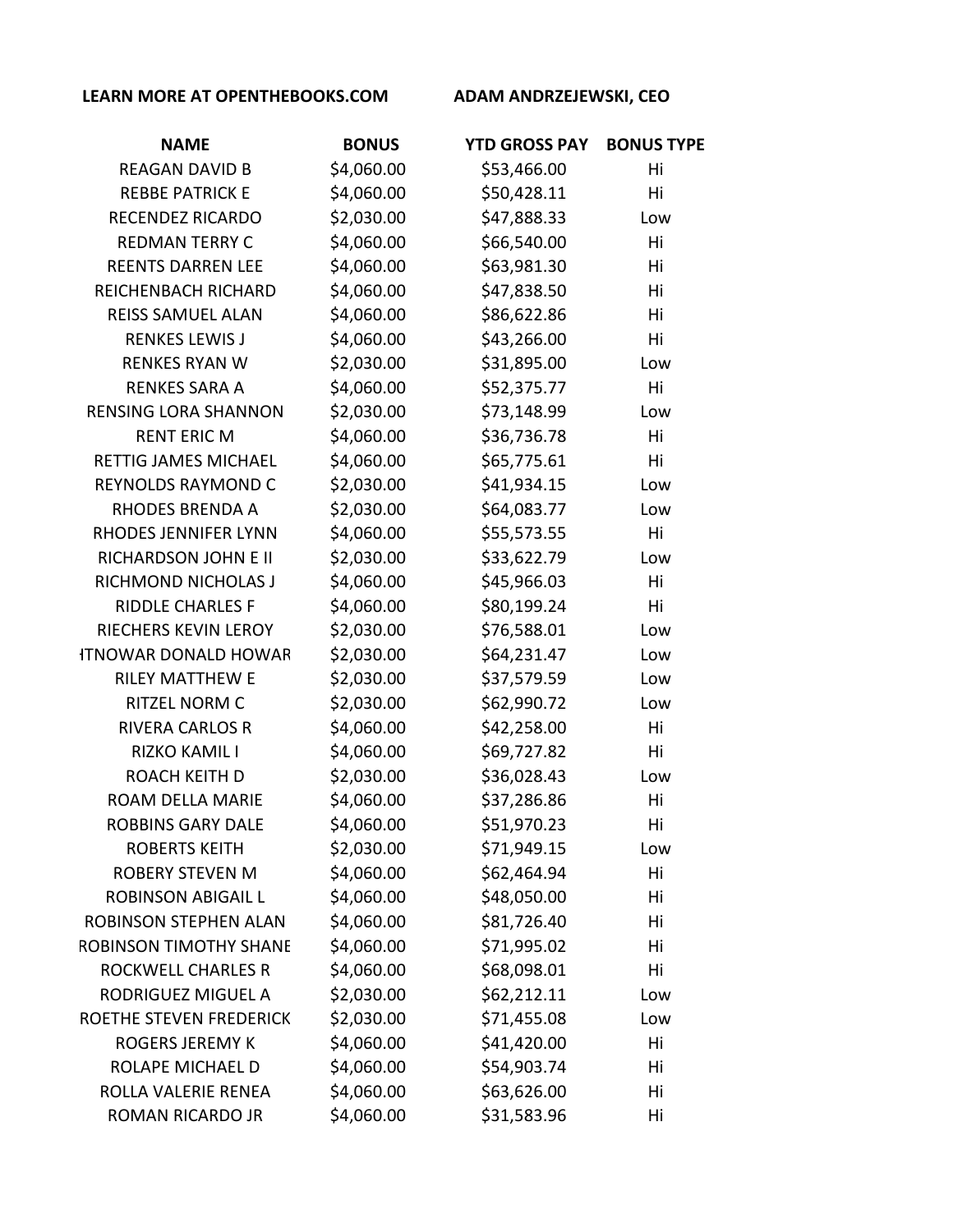| <b>NAME</b>                     | <b>BONUS</b> | <b>YTD GROSS PAY</b> | <b>BONUS TYPE</b> |
|---------------------------------|--------------|----------------------|-------------------|
| ROMEO JUSTIN A                  | \$4,060.00   | \$56,615.07          | Hi                |
| ROMITO ALBERT D                 | \$4,060.00   | \$56,957.88          | Hi                |
| <b>RONAN THOMAS ALAN</b>        | \$4,060.00   | \$70,775.32          | Hi                |
| <b>ROSS SCOTT WILLIAM</b>       | \$2,030.00   | \$64,508.46          | Low               |
| <b>ROTH CLAYTON W</b>           | \$4,060.00   | \$45,318.44          | Hi                |
| <b>ROTHGEB CARL EDWARD</b>      | \$2,030.00   | \$55,432.37          | Low               |
| ROWDEN LADONNA RAE              | \$4,060.00   | \$88,377.56          | Hi                |
| <b>ROWE TINA M</b>              | \$4,060.00   | \$53,290.11          | Hi                |
| <b>RUDOLPH MICKY DIANE</b>      | \$4,060.00   | \$46,938.00          | Hi                |
| RUDOLPHI DOUG LOUIS             | \$4,060.00   | \$62,524.22          | Hi                |
| <b>RUDY DENNIS W</b>            | \$2,030.00   | \$64,793.93          | Low               |
| <b>RUFF KELLY J</b>             | \$4,060.00   | \$63,700.12          | Hi                |
| <b>RUFFIN DAWN M</b>            | \$4,060.00   | \$51,281.02          | Hi                |
| <b>RUGE JEAN C</b>              | \$2,030.00   | \$54,267.27          | Low               |
| <b>RUIZ VANESSA</b>             | \$2,030.00   | \$42,131.64          | Low               |
| <b>RUNKLE KENNY D</b>           | \$2,030.00   | \$50,190.00          | Low               |
| <b>RUNYARD SHELLY R</b>         | \$2,030.00   | \$38,044.40          | Low               |
| <b>RUNYON JEFFREY D</b>         | \$4,060.00   | \$63,111.86          | Hi                |
| <b>RUSSELL CHRISTOPHER F</b>    | \$4,060.00   | \$46,130.00          | Hi                |
| <b>RYNKE ROGER FRANCIS</b>      | \$4,060.00   | \$54,172.00          | Hi                |
| SAATHOFF GREGORY W              | \$4,060.00   | \$57,452.22          | Hi                |
| SALAYMEH TALAB A                | \$2,030.00   | \$59,493.16          | Low               |
| <b>SALEM SAMIR F</b>            | \$4,060.00   | \$69,296.61          | Hi                |
| SALISBURY CHRISTOPHER R         | \$2,030.00   | \$45,200.10          | Low               |
| <b>SALLEY JASON RAY</b>         | \$4,060.00   | \$70,757.20          | Hi                |
| SALTER KIMBERLY C               | \$4,060.00   | \$54,732.51          | Hi                |
| <b>SAMARA RAYMOND H</b>         | \$4,060.00   | \$83,895.31          | Hi                |
| SANCHEZ ROXANNE A               | \$2,030.00   | \$44,519.75          | Low               |
| <b>SANDSCHAFER KRISTI MARII</b> | \$4,060.00   | \$62,303.42          | Hi                |
| SANDSCHAFER NEIL A              | \$4,060.00   | \$47,554.00          | Hi                |
| <b>SANMIGUEL J MARK</b>         | \$4,060.00   | \$67,657.68          | Hi                |
| <b>SANTEN GUY LEE</b>           | \$2,030.00   | \$59,011.15          | Low               |
| SARVER CHRISTOPHER D            | \$4,060.00   | \$46,839.94          | Hi                |
| <b>SARVER VERONICA S</b>        | \$4,060.00   | \$48,106.00          | Hi                |
| SASSEN DEBORAH J                | \$4,060.00   | \$63,657.40          | Hi                |
| <b>SASSINE TANIOS S</b>         | \$4,060.00   | \$63,067.76          | Hi                |
| SATTERLEE TREVOR M              | \$4,060.00   | \$48,879.24          | Hi                |
| <b>SAWYER PHILLIP JOSEPH</b>    | \$2,030.00   | \$55,287.98          | Low               |
| <b>SCHADDEL TERRENCE</b>        | \$4,060.00   | \$81,939.73          | Hi                |
| <b>SCHAEFER RANDY JAY</b>       | \$4,060.00   | \$55,791.02          | Hi                |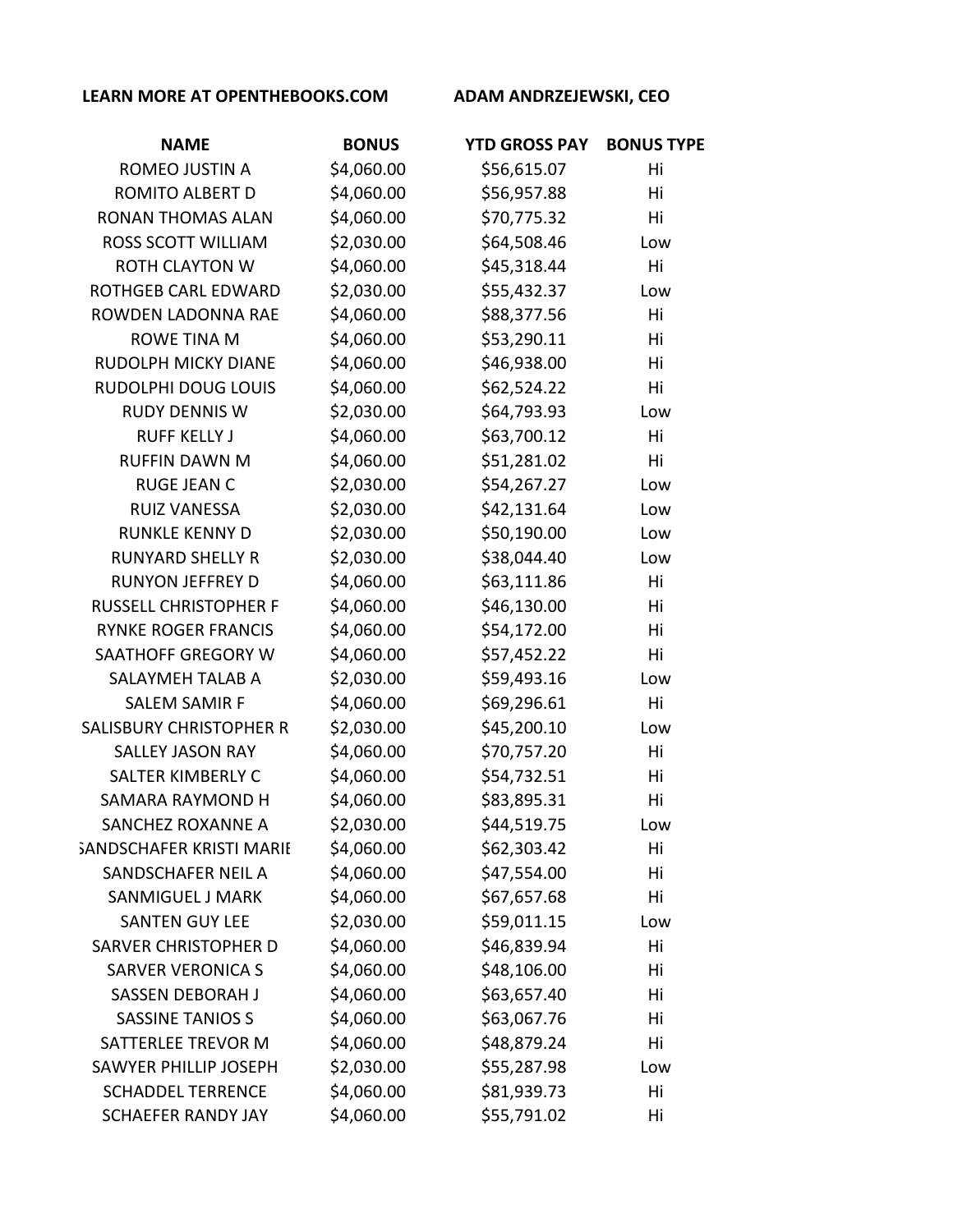| <b>NAME</b>                     | <b>BONUS</b> | <b>YTD GROSS PAY</b> | <b>BONUS TYPE</b> |
|---------------------------------|--------------|----------------------|-------------------|
| <b>SCHAEFER THOMAS KURT</b>     | \$2,030.00   | \$79,480.29          | Low               |
| <b>SCHAIVE LESA L</b>           | \$4,060.00   | \$42,140.00          | Hi                |
| <b>SCHALLER JON ALAN</b>        | \$4,060.00   | \$80,776.93          | Hi                |
| <b>SCHAUB MARK EVERT</b>        | \$4,060.00   | \$50,842.72          | Hi                |
| <b>SCHEIBAL JOHN MARK</b>       | \$4,060.00   | \$77,717.72          | Hi                |
| <b>CHENCK EDWARD CHARLES</b>    | \$2,030.00   | \$66,143.37          | Low               |
| <b>SCHERTZ JACQUELINE RAYNI</b> | \$2,030.00   | \$71,734.42          | Low               |
| <b>SCHIFF JAYME F</b>           | \$2,030.00   | \$71,759.93          | Low               |
| <b>SCHILKE STEVEN E</b>         | \$4,060.00   | \$70,639.41          | Hi                |
| <b>SCHLENGER KEVIN</b>          | \$2,030.00   | \$83,491.98          | Low               |
| <b>SCHLITT THEODORE J JR</b>    | \$4,060.00   | \$67,844.98          | Hi                |
| <b>SCHMUCK KURT WILLIAM</b>     | \$4,060.00   | \$55,994.00          | Hi                |
| <b>SCHNEPP BRENDA M</b>         | \$4,060.00   | \$52,436.00          | Hi                |
| <b>SCHOONOVER APRIL LYNN</b>    | \$2,030.00   | \$64,746.39          | Low               |
| <b>SCHOONOVER JEFFREY A</b>     | \$2,030.00   | \$84,001.60          | Low               |
| <b>SCHREADER MARK ALLEN</b>     | \$2,030.00   | \$51,921.55          | Low               |
| <b>SCHUCKMAN AUBREY L</b>       | \$2,030.00   | \$31,414.00          | Low               |
| <b>SCHUETZE ANDREW P</b>        | \$4,060.00   | \$76,970.23          | Hi                |
| <b>SCHUKAR SCOTT A</b>          | \$2,030.00   | \$38,188.00          | Low               |
| <b>SCHULTZ DIANNA KAY</b>       | \$4,060.00   | \$50,901.93          | Hi                |
| <b>SCHUMACHER ANDREA J</b>      | \$4,060.00   | \$48,522.36          | Hi                |
| <b>SCHUMACHER JONATHAN N</b>    | \$4,060.00   | \$81,294.90          | Hi                |
| <b>SCHWALB BRETT ALAN</b>       | \$4,060.00   | \$70,816.82          | Hi                |
| <b>SCOTT DAVID W</b>            | \$4,060.00   | \$71,337.02          | Hi                |
| <b>SCOTT SHAUNDA S</b>          | \$4,060.00   | \$46,770.00          | Hi                |
| <b>SCOTT WAYNE ANDREW</b>       | \$2,030.00   | \$46,719.86          | Low               |
| <b>EACHRIST DEWAYNE ROBER</b>   | \$2,030.00   | \$63,550.53          | Low               |
| <b>SEALS RANDY S</b>            | \$2,030.00   | \$46,801.27          | Low               |
| <b>SECK BIRHAME BABLIBILE</b>   | \$4,060.00   | \$51,576.94          | Hi                |
| SEIB DEAN EDWARD                | \$4,060.00   | \$67,086.42          | Hi                |
| <b>SELL NATHAN ROBERT</b>       | \$2,030.00   | \$58,084.60          | Low               |
| SEMONSKI LISA A                 | \$4,060.00   | \$44,231.76          | Hi                |
| <b>SENDERAK DANIEL Z</b>        | \$2,030.00   | \$57,540.15          | Low               |
| <b>SEPPELT MARK E</b>           | \$4,060.00   | \$98,532.18          | Hi                |
| <b>SESTAK JOHN T</b>            | \$4,060.00   | \$85,468.84          | Hi                |
| SEVERINO CARL THOMAS            | \$4,060.00   | \$60,934.88          | Hi                |
| <b>SHAFFER MARK D</b>           | \$2,030.00   | \$58,264.67          | Low               |
| SHAH DAVE M                     | \$2,030.00   | \$47,030.36          | Low               |
| SHAHATIT IMAD Y                 | \$2,030.00   | \$75,739.60          | Low               |
| <b>SHANLEY LAURA LEE</b>        | \$2,030.00   | \$65,702.00          | Low               |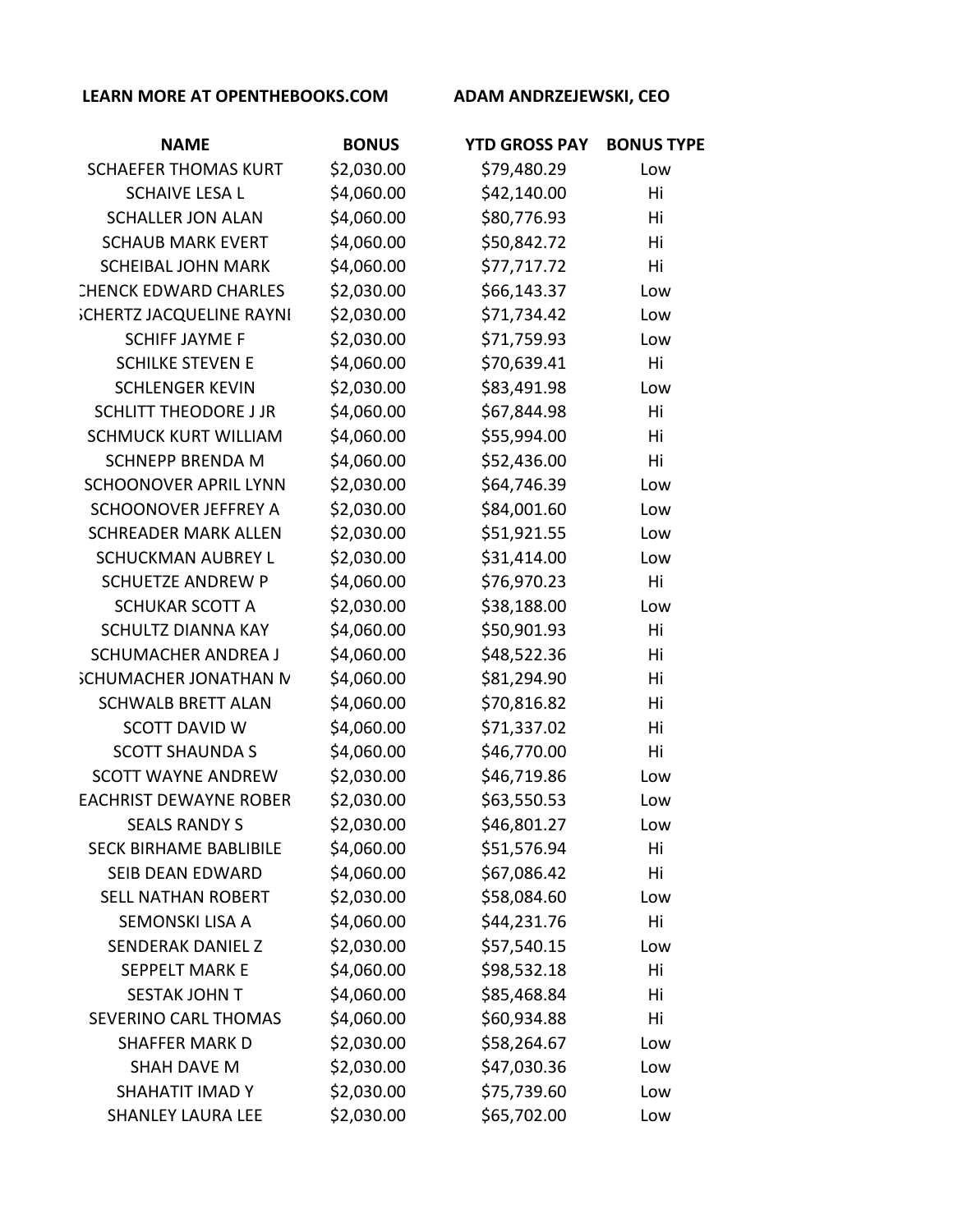| <b>NAME</b>                   | <b>BONUS</b> | <b>YTD GROSS PAY</b> | <b>BONUS TYPE</b> |
|-------------------------------|--------------|----------------------|-------------------|
| <b>SHATTUCK SUSAN J</b>       | \$2,030.00   | \$34,919.42          | Low               |
| <b>SHAWLER ERIC STEPHEN</b>   | \$2,030.00   | \$46,076.00          | Low               |
| <b>SHEA TODD E</b>            | \$4,060.00   | \$42,741.44          | Hi                |
| <b>SHEARER ROBERT A</b>       | \$2,030.00   | \$60,471.44          | Low               |
| <b>SHELEY RYAN DAVID</b>      | \$2,030.00   | \$78,023.46          | Low               |
| <b>SHEPARD GEORGE D</b>       | \$2,030.00   | \$67,010.02          | Low               |
| SHEPPARD RONALD T             | \$2,030.00   | \$62,863.28          | Low               |
| <b>SHEPPARD WENDY L</b>       | \$2,030.00   | \$52,926.00          | Low               |
| <b>SHIMKUS FRANK T</b>        | \$2,030.00   | \$39,621.00          | Low               |
| SHIPMAN JEFFREY JAMES         | \$4,060.00   | \$58,642.00          | Hi                |
| <b>SHIRANI AGAR B</b>         | \$2,030.00   | \$80,317.48          | Low               |
| <b>SHIRANI ROOZBEH</b>        | \$2,030.00   | \$62,099.92          | Low               |
| <b>SHORT MICHAEL ALLEN</b>    | \$4,060.00   | \$69,948.50          | Hi                |
| <b>SHOULTZ JULIET K</b>       | \$4,060.00   | \$66,617.16          | Hi                |
| <b>SIANO LAURA J</b>          | \$2,030.00   | \$71,494.07          | Low               |
| SIMA MESERET A                | \$2,030.00   | \$41,044.40          | Low               |
| SIMPKO STEPHANIE M            | \$4,060.00   | \$35,699.30          | Hi                |
| <b>SIMPSON ROBERT</b>         | \$4,060.00   | \$55,212.00          | Hi                |
| <b>SIMS GARY MICHAEL</b>      | \$4,060.00   | \$73,791.35          | Hi                |
| <b>SKINNER DANIEL RAY</b>     | \$4,060.00   | \$49,645.61          | Hi                |
| <b>SMILEY ALONZO JR</b>       | \$2,030.00   | \$74,403.65          | Low               |
| <b>SMITH BRIAN D</b>          | \$4,060.00   | \$49,369.72          | Hi                |
| <b>SMITH BYRON</b>            | \$4,060.00   | \$55,042.71          | Hi                |
| SMITH CHRISTOPHER PAUL        | \$4,060.00   | \$86,963.43          | Hi                |
| <b>SMITH COREY J</b>          | \$4,060.00   | \$58,535.02          | Hi                |
| <b>SMITH DEANNAK</b>          | \$4,060.00   | \$63,758.90          | Hi                |
| <b>SMITH DORENE LYN</b>       | \$4,060.00   | \$59,529.45          | Hi                |
| SMITH JASON ROBERT            | \$4,060.00   | \$63,952.23          | Hi                |
| SMITH JEFFREY P               | \$4,060.00   | \$54,137.45          | Hi                |
| <b>SMITH JOHN EDWARD</b>      | \$2,030.00   | \$45,800.85          | Low               |
| <b>SMITH KARI LYNN</b>        | \$4,060.00   | \$67,370.18          | Hi                |
| SMITH LOU ANNE                | \$2,030.00   | \$51,709.02          | Low               |
| SMITH MARGARET M              | \$4,060.00   | \$36,900.00          | Hi                |
| <b>SMITH MARY ANN</b>         | \$4,060.00   | \$64,751.65          | Hi                |
| SMITH MATTHEW DALE            | \$2,030.00   | \$45,601.25          | Low               |
| <b>SMITH RYAN T</b>           | \$4,060.00   | \$35,515.30          | Hi                |
| SMITH-CAMPBELL FELICIA        | \$4,060.00   | \$47,887.37          | Hi                |
| <b>SNEED JENNIFER JUSTINE</b> | \$2,030.00   | \$61,126.42          | Low               |
| <b>SNOW JEAN T</b>            | \$2,030.00   | \$32,257.08          | Low               |
| SNYDER JAMES LA               | \$2,030.00   | \$63,817.48          | Low               |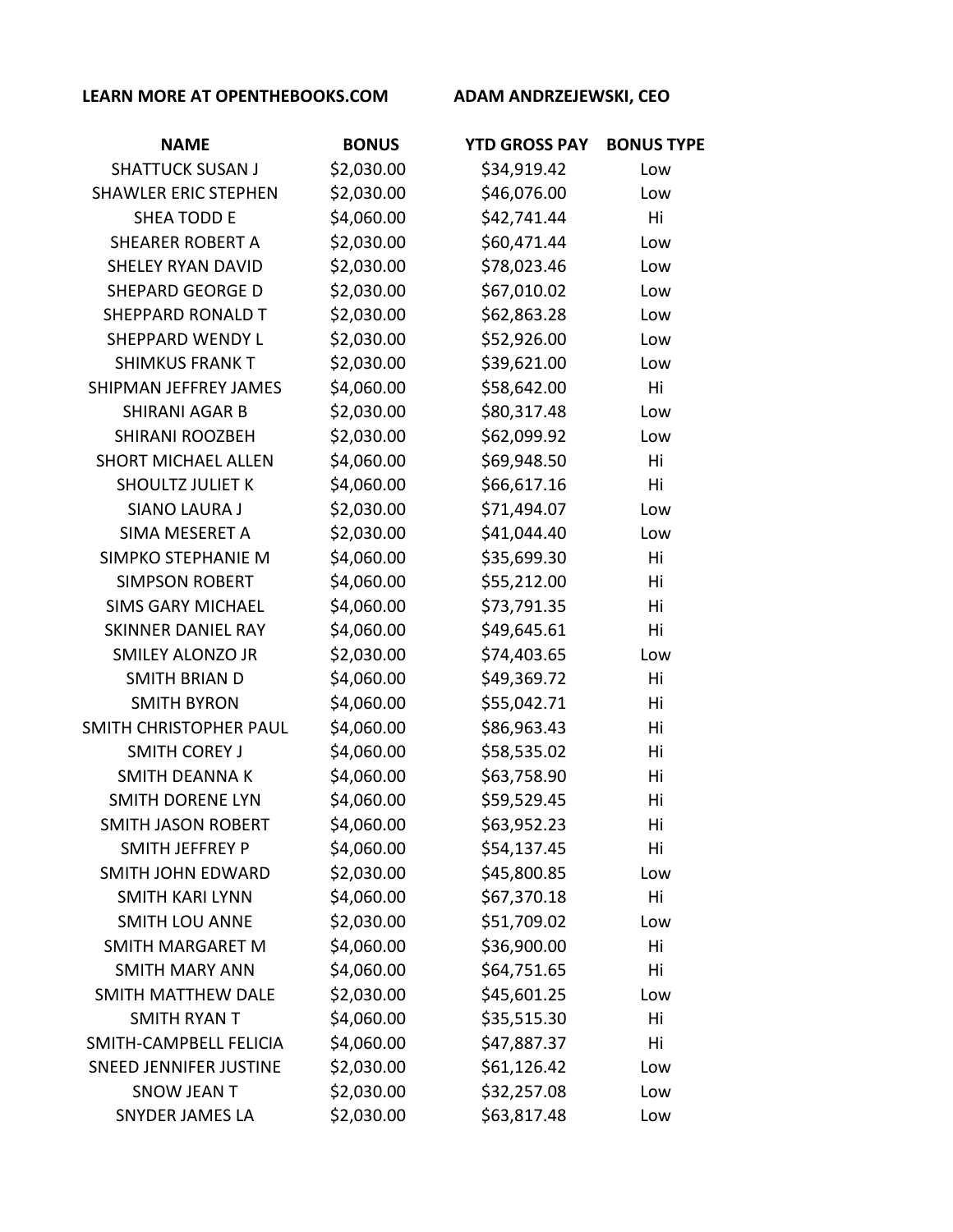| <b>NAME</b>                     | <b>BONUS</b> | <b>YTD GROSS PAY</b> | <b>BONUS TYPE</b> |
|---------------------------------|--------------|----------------------|-------------------|
| <b>OLOMON MARILIN DE CLAR</b>   | \$2,030.00   | \$73,159.42          | Low               |
| <b>SOMMER DANIEL J</b>          | \$4,060.00   | \$69,138.66          | Hi                |
| SOTELO FILIBERTO                | \$2,030.00   | \$45,175.63          | Low               |
| <b>SPANN KEVIN RAY</b>          | \$4,060.00   | \$77,371.41          | Hi                |
| SPAROVICH MAGDALENA             | \$2,030.00   | \$31,414.00          | Low               |
| <b>SPENCER DANIELL C</b>        | \$2,030.00   | \$73,692.12          | Low               |
| <b>SPERRY SHEILA J</b>          | \$2,030.00   | \$45,518.07          | Low               |
| SPIKA JOSEPH MICHAEL            | \$4,060.00   | \$78,538.80          | Hi                |
| SPIZZINOCO SANDRA J             | \$2,030.00   | \$42,785.39          | Low               |
| <b>SPREEMAN CHAD R</b>          | \$4,060.00   | \$61,098.00          | Hi                |
| SPRINGER JENNA D                | \$2,030.00   | \$26,990.00          | Low               |
| ST PIER DAVID M                 | \$4,060.00   | \$49,372.58          | Hi                |
| ST-JOHN JOHN ANDREW             | \$4,060.00   | \$56,135.28          | Hi                |
| <b>STAAB MICHAEL J</b>          | \$4,060.00   | \$58,813.12          | Hi                |
| <b>STAATS JOSEPH K</b>          | \$4,060.00   | \$46,743.75          | Hi                |
| <b>STAFFORD CYNTHIA J</b>       | \$4,060.00   | \$73,239.45          | Hi                |
| <b>TALLWORTH KEVIN DWAYN</b>    | \$2,030.00   | \$61,436.06          | Low               |
| <b>STANTON DEANNA R</b>         | \$4,060.00   | \$45,756.00          | Hi                |
| <b>STARK KAREN A</b>            | \$2,030.00   | \$67,676.00          | Low               |
| <b>STARKS KELLI A</b>           | \$2,030.00   | \$43,686.00          | Low               |
| STEFANSKI JESSICA L             | \$4,060.00   | \$34,714.87          | Hi                |
| STEINHARDT AARON PAUL           | \$4,060.00   | \$69,919.52          | Hi                |
| <b>STEMLER RONALD J</b>         | \$2,030.00   | \$67,212.24          | Low               |
| <b>STEPHENSON DREW M</b>        | \$2,030.00   | \$41,566.42          | Low               |
| STEPHENSON MICHAEL A            | \$2,030.00   | \$65,868.00          | Low               |
| <b>STERNITZKE VINCENT JAMES</b> | \$2,030.00   | \$58,424.26          | Low               |
| <b>STEVENSON RYAN MICHAEL</b>   | \$4,060.00   | \$50,397.24          | Hi                |
| STEWART JAMES M                 | \$2,030.00   | \$74,401.41          | Low               |
| STITT SCOTT EDWARD              | \$2,030.00   | \$80,177.96          | Low               |
| STODDARD LESLIE RAE             | \$2,030.00   | \$42,549.89          | Low               |
| <b>STOKES SCOTT PATRICK</b>     | \$4,060.00   | \$70,513.27          | Hi                |
| <b>STONE BEN ALAN</b>           | \$2,030.00   | \$47,293.86          | Low               |
| <b>STONER JAMES H JR</b>        | \$2,030.00   | \$70,312.28          | Low               |
| <b>STOUT JANET</b>              | \$4,060.00   | \$67,964.42          | Hi                |
| <b>STRAUSS-HODER MICHAEL S</b>  | \$2,030.00   | \$47,494.03          | Low               |
| <b>STREBEL BRAD J</b>           | \$4,060.00   | \$76,074.18          | Hi                |
| <b>STRESINO PETER A</b>         | \$4,060.00   | \$77,425.26          | Hi                |
| <b>STROUGH AVA H</b>            | \$4,060.00   | \$57,111.34          | Hi                |
| <b>STROUGH MATTHEW C</b>        | \$2,030.00   | \$52,392.41          | Low               |
| <b>STROW STACY B</b>            | \$4,060.00   | \$52,228.64          | Hi                |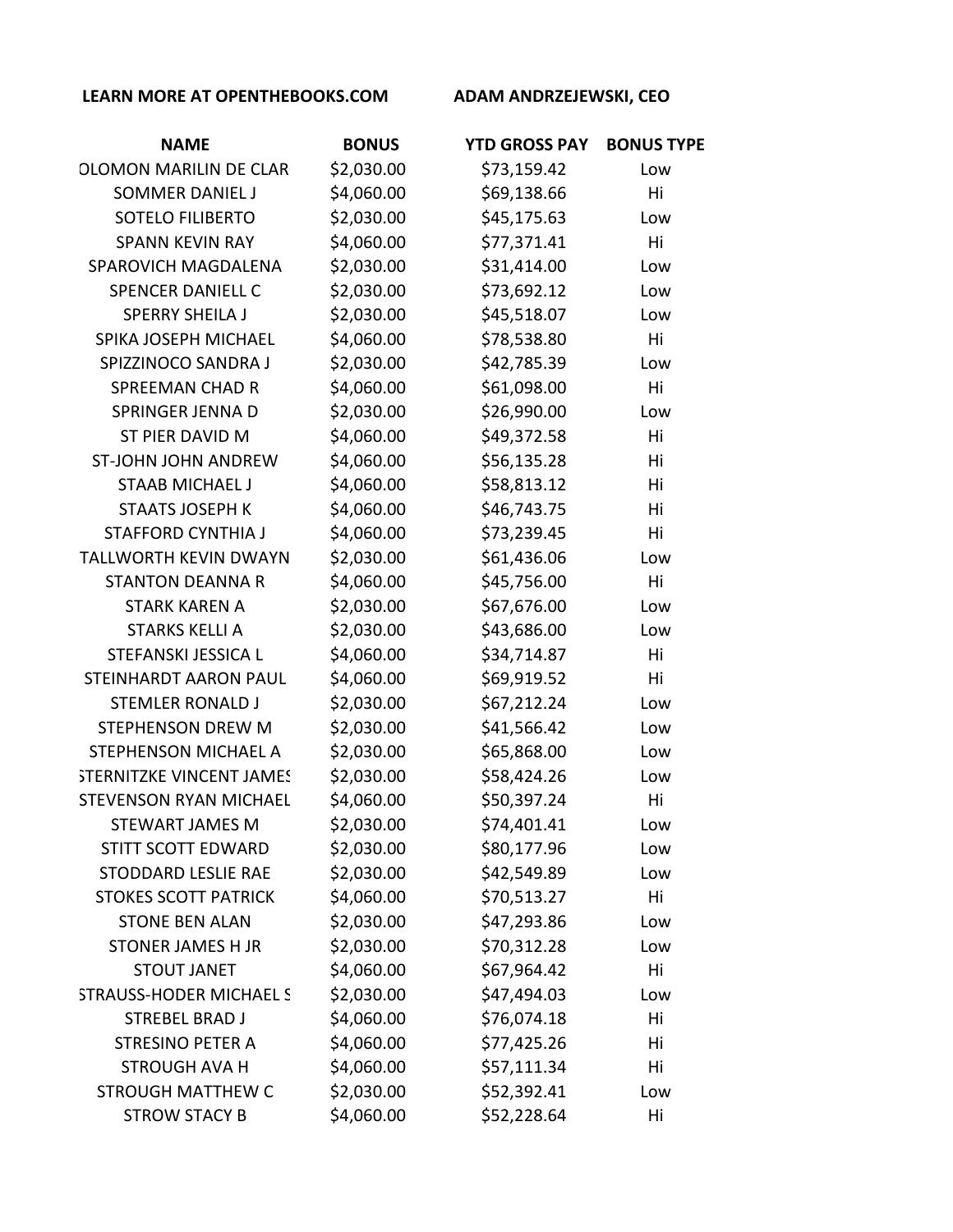| <b>NAME</b>                    | <b>BONUS</b> | <b>YTD GROSS PAY</b> | <b>BONUS TYPE</b> |
|--------------------------------|--------------|----------------------|-------------------|
| <b>STRUNK BRYON T</b>          | \$2,030.00   | \$44,051.03          | Low               |
| <b>STUMPF RUANNA MARIE</b>     | \$4,060.00   | \$68,323.60          | Hi                |
| <b>STUTLER SEAN G</b>          | \$4,060.00   | \$35,116.79          | Hi                |
| <b>STWORA NANCY L</b>          | \$2,030.00   | \$65,269.42          | Low               |
| <b>SUNDERLAND JENNIFER J</b>   | \$4,060.00   | \$42,892.00          | Hi                |
| <b>SUNDERLAND MATTHEW J</b>    | \$2,030.00   | \$59,644.14          | Low               |
| <b>SURMAN MARK WAYNE</b>       | \$4,060.00   | \$57,986.79          | Hi                |
| <b>SVOBODA GREGORY R</b>       | \$4,060.00   | \$82,182.44          | Hi                |
| <b>SWANSON MEGAN E</b>         | \$4,060.00   | \$54,554.89          | Hi                |
| <b>SWEARINGEN ALAN LYMAN</b>   | \$2,030.00   | \$57,167.19          | Low               |
| <b>SWEETEN CHRISTOPHER D</b>   | \$4,060.00   | \$43,652.25          | Hi                |
| <b>SWITZER TRACEY L</b>        | \$4,060.00   | \$48,773.06          | Hi                |
| <b>TAPPENBECK TERRY L</b>      | \$4,060.00   | \$69,613.72          | Hi                |
| <b>TARIQ FARHAN M</b>          | \$4,060.00   | \$49,924.09          | Hi                |
| <b>TATE AILEEN</b>             | \$4,060.00   | \$71,875.20          | Hi                |
| <b>TAYLOR KRISTEN G</b>        | \$4,060.00   | \$60,793.12          | Hi                |
| <b>TAYLOR ROBERT EUGENE</b>    | \$2,030.00   | \$50,509.20          | Low               |
| <b>TEBBE MATTHEW G</b>         | \$4,060.00   | \$42,330.00          | Hi                |
| <b>TECKENBROCK CASEY NOAH</b>  | \$4,060.00   | \$68,324.42          | Hi                |
| <b>TELLEFSON BENJAMIN JOHN</b> | \$4,060.00   | \$76,411.21          | Hi                |
| <b>TENNANT KRIS ALLEN</b>      | \$2,030.00   | \$55,244.00          | Low               |
| <b>THARP REBECCA</b>           | \$4,060.00   | \$65,612.93          | Hi                |
| THOMPSON SHELLEY A             | \$2,030.00   | \$42,521.47          | Low               |
| THOMPSON TRISHA L              | \$4,060.00   | \$91,896.49          | Hi                |
| <b>THOMSON MARK P</b>          | \$4,060.00   | \$80,493.54          | Hi                |
| <b>THRONE TONY JOE</b>         | \$4,060.00   | \$60,312.75          | Hi                |
| THULL ADAM D                   | \$2,030.00   | \$50,781.42          | Low               |
| THUMM JEFFREY EDWARD           | \$2,030.00   | \$65,461.60          | Low               |
| <b>TIESMAN DARRELL WAYNE</b>   | \$4,060.00   | \$64,801.28          | Hi                |
| <b>TINDER JEFFREY E</b>        | \$2,030.00   | \$51,814.20          | Low               |
| <b>TINSLEY FRED C</b>          | \$4,060.00   | \$35,608.65          | Hi                |
| <b>IPSWORD EDWIN RANDOLP</b>   | \$2,030.00   | \$48,147.48          | Low               |
| <b>TISDALE BRIAN LEE</b>       | \$2,030.00   | \$71,953.56          | Low               |
| TITUS CYNTHIA A                | \$2,030.00   | \$62,488.33          | Low               |
| <b>TOBIN DANIEL THOMAS</b>     | \$4,060.00   | \$90,066.80          | Hi                |
| <b>TOBIN KRISTINE L</b>        | \$2,030.00   | \$71,964.00          | Low               |
| <b>TODD LISA D</b>             | \$2,030.00   | \$43,753.34          | Low               |
| <b>TOLLE KATHY MARIE</b>       | \$2,030.00   | \$48,343.64          | Low               |
| <b>TOMSONS ROLAND E</b>        | \$4,060.00   | \$82,599.25          | Hi                |
| TONOZZI CHAD DANA              | \$4,060.00   | \$63,138.12          | Hi                |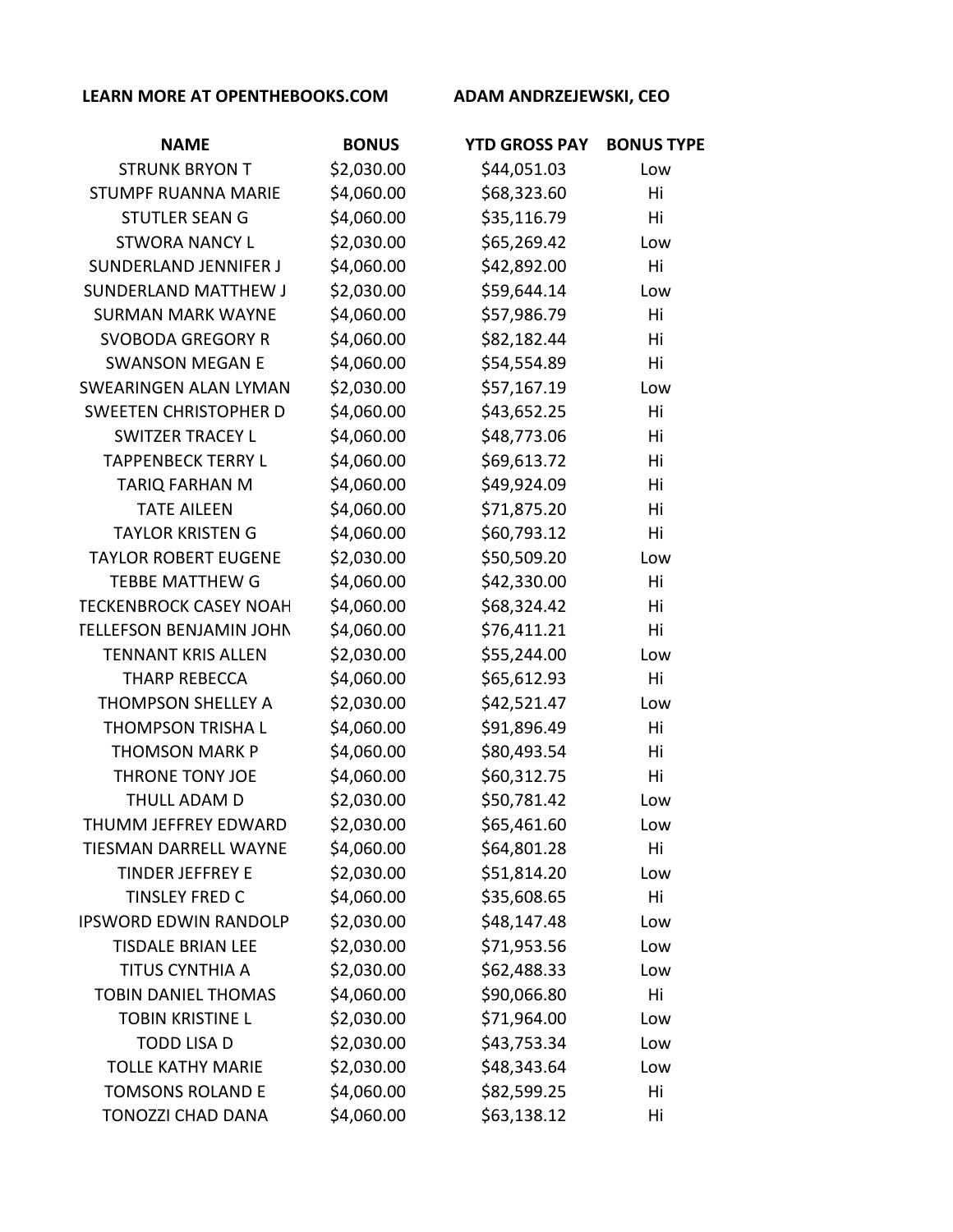| <b>NAME</b>                    | <b>BONUS</b> | <b>YTD GROSS PAY</b> | <b>BONUS TYPE</b> |
|--------------------------------|--------------|----------------------|-------------------|
| <b>TORRES ALBERT H</b>         | \$2,030.00   | \$50,757.99          | Low               |
| <b>TOTTEN JEAN ANN</b>         | \$2,030.00   | \$61,742.26          | Low               |
| <b>TRAN LONG THANH</b>         | \$4,060.00   | \$72,844.55          | Hi                |
| TREPANIER JAMES SCOTT          | \$4,060.00   | \$81,895.77          | Hi                |
| <b>TRESSEL KIM JEANNINE</b>    | \$2,030.00   | \$67,494.63          | Low               |
| <b>TROUT DERICK R</b>          | \$2,030.00   | \$32,900.00          | Low               |
| <b>RUCANO-HALE CHRISTINE N</b> | \$4,060.00   | \$52,599.36          | Hi                |
| <b>TRYGG BRIAN KELLY</b>       | \$4,060.00   | \$90,023.57          | Hi                |
| <b>TUCKER MARK DUANE</b>       | \$2,030.00   | \$69,636.57          | Low               |
| <b>TURCZYN SALLY LYNN</b>      | \$2,030.00   | \$69,332.64          | Low               |
| <b>TURNER MELANIE J</b>        | \$2,030.00   | \$45,920.69          | Low               |
| <b>TWARDOWSKI JAN ROBERT</b>   | \$2,030.00   | \$81,859.67          | Low               |
| <b>UEHLE JOHN ANTHONY</b>      | \$2,030.00   | \$64,011.03          | Low               |
| UTZ ROBERT JOSEPH              | \$4,060.00   | \$86,656.36          | Hi                |
| <b>VALENTINE MICHAEL A</b>     | \$4,060.00   | \$62,280.88          | Hi                |
| <b>ANADELSBERG CHRISTIAAN</b>  | \$2,030.00   | \$47,662.22          | Low               |
| <b>VANBEBBER DON NEIL II</b>   | \$4,060.00   | \$67,594.00          | Hi                |
| <b>VANCIL JOHN DAVID</b>       | \$2,030.00   | \$60,294.30          | Low               |
| <b>VANDEBERG THERESA ANN</b>   | \$4,060.00   | \$41,289.92          | Hi                |
| <b>VANDERPAL JAMES C</b>       | \$2,030.00   | \$48,661.33          | Low               |
| <b>VANINGER JAMES RICHARD</b>  | \$4,060.00   | \$77,739.56          | Hi                |
| <b>VARADY MICHAEL JOE JR</b>   | \$4,060.00   | \$47,027.98          | Hi                |
| <b>VEHOVIC KATHLEEN M</b>      | \$4,060.00   | \$37,516.00          | Hi                |
| <b>VELICHKOV VESELIN V</b>     | \$4,060.00   | \$54,411.83          | Hi                |
| <b>VELIZ VICTOR HUGO</b>       | \$4,060.00   | \$75,602.00          | Hi                |
| <b>VERHULST DEREK GLEN</b>     | \$2,030.00   | \$66,616.98          | Low               |
| <b>VETTER JAMES ROBERT</b>     | \$4,060.00   | \$59,212.00          | Hi                |
| <b>VICTOR PHILIPPE H</b>       | \$4,060.00   | \$66,495.84          | Hi                |
| <b>VIDEGAR KYLE E</b>          | \$4,060.00   | \$66,601.89          | Hi                |
| <b>VISSCHER RALPH E</b>        | \$2,030.00   | \$49,271.64          | Low               |
| <b>VISTE WILLIAM M</b>         | \$2,030.00   | \$57,841.80          | Low               |
| <b>VLASTNIK KELLY MARIE</b>    | \$2,030.00   | \$64,981.95          | Low               |
| <b>VOCK DAWN M</b>             | \$2,030.00   | \$42,324.78          | Low               |
| <b>VOLK NICHOLAS JAMES</b>     | \$4,060.00   | \$72,282.67          | Hi                |
| <b>VOLPERT CHARLES E</b>       | \$4,060.00   | \$60,975.48          | Hi                |
| <b>VON KAENEL DAVID A</b>      | \$2,030.00   | \$71,786.13          | Low               |
| <b>VREELAND STEPHEN F</b>      | \$4,060.00   | \$64,202.30          | Hi                |
| <b>WAEYAERT ANDREW M</b>       | \$2,030.00   | \$43,183.19          | Low               |
| <b>WAGONER RONALD RAY</b>      | \$4,060.00   | \$65,282.00          | Hi                |
| <b>WALBERG MARK W</b>          | \$4,060.00   | \$60,986.00          | Hi                |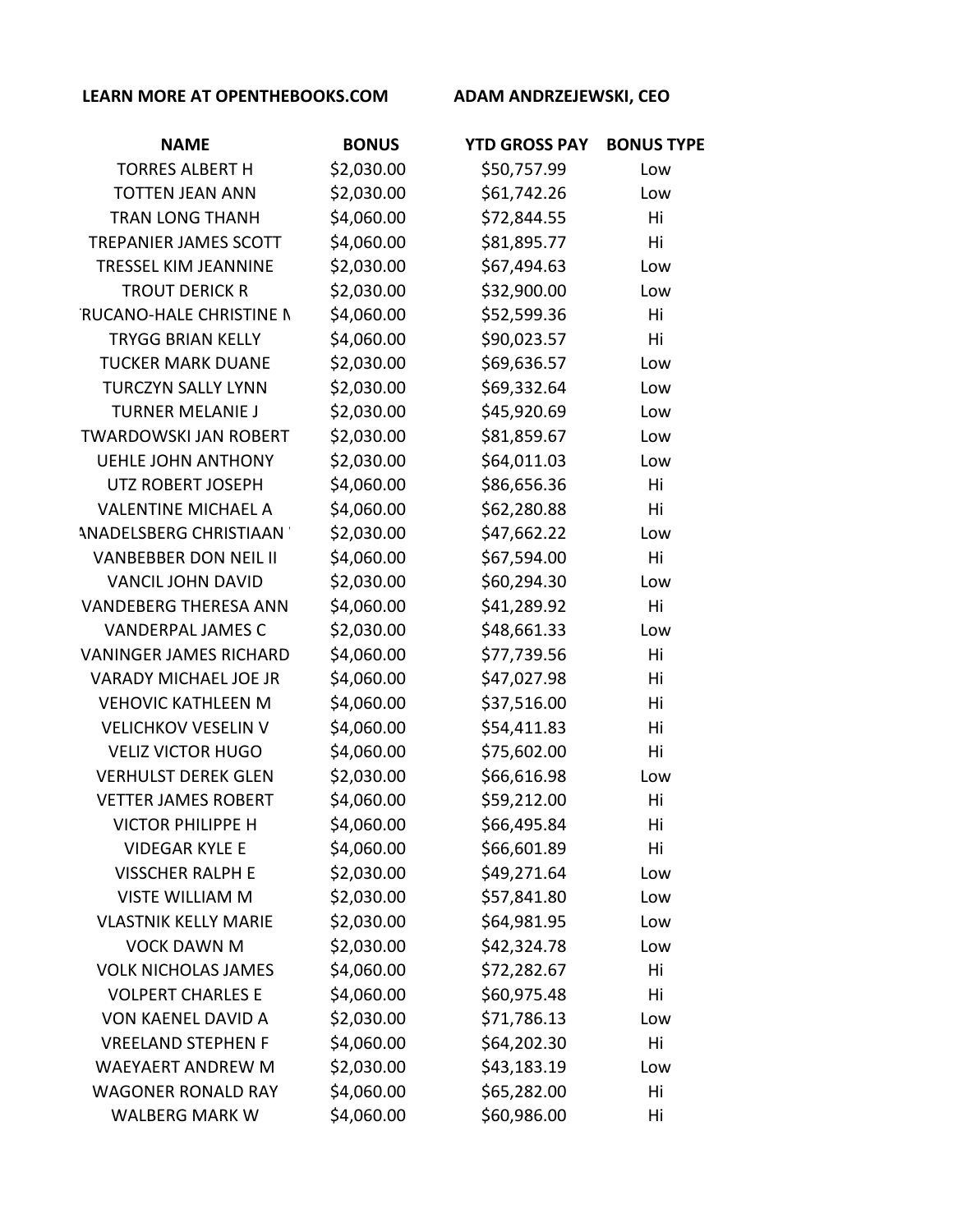| <b>NAME</b>                    | <b>BONUS</b> | <b>YTD GROSS PAY</b> | <b>BONUS TYPE</b> |
|--------------------------------|--------------|----------------------|-------------------|
| <b>WALKER BRETT S</b>          | \$2,030.00   | \$61,595.87          | Low               |
| <b>WALKER DAVID DEWAINE</b>    | \$2,030.00   | \$58,205.48          | Low               |
| <b>WALKER RUSS A</b>           | \$4,060.00   | \$48,244.73          | Hi                |
| <b>WALLS CURTIS DEAN</b>       | \$4,060.00   | \$44,527.93          | Hi                |
| <b>WALSH PATRICK M</b>         | \$4,060.00   | \$89,477.55          | Hi                |
| <b>WANCKET TROY DAVID</b>      | \$4,060.00   | \$86,219.06          | Hi                |
| <b>WARD LORI M</b>             | \$2,030.00   | \$74,990.00          | Low               |
| <b>WARREN LORENE MARIE</b>     | \$4,060.00   | \$53,482.00          | Hi                |
| <b>WARREN STEVEN G</b>         | \$2,030.00   | \$65,462.22          | Low               |
| <b>WASHINGTON BRENDA L</b>     | \$4,060.00   | \$56,437.47          | Hi                |
| <b>WATERS LUKE E</b>           | \$2,030.00   | \$51,353.80          | Low               |
| <b>WAVERING JAY MICHAEL</b>    | \$4,060.00   | \$74,196.30          | Hi                |
| <b>WEBB DRURY L</b>            | \$2,030.00   | \$40,468.00          | Low               |
| <b>WECK THOMAS JOHN</b>        | \$2,030.00   | \$81,333.36          | Low               |
| <b>JEIDNER MATTHEW RICHAR</b>  | \$4,060.00   | \$60,662.77          | Hi                |
| <b>WEIMER PATRICK G</b>        | \$4,060.00   | \$58,290.00          | Hi                |
| <b>WEITZEL WILLIAM L</b>       | \$4,060.00   | \$77,848.27          | Hi                |
| <b>WELCH JOHN F</b>            | \$2,030.00   | \$62,228.00          | Low               |
| <b>WELCH PAUL ALLEN</b>        | \$4,060.00   | \$69,282.62          | Hi                |
| <b>WELKER BREANN E</b>         | \$2,030.00   | \$38,181.12          | Low               |
| <b>WELLER DAVID J</b>          | \$4,060.00   | \$80,282.30          | Hi                |
| <b>WELLS JASON PAUL</b>        | \$4,060.00   | \$66,725.51          | Hi                |
| <b>WENDEL TERRY L</b>          | \$4,060.00   | \$58,459.08          | Hi                |
| <b>WEST AMBER M</b>            | \$2,030.00   | \$66,572.51          | Low               |
| <b>WETZELL BEAU JEFFREY</b>    | \$2,030.00   | \$45,611.39          | Low               |
| <b>WETZELL BYRON J</b>         | \$2,030.00   | \$49,592.60          | Low               |
| <b>/HEELWRIGHT KEVIN ROBEF</b> | \$4,060.00   | \$79,749.43          | Hi                |
| <b>WHEELWRIGHT KYLE R</b>      | \$4,060.00   | \$72,386.99          | Hi                |
| <b>VHETSELL ANDREW CLINTOI</b> | \$4,060.00   | \$62,268.99          | Hi                |
| <b>WHITE GRANT T</b>           | \$4,060.00   | \$54,420.75          | Hi                |
| <b>WHITE LAURA L</b>           | \$4,060.00   | \$37,516.00          | Hi                |
| <b>WHITECOTTON AMY R</b>       | \$2,030.00   | \$46,670.21          | Low               |
| <b>WHITLING MICHAEL E</b>      | \$2,030.00   | \$46,564.91          | Low               |
| <b>WICK JOSEPH C JR</b>        | \$4,060.00   | \$82,218.81          | Hi                |
| WIEMERSLAGE GLEN E JR          | \$4,060.00   | \$60,284.10          | Hi                |
| <b>WIENRANK CHARLES JOHN</b>   | \$2,030.00   | \$70,697.52          | Low               |
| <b>WILD MATTHEW J</b>          | \$4,060.00   | \$58,975.78          | Hi                |
| <b>WILGREEN DANIEL P</b>       | \$4,060.00   | \$68,854.04          | Hi                |
| <b>WILHELM CHARLES S</b>       | \$4,060.00   |                      | Hi                |
| <b>WILHELM MICHAEL FRANCIS</b> | \$2,030.00   | \$70,086.15          | Low               |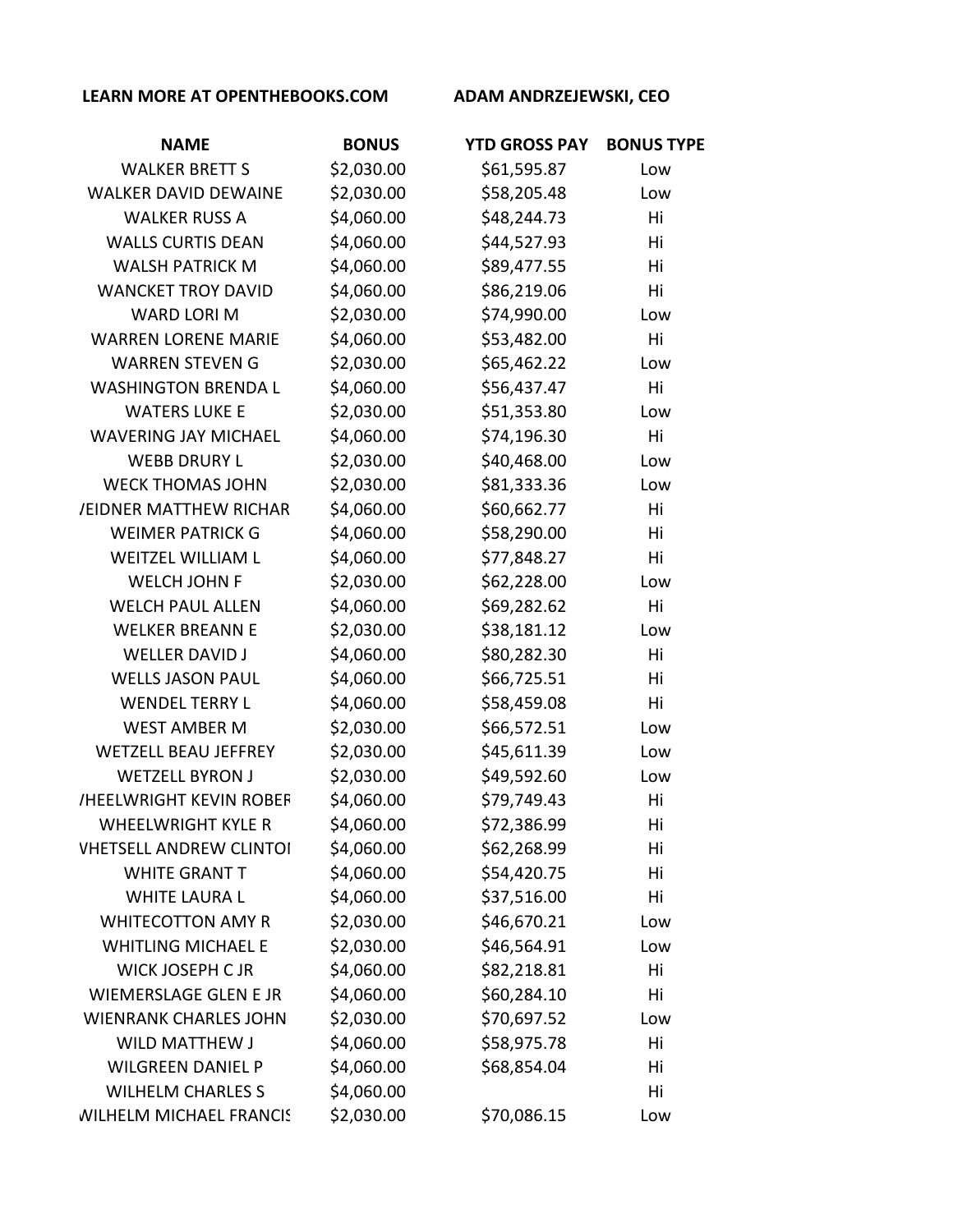| <b>NAME</b>                    | <b>BONUS</b> | <b>YTD GROSS PAY</b> | <b>BONUS TYPE</b> |
|--------------------------------|--------------|----------------------|-------------------|
| <b>WILLIAMS BRADLEY J</b>      | \$4,060.00   | \$56,087.68          | Hi                |
| <b>WILLIAMS DAEMIEN RIOR</b>   | \$4,060.00   | \$53,154.93          | Hi                |
| <b>WILLIAMS DAVID F</b>        | \$4,060.00   | \$49,816.68          | Hi                |
| <b>WILLIAMS JENNIFER J</b>     | \$2,030.00   | \$65,131.09          | Low               |
| <b>WILLIAMS KIMBERLY E</b>     | \$4,060.00   | \$43,014.61          | Hi                |
| <b>WILLIAMS MARTIN LUTHER</b>  | \$2,030.00   | \$48,961.49          | Low               |
| <b>WILLIS DEBRA R</b>          | \$2,030.00   | \$38,606.00          | Low               |
| <b>WILLS BENJAMAN R</b>        | \$4,060.00   | \$64,765.12          | Hi                |
| <b>WILSON HOLLY C</b>          | \$2,030.00   | \$69,335.80          | Low               |
| <b>WILSON LAURA M</b>          | \$4,060.00   | \$43,063.40          | Hi                |
| <b>WILSON SARAH M</b>          | \$4,060.00   | \$94,093.47          | Hi                |
| <b>WINKELER COREY A</b>        | \$2,030.00   | \$54,461.60          | Low               |
| <b>WINKELMAN MELINDA SL</b>    | \$2,030.00   | \$58,143.93          | Low               |
| <b>WINKELMAN THOMAS J</b>      | \$4,060.00   | \$68,645.95          | Hi                |
| <b>WINKING KATHY RENEE</b>     | \$4,060.00   | \$45,821.44          | Hi                |
| <b>WINOGRAD ESTHER B</b>       | \$2,030.00   | \$77,105.65          | Low               |
| <b>WINTER BRENT GLENNON</b>    | \$4,060.00   | \$66,119.32          | Hi                |
| <b>WINTERS DOUGLAS MIKEL</b>   | \$2,030.00   | \$53,340.00          | Low               |
| <b>WISE THOMAS GREGORY</b>     | \$4,060.00   | \$70,787.51          | Hi                |
| <b>WISZKON SARAH LYNN</b>      | \$2,030.00   | \$61,020.00          | Low               |
| <b>WOJCIK RICHARD F</b>        | \$4,060.00   | \$87,877.36          | Hi                |
| WOOD JEFFREY C                 | \$2,030.00   | \$45,616.87          | Low               |
| <b>WOODARD AMY S</b>           | \$4,060.00   | \$42,020.00          | Hi                |
| <b>NOODRUFF DOUGLAS DEAN</b>   | \$2,030.00   | \$46,835.26          | Low               |
| <b>WOODSHANK RONALD LEE</b>    | \$2,030.00   | \$59,523.05          | Low               |
| <b>WORSFOLD STEPHEN J</b>      | \$4,060.00   | \$80,641.11          | Hi                |
| <b>WORSFOLD TERRISA LEE</b>    | \$2,030.00   | \$80,866.92          | Low               |
| <b>WRIGHT ELIZABETH J</b>      | \$4,060.00   | \$42,297.46          | Hi                |
| <b>WRIGHT TAMARA L</b>         | \$2,030.00   | \$60,547.62          | Low               |
| <b>VRIGHT-BOWENS SABRINA I</b> | \$2,030.00   | \$47,721.00          | Low               |
| <b>WU ANDREW J</b>             | \$2,030.00   | \$46,072.51          | Low               |
| <b>WYATT KENNETH LEE</b>       | \$2,030.00   | \$55,573.65          | Low               |
| YAGER AMY B                    | \$4,060.00   | \$50,011.84          | Hi                |
| YEOMAN DAVID T                 | \$4,060.00   | \$41,534.84          | Hi                |
| YORK ANDREW L                  | \$4,060.00   | \$61,634.00          | Hi                |
| YOUNG AMY LYNN                 | \$4,060.00   | \$44,262.93          | Hi                |
| YOUNG MATTHEW AARON            | \$4,060.00   | \$68,012.95          | Hi                |
| YOUNG MICHAEL EUGENE           | \$2,030.00   | \$46,032.37          | Low               |
| ZDANKIEWICZ WILLIAM L          | \$4,060.00   | \$66,621.89          | Hi                |
| <b>ZEHR THOMAS G</b>           | \$2,030.00   | \$71,178.77          | Low               |